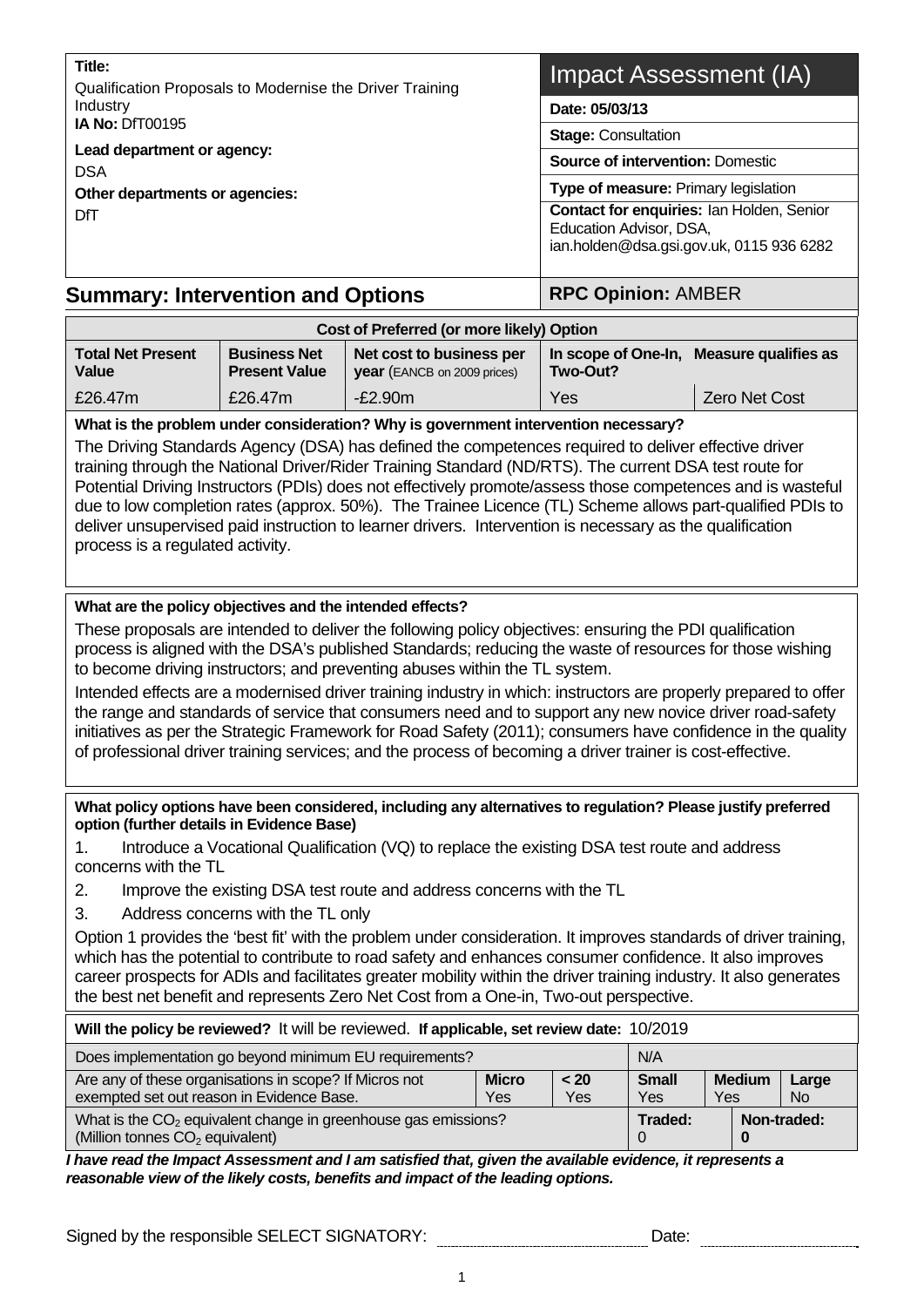# **Summary: Analysis & Evidence Policy Option 1**

**Description:** Introduce a VQ to replace the existing DSA test route and address concerns with the TL

# **FULL ECONOMIC ASSESSMENT**

| <b>Price Base</b>                                                                                                                                                                                                                                                                                                                                                                                                                                                                                               | <b>PV Base</b>                                                                                                                                                                                                                                                                                                                                                                                                                                                                                                                 |  | <b>Time Period</b>                                         |                                                                          |  | Net Benefit (Present Value (PV)) (£m)      |                             |                        |  |
|-----------------------------------------------------------------------------------------------------------------------------------------------------------------------------------------------------------------------------------------------------------------------------------------------------------------------------------------------------------------------------------------------------------------------------------------------------------------------------------------------------------------|--------------------------------------------------------------------------------------------------------------------------------------------------------------------------------------------------------------------------------------------------------------------------------------------------------------------------------------------------------------------------------------------------------------------------------------------------------------------------------------------------------------------------------|--|------------------------------------------------------------|--------------------------------------------------------------------------|--|--------------------------------------------|-----------------------------|------------------------|--|
| <b>Year 2011</b>                                                                                                                                                                                                                                                                                                                                                                                                                                                                                                | <b>Year 2014</b>                                                                                                                                                                                                                                                                                                                                                                                                                                                                                                               |  | Years 10                                                   | Low: -6.79                                                               |  | <b>High: 48.19</b>                         | <b>Best Estimate: 26.47</b> |                        |  |
| COSTS (£m)                                                                                                                                                                                                                                                                                                                                                                                                                                                                                                      |                                                                                                                                                                                                                                                                                                                                                                                                                                                                                                                                |  | <b>Total Transition</b>                                    |                                                                          |  | <b>Average Annual</b>                      |                             | <b>Total Cost</b>      |  |
| Low                                                                                                                                                                                                                                                                                                                                                                                                                                                                                                             |                                                                                                                                                                                                                                                                                                                                                                                                                                                                                                                                |  | (Constant Price)<br>1.8                                    | Years                                                                    |  | (excl. Transition) (Constant Price)<br>0.5 |                             | (Present Value)<br>6.0 |  |
| <b>High</b>                                                                                                                                                                                                                                                                                                                                                                                                                                                                                                     |                                                                                                                                                                                                                                                                                                                                                                                                                                                                                                                                |  | 3.2                                                        | 3                                                                        |  | 0.9                                        |                             | 10.8                   |  |
| <b>Best Estimate</b>                                                                                                                                                                                                                                                                                                                                                                                                                                                                                            |                                                                                                                                                                                                                                                                                                                                                                                                                                                                                                                                |  | 2.4                                                        |                                                                          |  | 0.7                                        |                             | 7.9                    |  |
| Description and scale of key monetised costs by 'main affected groups'                                                                                                                                                                                                                                                                                                                                                                                                                                          |                                                                                                                                                                                                                                                                                                                                                                                                                                                                                                                                |  |                                                            |                                                                          |  |                                            |                             |                        |  |
|                                                                                                                                                                                                                                                                                                                                                                                                                                                                                                                 | PDI costs for registration/certification under the VQ & for a Criminal Records Check (£0.408m 2015/16->).<br>DSA's transition costs to introduce VQ & address Trainee Licence concerns (£0.978m to 2016/7). DSA's<br>ongoing costs to externally verify the VQ (£0.092m 2015/16->). Training centres' transition costs to deliver<br>the VQ (£1.462m to 2016/7). Training centres' ongoing costs to deliver the VQ (£0.244m 2017/18->). Costs<br>to PDIs who do not currently not use an instructor trainer (£0.072 2015/6->). |  |                                                            |                                                                          |  |                                            |                             |                        |  |
|                                                                                                                                                                                                                                                                                                                                                                                                                                                                                                                 |                                                                                                                                                                                                                                                                                                                                                                                                                                                                                                                                |  | Other key non-monetised costs by 'main affected groups'    |                                                                          |  |                                            |                             |                        |  |
| Instructor trainers leaving the instructor training industry due to the introduction of the VQ. Reduction in<br>income for PDIs through addressing concerns with the Trainee Licence.                                                                                                                                                                                                                                                                                                                           |                                                                                                                                                                                                                                                                                                                                                                                                                                                                                                                                |  |                                                            |                                                                          |  |                                            |                             |                        |  |
| <b>BENEFITS (£m)</b>                                                                                                                                                                                                                                                                                                                                                                                                                                                                                            |                                                                                                                                                                                                                                                                                                                                                                                                                                                                                                                                |  |                                                            | <b>Total Transition</b><br><b>Total Benefit</b><br><b>Average Annual</b> |  |                                            |                             |                        |  |
|                                                                                                                                                                                                                                                                                                                                                                                                                                                                                                                 |                                                                                                                                                                                                                                                                                                                                                                                                                                                                                                                                |  | (Constant Price)                                           | Years                                                                    |  | (excl. Transition) (Constant Price)        |                             | (Present Value)        |  |
| Low                                                                                                                                                                                                                                                                                                                                                                                                                                                                                                             |                                                                                                                                                                                                                                                                                                                                                                                                                                                                                                                                |  | 0<br>$\Omega$                                              |                                                                          |  | 0.5                                        |                             | 4.0<br>54.2            |  |
| High<br><b>Best Estimate</b>                                                                                                                                                                                                                                                                                                                                                                                                                                                                                    |                                                                                                                                                                                                                                                                                                                                                                                                                                                                                                                                |  | $\Omega$                                                   |                                                                          |  | 6.6<br>4.2                                 |                             | 34.4                   |  |
|                                                                                                                                                                                                                                                                                                                                                                                                                                                                                                                 |                                                                                                                                                                                                                                                                                                                                                                                                                                                                                                                                |  |                                                            |                                                                          |  |                                            |                             |                        |  |
| >).                                                                                                                                                                                                                                                                                                                                                                                                                                                                                                             | Description and scale of key monetised benefits by 'main affected groups'<br>PDIs no longer paying DSA test and Trainee Licence fees (£1.303m 2015/16->). Instructor trainers no<br>longer paying DSA ORDIT fees (£0.065m 2015/16->). Reduction in wasted PDI training (£3.309m 2015/16-                                                                                                                                                                                                                                       |  |                                                            |                                                                          |  |                                            |                             |                        |  |
|                                                                                                                                                                                                                                                                                                                                                                                                                                                                                                                 |                                                                                                                                                                                                                                                                                                                                                                                                                                                                                                                                |  | Other key non-monetised benefits by 'main affected groups' |                                                                          |  |                                            |                             |                        |  |
| Improved career prospects for driving instructors and their trainers.<br>Accreditation of previous qualification<br>& experience by introducing the VQ. Improved consumer choice by addressing concerns with the trainee<br>licence. An increase in the standards of instruction received by addressing concerns with the Trainee<br>Licence. A reduction in Transport Tribunal cases concerning TL. A contribution to road safety.                                                                             |                                                                                                                                                                                                                                                                                                                                                                                                                                                                                                                                |  |                                                            |                                                                          |  |                                            |                             |                        |  |
|                                                                                                                                                                                                                                                                                                                                                                                                                                                                                                                 |                                                                                                                                                                                                                                                                                                                                                                                                                                                                                                                                |  |                                                            |                                                                          |  |                                            | Discount rate (%)           | 3.5%                   |  |
| Key assumptions/sensitivities/risks<br>Consolidation of the instructor training industry from addressing waste in current process. Improved<br>completion rates (best estimate 70%, low 60%, high 75%) with same number qualifying PDIs. PDI course<br>costs (best estimate £2600, low £1500, high £3500). Risks around larger instructor trainers and pressures<br>on quality of assessment mitigated by DSA role as external verifier. It is assumed that paid lessons<br>delivered by PDIs transfer to ADIs. |                                                                                                                                                                                                                                                                                                                                                                                                                                                                                                                                |  |                                                            |                                                                          |  |                                            |                             |                        |  |

# Direct impact on business (Equivalent Annual) £m: **In scope of OITO?** Measure qualifies as **Costs: 0.9** Benefits: 3.8 Net: 2.9 Yes Zero Net Cost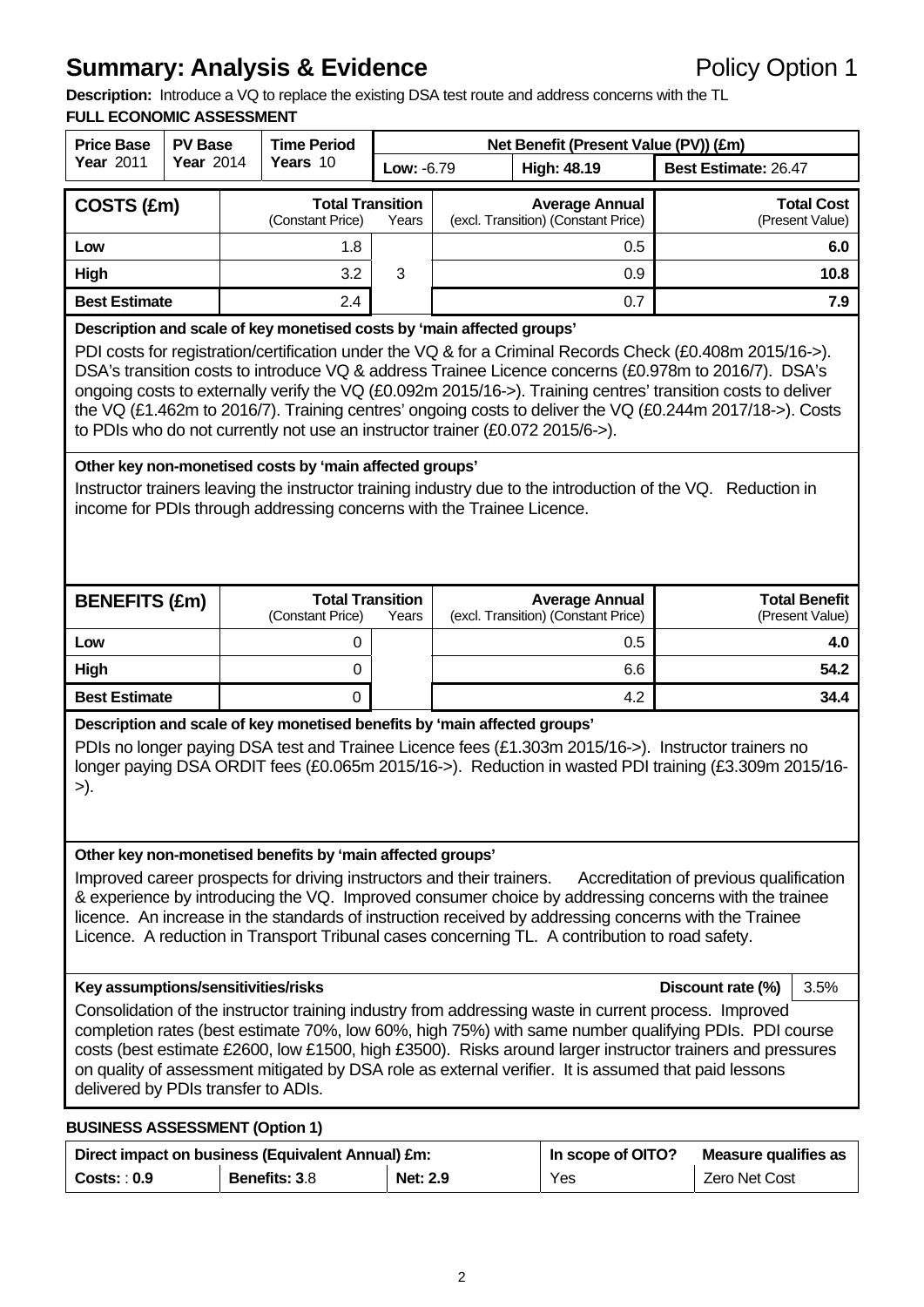# **Summary: Analysis & Evidence Policy Option 2**

**Description:** Improve the existing DSA test route and address concerns with the TL

#### **FULL ECONOMIC ASSESSMENT**

| <b>Price Base</b><br><b>PV Base</b>                                                                                                                                                                                                                                                                                                                                                                                                                                                                          |                                                                                                                                                                                                                                                                                                                                                                                                                             |  | <b>Time Period</b>                                |       | Net Benefit (Present Value (PV)) (£m) |                                                              |                                         |  |  |
|--------------------------------------------------------------------------------------------------------------------------------------------------------------------------------------------------------------------------------------------------------------------------------------------------------------------------------------------------------------------------------------------------------------------------------------------------------------------------------------------------------------|-----------------------------------------------------------------------------------------------------------------------------------------------------------------------------------------------------------------------------------------------------------------------------------------------------------------------------------------------------------------------------------------------------------------------------|--|---------------------------------------------------|-------|---------------------------------------|--------------------------------------------------------------|-----------------------------------------|--|--|
| <b>Year 2011</b>                                                                                                                                                                                                                                                                                                                                                                                                                                                                                             | <b>Year 2014</b>                                                                                                                                                                                                                                                                                                                                                                                                            |  | Years 10                                          |       | Low: -13.76                           | High: -7.33                                                  | Best Estimate: -10.79                   |  |  |
| COSTS (£m)                                                                                                                                                                                                                                                                                                                                                                                                                                                                                                   |                                                                                                                                                                                                                                                                                                                                                                                                                             |  | <b>Total Transition</b><br>(Constant Price)       | Years |                                       | <b>Average Annual</b><br>(excl. Transition) (Constant Price) | <b>Total Cost</b><br>(Present Value)    |  |  |
| Low                                                                                                                                                                                                                                                                                                                                                                                                                                                                                                          |                                                                                                                                                                                                                                                                                                                                                                                                                             |  | 1.6                                               |       |                                       | 0.7                                                          | 7.3                                     |  |  |
| High                                                                                                                                                                                                                                                                                                                                                                                                                                                                                                         |                                                                                                                                                                                                                                                                                                                                                                                                                             |  | 1.8                                               | 3     |                                       | 1.4                                                          | 13.8                                    |  |  |
| <b>Best Estimate</b>                                                                                                                                                                                                                                                                                                                                                                                                                                                                                         |                                                                                                                                                                                                                                                                                                                                                                                                                             |  | 1.7                                               |       |                                       | 1.1                                                          | 10.8                                    |  |  |
|                                                                                                                                                                                                                                                                                                                                                                                                                                                                                                              | Description and scale of key monetised costs by 'main affected groups'<br>DSA transition costs to introduce the improved tests and address TL concerns (£1.312m to 2016/17).<br>Instructor trainer's transition costs for the improved tests (£0.341m 2014/15->). Increase in PDIs costs due<br>to now requiring a live pupil for the Part 3 test (£0.059m 2014/15->). Increase in PDI training costs<br>(£1.046m 2014/15). |  |                                                   |       |                                       |                                                              |                                         |  |  |
| Other key non-monetised costs by 'main affected groups'<br>Reduction in income for PDIs through addressing concerns with the Trainee Licence.                                                                                                                                                                                                                                                                                                                                                                |                                                                                                                                                                                                                                                                                                                                                                                                                             |  |                                                   |       |                                       |                                                              |                                         |  |  |
| <b>BENEFITS (£m)</b>                                                                                                                                                                                                                                                                                                                                                                                                                                                                                         |                                                                                                                                                                                                                                                                                                                                                                                                                             |  | <b>Total Transition</b><br>(Constant Price)       | Years |                                       | <b>Average Annual</b><br>(excl. Transition) (Constant Price) | <b>Total Benefit</b><br>(Present Value) |  |  |
| Low                                                                                                                                                                                                                                                                                                                                                                                                                                                                                                          |                                                                                                                                                                                                                                                                                                                                                                                                                             |  | 0                                                 |       |                                       | 0                                                            | 0                                       |  |  |
| High                                                                                                                                                                                                                                                                                                                                                                                                                                                                                                         |                                                                                                                                                                                                                                                                                                                                                                                                                             |  | 0                                                 |       |                                       | 0                                                            | 0                                       |  |  |
| <b>Best Estimate</b>                                                                                                                                                                                                                                                                                                                                                                                                                                                                                         |                                                                                                                                                                                                                                                                                                                                                                                                                             |  | $\Omega$                                          |       |                                       | 0                                                            | 0                                       |  |  |
| Description and scale of key monetised benefits by 'main affected groups'<br>None.                                                                                                                                                                                                                                                                                                                                                                                                                           |                                                                                                                                                                                                                                                                                                                                                                                                                             |  |                                                   |       |                                       |                                                              |                                         |  |  |
| Other key non-monetised benefits by 'main affected groups'<br>Improved consumer choice by addressing concerns with the Trainee Licence. An increase in the standards<br>of instruction received by addressing concerns with the Trainee Licence. A reduction in Transport Tribunal<br>cases by addressing concerns with the Trainee Licence. A contribution to road safety                                                                                                                                   |                                                                                                                                                                                                                                                                                                                                                                                                                             |  |                                                   |       |                                       |                                                              |                                         |  |  |
|                                                                                                                                                                                                                                                                                                                                                                                                                                                                                                              |                                                                                                                                                                                                                                                                                                                                                                                                                             |  |                                                   |       |                                       |                                                              | Discount rate (%)<br>3.5%               |  |  |
| Key assumptions/sensitivities/risks<br>No significant change in the overall completion rate for the Part 2 and 3 tests, and that there will be an<br>additional 7 hours of training required for the Part 2 test. There is a risk that PDIs could 'prepare' the learner<br>they bring with them for the Part 3 test, and thereby manipulate their assessment. This risk can be<br>managed through careful training of examiner staff. It is assumed that paid lessons delivered by PDIs<br>transfer to ADIs. |                                                                                                                                                                                                                                                                                                                                                                                                                             |  |                                                   |       |                                       |                                                              |                                         |  |  |
| <b>BUSINESS ASSESSMENT (Option 2)</b>                                                                                                                                                                                                                                                                                                                                                                                                                                                                        |                                                                                                                                                                                                                                                                                                                                                                                                                             |  |                                                   |       |                                       |                                                              |                                         |  |  |
|                                                                                                                                                                                                                                                                                                                                                                                                                                                                                                              |                                                                                                                                                                                                                                                                                                                                                                                                                             |  | Direct impact on business (Equivalent Annual) £m. |       |                                       | In scope of $\bigcap_{n=1}^{\infty}$                         | Moseuro qualifice as                    |  |  |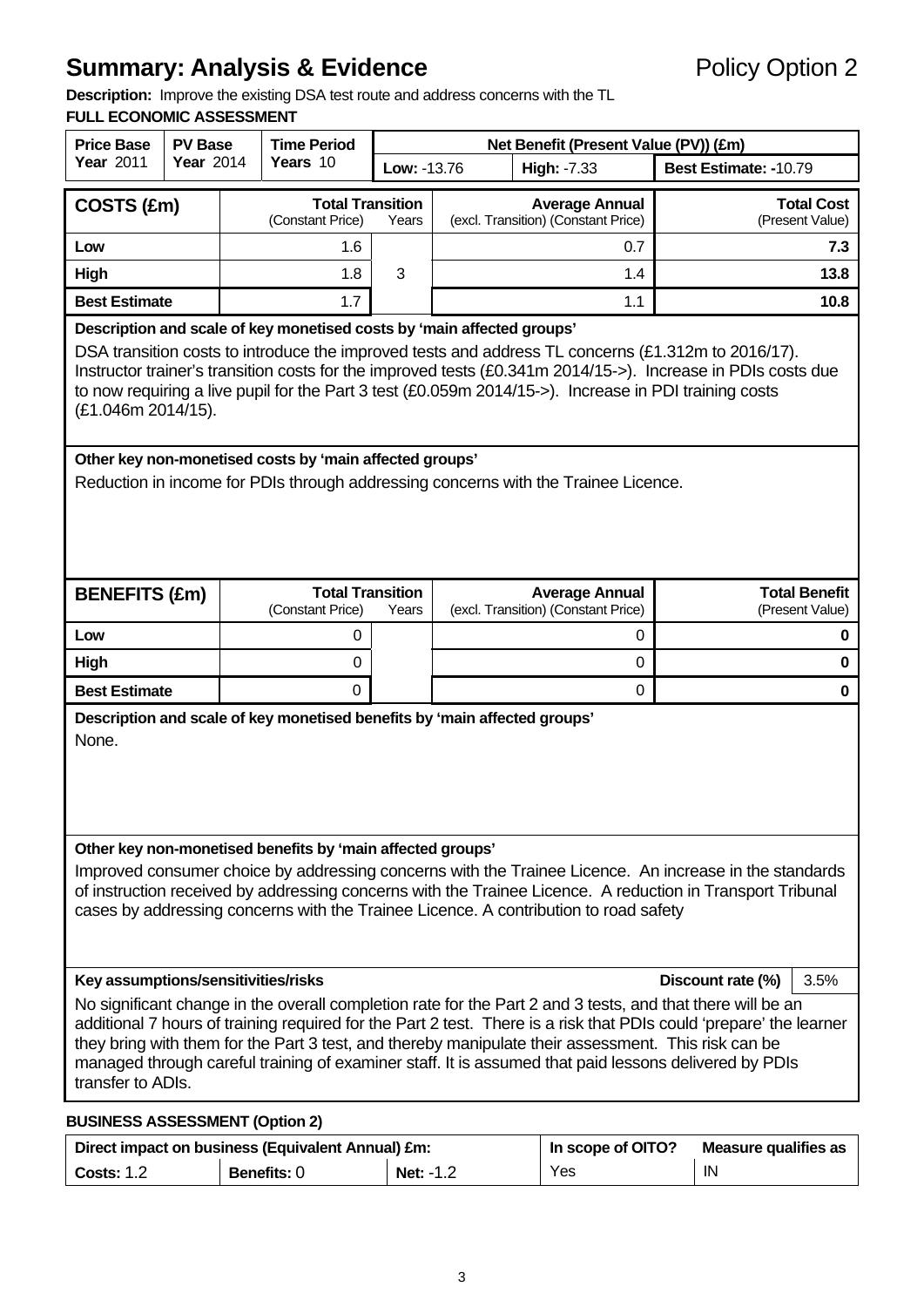# **Summary: Analysis & Evidence** Policy Option 3

**Description:** Address concerns with the TL only

#### **FULL ECONOMIC ASSESSMENT**

| <b>Price Base</b>                                                                                                                                | <b>PV Base</b>                        | <b>Time Period</b> |                                                            |            | Net Benefit (Present Value (PV)) (£m)                                                                                                                                                                                |                           |     |  |  |
|--------------------------------------------------------------------------------------------------------------------------------------------------|---------------------------------------|--------------------|------------------------------------------------------------|------------|----------------------------------------------------------------------------------------------------------------------------------------------------------------------------------------------------------------------|---------------------------|-----|--|--|
| Year 2011                                                                                                                                        | <b>Year 2014</b>                      |                    | Years 10                                                   | Low: -0.40 | <b>High: -0.40</b>                                                                                                                                                                                                   | Best Estimate: -0.40      |     |  |  |
| COSTS (£m)                                                                                                                                       |                                       |                    | <b>Total Transition</b>                                    |            | <b>Average Annual</b>                                                                                                                                                                                                | <b>Total Cost</b>         |     |  |  |
|                                                                                                                                                  |                                       |                    | (Constant Price)                                           | Years      | (excl. Transition) (Constant Price)                                                                                                                                                                                  | (Present Value)           |     |  |  |
| Low                                                                                                                                              |                                       |                    | 0.4                                                        |            | 0                                                                                                                                                                                                                    |                           | 0.4 |  |  |
| High                                                                                                                                             |                                       |                    | 0.4                                                        |            | 0                                                                                                                                                                                                                    |                           | 0.4 |  |  |
| <b>Best Estimate</b><br>0.4<br>0<br>0.4<br>Description and scale of key monetised costs by 'main affected groups'                                |                                       |                    |                                                            |            |                                                                                                                                                                                                                      |                           |     |  |  |
|                                                                                                                                                  |                                       |                    |                                                            |            | DSA transition costs to address Trainee Licence concerns (£0.409 to 2016/17).                                                                                                                                        |                           |     |  |  |
|                                                                                                                                                  |                                       |                    |                                                            |            |                                                                                                                                                                                                                      |                           |     |  |  |
|                                                                                                                                                  |                                       |                    |                                                            |            |                                                                                                                                                                                                                      |                           |     |  |  |
|                                                                                                                                                  |                                       |                    |                                                            |            |                                                                                                                                                                                                                      |                           |     |  |  |
|                                                                                                                                                  |                                       |                    | Other key non-monetised costs by 'main affected groups'    |            |                                                                                                                                                                                                                      |                           |     |  |  |
|                                                                                                                                                  |                                       |                    |                                                            |            | Reduction in income for PDIs through addressing concerns with the Trainee Licence.                                                                                                                                   |                           |     |  |  |
|                                                                                                                                                  |                                       |                    |                                                            |            |                                                                                                                                                                                                                      |                           |     |  |  |
|                                                                                                                                                  |                                       |                    |                                                            |            |                                                                                                                                                                                                                      |                           |     |  |  |
|                                                                                                                                                  |                                       |                    |                                                            |            |                                                                                                                                                                                                                      |                           |     |  |  |
| <b>BENEFITS (£m)</b>                                                                                                                             |                                       |                    | <b>Total Transition</b>                                    |            | <b>Average Annual</b>                                                                                                                                                                                                | <b>Total Benefit</b>      |     |  |  |
|                                                                                                                                                  |                                       |                    | (Constant Price)                                           | Years      | (excl. Transition) (Constant Price)                                                                                                                                                                                  | (Present Value)           |     |  |  |
| Low                                                                                                                                              |                                       |                    | 0                                                          |            | 0                                                                                                                                                                                                                    |                           | 0   |  |  |
| High                                                                                                                                             |                                       |                    | 0                                                          |            | 0                                                                                                                                                                                                                    |                           | 0   |  |  |
| <b>Best Estimate</b>                                                                                                                             |                                       |                    | 0                                                          |            | 0                                                                                                                                                                                                                    |                           | 0   |  |  |
|                                                                                                                                                  |                                       |                    |                                                            |            | Description and scale of key monetised benefits by 'main affected groups'                                                                                                                                            |                           |     |  |  |
| None.                                                                                                                                            |                                       |                    |                                                            |            |                                                                                                                                                                                                                      |                           |     |  |  |
|                                                                                                                                                  |                                       |                    |                                                            |            |                                                                                                                                                                                                                      |                           |     |  |  |
|                                                                                                                                                  |                                       |                    |                                                            |            |                                                                                                                                                                                                                      |                           |     |  |  |
|                                                                                                                                                  |                                       |                    |                                                            |            |                                                                                                                                                                                                                      |                           |     |  |  |
|                                                                                                                                                  |                                       |                    | Other key non-monetised benefits by 'main affected groups' |            |                                                                                                                                                                                                                      |                           |     |  |  |
|                                                                                                                                                  |                                       |                    |                                                            |            | Improved consumer choice by addressing concerns with the Trainee Licence. An increase in the standards<br>of instruction received by addressing concerns with the Trainee Licence. A reduction in Transport Tribunal |                           |     |  |  |
|                                                                                                                                                  |                                       |                    | cases by addressing concerns with the Trainee Licence.     |            |                                                                                                                                                                                                                      |                           |     |  |  |
|                                                                                                                                                  |                                       |                    |                                                            |            |                                                                                                                                                                                                                      |                           |     |  |  |
|                                                                                                                                                  |                                       |                    |                                                            |            |                                                                                                                                                                                                                      |                           |     |  |  |
| Key assumptions/sensitivities/risks                                                                                                              |                                       |                    |                                                            |            |                                                                                                                                                                                                                      | Discount rate (%)<br>3.5% |     |  |  |
|                                                                                                                                                  |                                       |                    |                                                            |            | There is a risk that trainee instructors would ignore these exemption requirements and continue to accept                                                                                                            |                           |     |  |  |
| payment for training. However, this would constitute illegal instruction.<br>It is assumed that paid lessons delivered by PDIs transfer to ADIs. |                                       |                    |                                                            |            |                                                                                                                                                                                                                      |                           |     |  |  |
|                                                                                                                                                  |                                       |                    |                                                            |            |                                                                                                                                                                                                                      |                           |     |  |  |
|                                                                                                                                                  |                                       |                    |                                                            |            |                                                                                                                                                                                                                      |                           |     |  |  |
|                                                                                                                                                  | <b>BUSINESS ASSESSMENT (Option 3)</b> |                    |                                                            |            |                                                                                                                                                                                                                      |                           |     |  |  |

| Direct impact on business (Equivalent Annual) £m: |                    |        | In scope of OITO? | Measure qualifies as |
|---------------------------------------------------|--------------------|--------|-------------------|----------------------|
| $\mathsf{Costs:0}$                                | <b>Benefits: 0</b> | Net: 0 | Yes               | IN                   |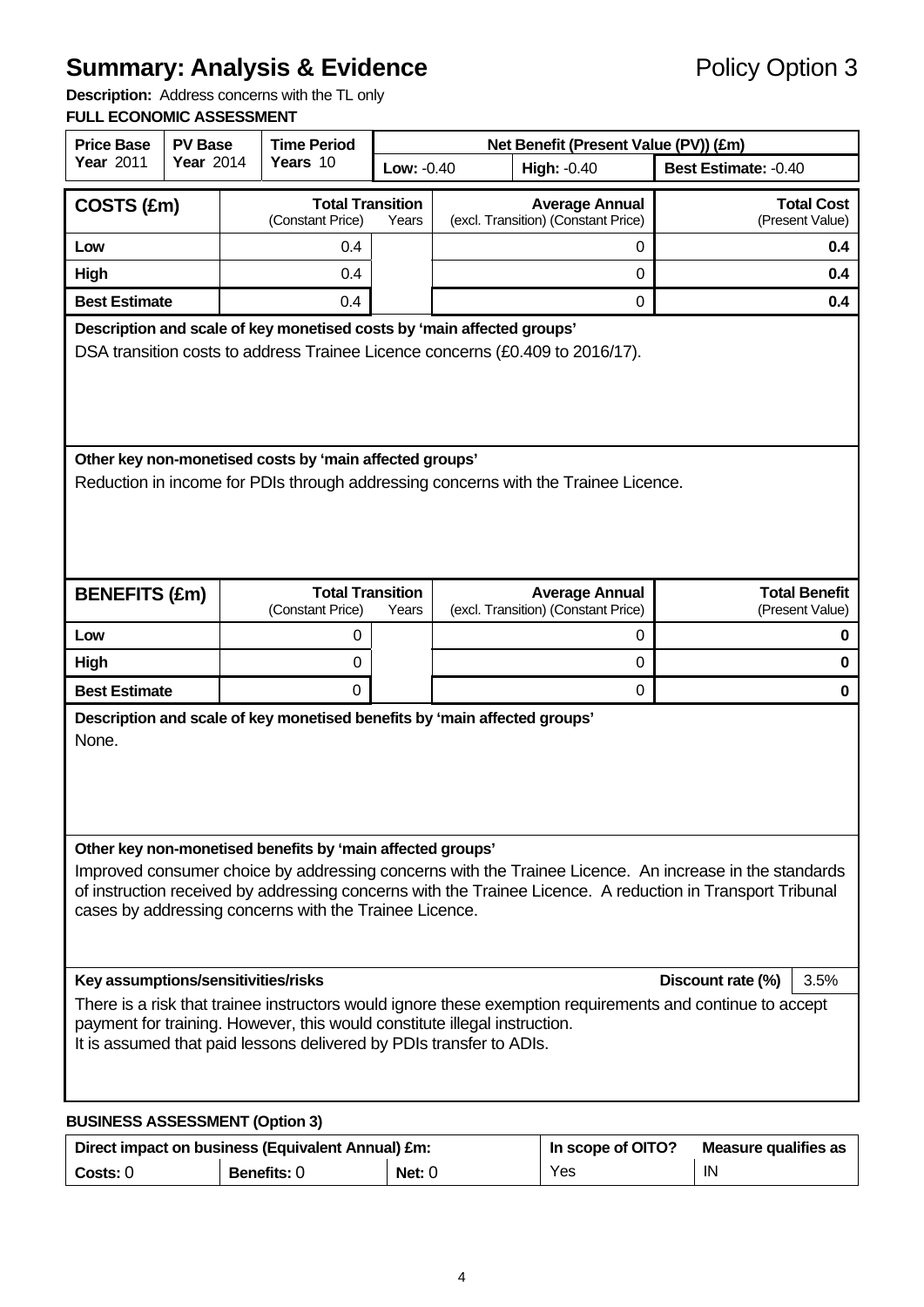# **Evidence Base (for summary sheets)**

The evidence base is structured as follows:

- 1. Background
- 2. Problem under consideration
- 3. Rationale for intervention
- 4. Policy objectives
- 5. Overview of the options considered and approach to cost/benefit analysis
- 6. Do nothing option
- 7. Option 1 proposed arrangements, costs and benefits, risks and sensitivities
- 8. Option 2 ditto
- 9. Option 3 ditto
- 10. Evaluation of options
- 11. Wider impacts

# **1 BACKGROUND**

# **1.1 Driving Instruction (Category B<sup>1</sup> )**

Only those on the Register of Approved Driving Instructors (ADI), or Potential Driving Instructors (PDI) operating under a Trainee Licence, are permitted to give paid instruction<sup>2</sup> in Great Britain. ADIs and PDIs are authorised by the DSA's Registrar. A person wishing to become an ADI registers their interest with the DSA and is issued with a Personal Reference Number (PRN) $3$ . They are then recorded as a PDI on DSAs systems.

Only PDIs that have completed a 3 part DSA assessment and are judged to be "fit and proper" can apply for entry to the ADI Register. This assessment currently consists of:

- Part 1 a computer-based examination of driving/instructional theory and hazard perception;
- Part 2 a practical driving ability test; and
- Part 3 a practical instructional ability test.

Further details can be found in DSAs publication 'Your guide to the approved driving instructor register (ADI 14)' at http://assets.dft.gov.uk/dsa-bl/dsa\_adi\_14.pdf.

Although it is not a requirement, most PDIs choose to undertake training with an instructor trainer. Instructor trainers can either act independently, or operate under the DSA's formally accredited, voluntary, Official Register of Driver Instructor Trainers (ORDIT). ORDIT recognises over 225 organisations using more than 575 instructor-trainers. DSA surveys indicate that 75% of PDIs use ORDIT trainers.

The 2009-10 DSA PDI survey indicated that 80% of trainees opted for a full package of training, while 11% opted for an ad-hoc approach. Some of the remainder would have gained instructional experience in previous roles, such as the emergency services, and others may later opt for training after failing their first attempts at the ADI assessments.

The 'fit and proper' process includes a requirement that the PDI undertakes a CRB $4$  check. Motoring convictions are also considered. The Registrar may refuse or later remove a PDI

1

 $<sup>1</sup>$  DVLA categories specify the types of vehicles an individual can drive, at a particular age, on a particular type of licence.</sup> Category B covers cars and light vans.<br><sup>2</sup> N.D. The term insiding wature include:

N.B. The term 'paid instruction' relates to any situation in which money changes hands in exchange for the delivery of training, regardless of who pays that money or to whom.

<sup>&</sup>lt;sup>3</sup> A PDI cannot take any of the DSA assessments without a PRN

<sup>4</sup> CRB – Criminal Records Bureau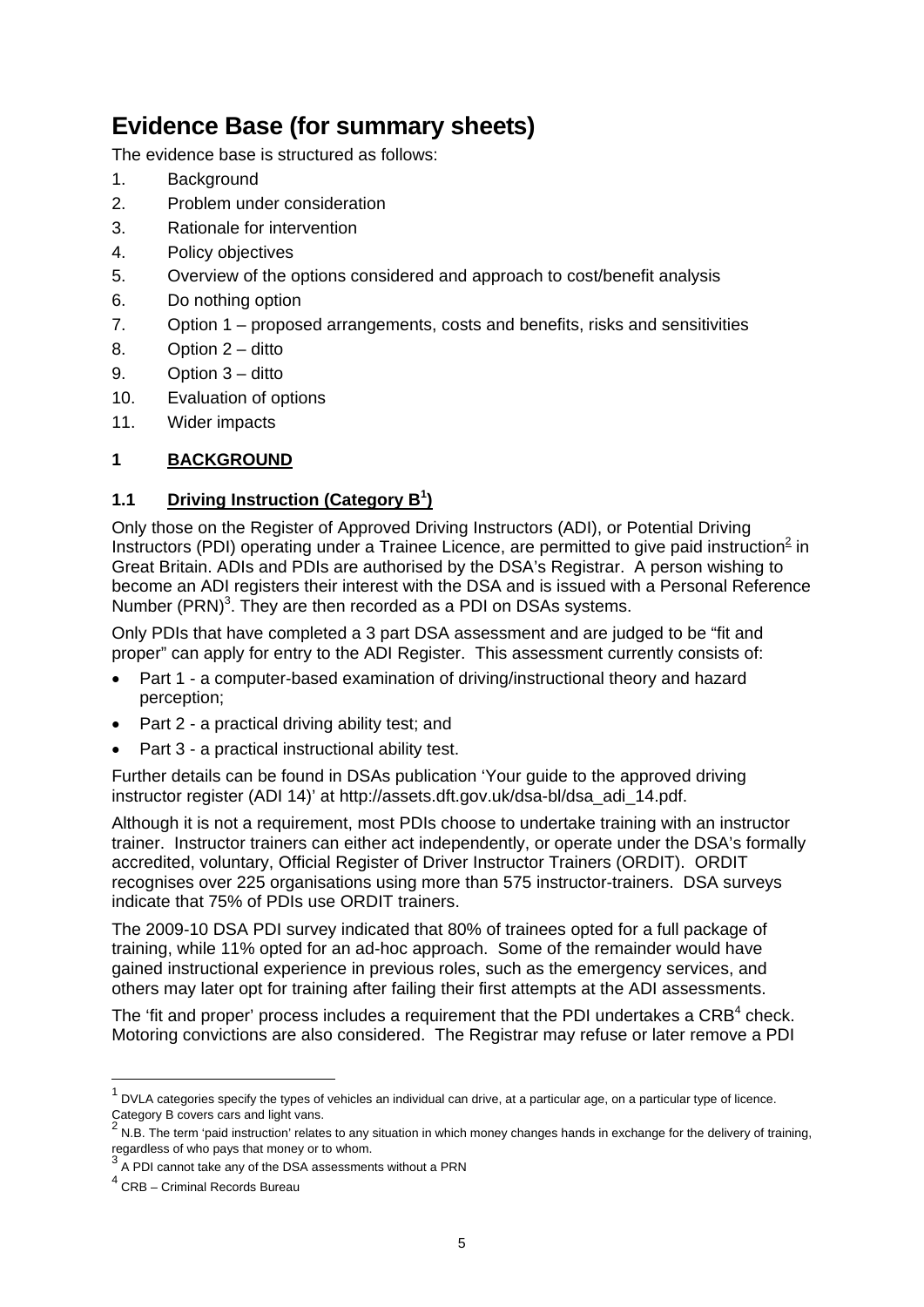from the qualification process if the individual does not satisfy the Fit & Proper criterion. The PDI may appeal the Registrar's decision at the First Tier Tribunal.

ADI registration lasts for four years. During each period of registration ADIs are subject to a re-assessment of their instructional ability. They must pass this check to remain on the Register<sup>5</sup> and to re-register<sup>6</sup> at the end of the four year period.

| Indicative Numbers <sup>7</sup>                                           |        |
|---------------------------------------------------------------------------|--------|
| ADIs on the Register (end March 2012)                                     | 46,569 |
| Joined the Register (April 2011 – March 2012)                             | 3,339  |
| Applications to start the qualification process (April 2011 – March 2012) | 6,930  |
| Trainee Licences issued (April 2011 – March 2012)                         | 3,214  |

## **1.2 Trainee Licence Scheme**

If, when a PDI has successfully completed the Part 2 examination, they can demonstrate that they have received at least forty hours training from an instructor trainer they are entitled to apply to the DSA for a Trainee Licence. This is intended specifically to provide them with an opportunity to gain practical on-road experience of giving driving instruction in preparation for the Part 3. A PDI is, however, able to charge learner drivers for this instruction.

Research based on a small sample, indicated that there was no significant difference in the Part 3 pass rate for those PDIs that used the trainee license compared with those that did not (Review of requirements for training and qualification as an Approved Driving Instructor - DETR Research Report 15, 2000). More recent data is not available.

The Trainee Licence lasts for six months. However, PDIs can apply to the Registrar for a further six month licence. Again, any decision by the Registrar to refuse any subsequent licence can be appealed at the First Tier Tribunal.

Approximately 40% of PDIs apply for a Trainee Licence and, of these, approximately 60% apply to the Registrar for a second licence for a further 6 months.

Trainee Licence appeals account for a high number of all instructor related appeals.

|      | 2nd Trainee Licence appeals to First-Tier Tribunal |         |                  |                       |     |           |  |  |  |
|------|----------------------------------------------------|---------|------------------|-----------------------|-----|-----------|--|--|--|
|      | Cases                                              | Allowed | <b>Dismissed</b> | Rescinded   Withdrawn |     | Not heard |  |  |  |
| 2007 | 324                                                | 18      | 176              |                       | 124 |           |  |  |  |
| 2008 | 618                                                | 31      | 286              | 23                    | 269 |           |  |  |  |
| 2009 | 431                                                | 38      | 219              |                       | 171 |           |  |  |  |
| 2010 | 275                                                |         | 155              |                       | 97  | 23        |  |  |  |
| 2011 | 256                                                |         | 116              |                       | 96  | 40        |  |  |  |

Some instructor trainers operate a franchise arrangement under which the PDI is leased a driving school car. The PDI then pays for the vehicle through the income that they receive under the Trainee Licence. However, this can cause the PDI difficulties if they later fail to qualify or are refused a further Trainee Licence.

## **1.3 Affected groups**

On this basis the main groups directly affected by these proposals are:

- trainee driving instructors;
- driving instructor trainers; and

1

<sup>5</sup> Subject to removals procedures

<sup>&</sup>lt;sup>6</sup> Subject to CRB check

<sup>7</sup> http://www.dft.gov.uk/statistics/tables/ins0101/. Generally, the numbers of applications to start the qualification processes and for Trainee Licences are in decline.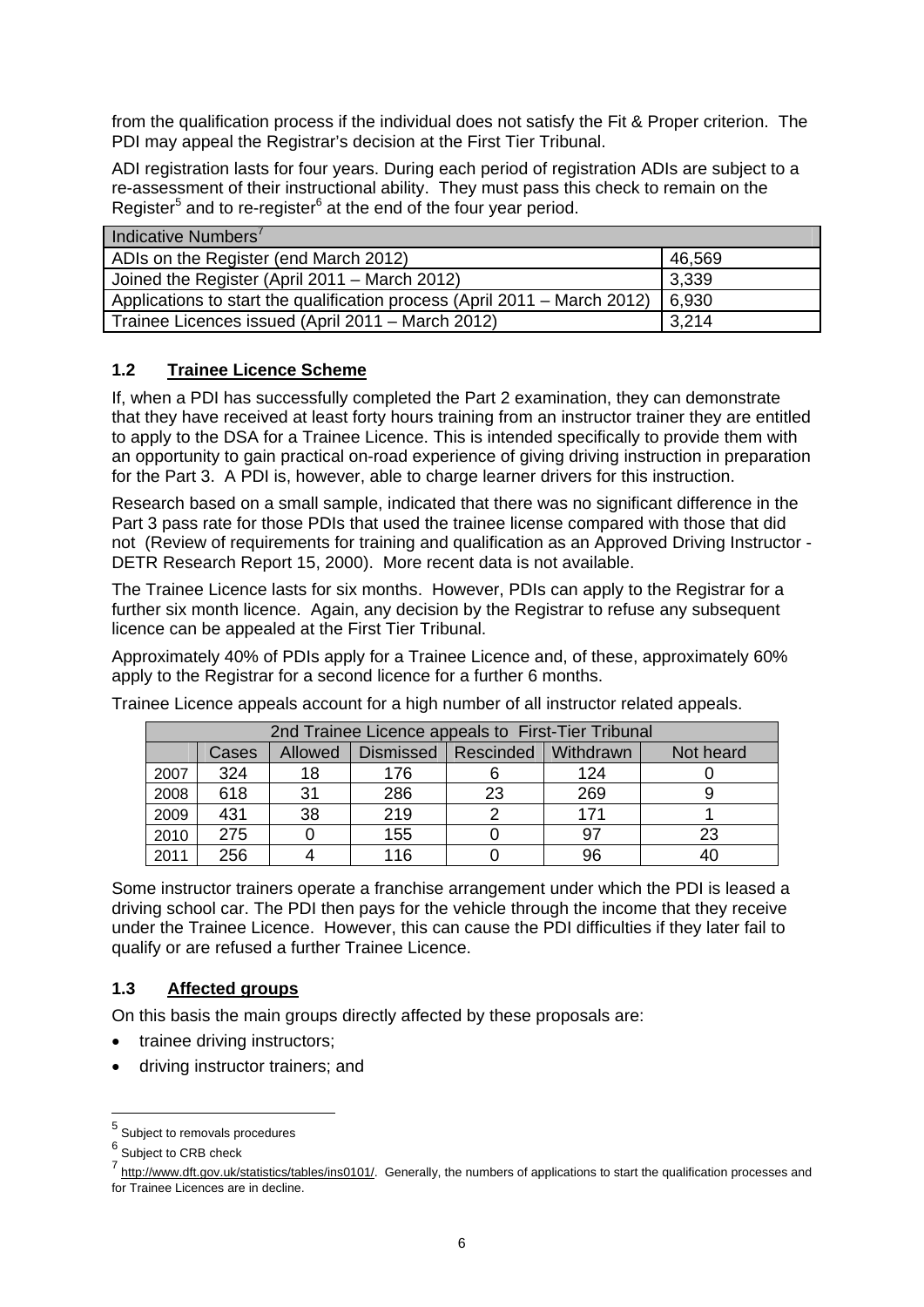• those driving schools who currently employ PDIs to deliver driver training.

The DSA has met regularly with ADI stakeholder groups, which include instructor trainers, since 2007. More recently it has met with members of ORDIT, through a series of structured focus groups, to explore their specific issues. The approach taken reflects the most recent guidance on appropriate methods of consultation.

Learner drivers will be affected but indirectly. Awarding Organisations<sup>8</sup> (AOs) will also be affected if option 1 is developed. The DSA has had preliminary discussions with 9 potential  $AOS<sup>9</sup>$ .

#### **2. THE PROBLEM UNDER CONSIDERATION**

Research undertaken in 2008<sup>10</sup> indicated that 1 in 5 of all newly-qualified drivers have a collision within 6 month of passing the practical driving test The Government's Strategic Framework for Road Safety states the following:

- *There have been substantial reductions in road user casualties since the Government first produced a road safety strategy in 1987. However in 2009 there were still 2,222*   $$
- *…Road collisions can have devastating and long lasting consequences for those involved and their families. The overall social and economic cost of road collisions is estimated at around £16bn12 in 2009.* (p15)
- *Despite improvements in recent years, novice (predominantly young) drivers are still disproportionately represented in the accident record. (*p51)

In response DSA has published an evidence-based National Driving Standards (2010) (NDS) which sets out the competences required to be a safe and responsible driver. These are specifically designed to make *"it easier for road users to do the right thing"* (Ibid).

The evidence-based DSA National Driver/Rider Training Standard (2011)<sup>13</sup> (ND/RTS) sets out the competences required to deliver effective training in the learning outcomes of the NDS. At the heart of the ND/RTS is the understanding that learners will take greater responsibility for their learning if trainers "*go with the grain of human behaviour*" (Ibid) and take a more client-centred approach. Such an approach will provide *"better education and training for children and learner and inexperienced drivers*" (ibid).

The existing ADI qualification process does not effectively promote or assess the competences identified in the ND/RTS. For example the existing way in which instructional ability is assessed encourages PDIs to learn to pass the Part 3 rather than deliver effective instruction. Some Driving Schools have reported that they deliver additional training to newly qualified instructors to remedy this.

There is therefore a requirement to redesign the way that ADIs qualify to ensure that they are able to provide a more effective service from the outset. In addition a high proportion of those starting the process have to take several attempts at each stage and less than 50%<sup>14</sup> are ultimately successful. This represents a significant financial commitment for no return.

Rather than using the Trainee Licence for its intended purpose of providing an effective learning opportunity, some PDIs are seen as exploiting the arrangement by trading for

 8 Bodies approved to award vocational qualifications by Ofqual

<sup>9</sup> On a strict 'information only' basis with the clear caveat that there is no guarantee that a VQ will be forthcoming

<sup>&</sup>lt;sup>10</sup> Cohort II: A study of Learner and Newly Qualified Drivers, Department for Transport Road Safety Report 81, 2008

 $11$  The slight upturn in the most recent KSI statistics only serves to reinforce the need not to become complacent.

<sup>12</sup> Reported Road Casualties Great Britain 2009, article 2, pages 31-34

<sup>&</sup>lt;sup>13</sup> The National Driver/Rider Training Standard provides a common platform for those involved in both Category B and Category A/AM training. However Category A/AM training is out of scope for this IA.

<sup>14</sup> See Annex 1: 1712 out of 3612 PDIs are forecast to succeed in 2014/15 which is 47.4%.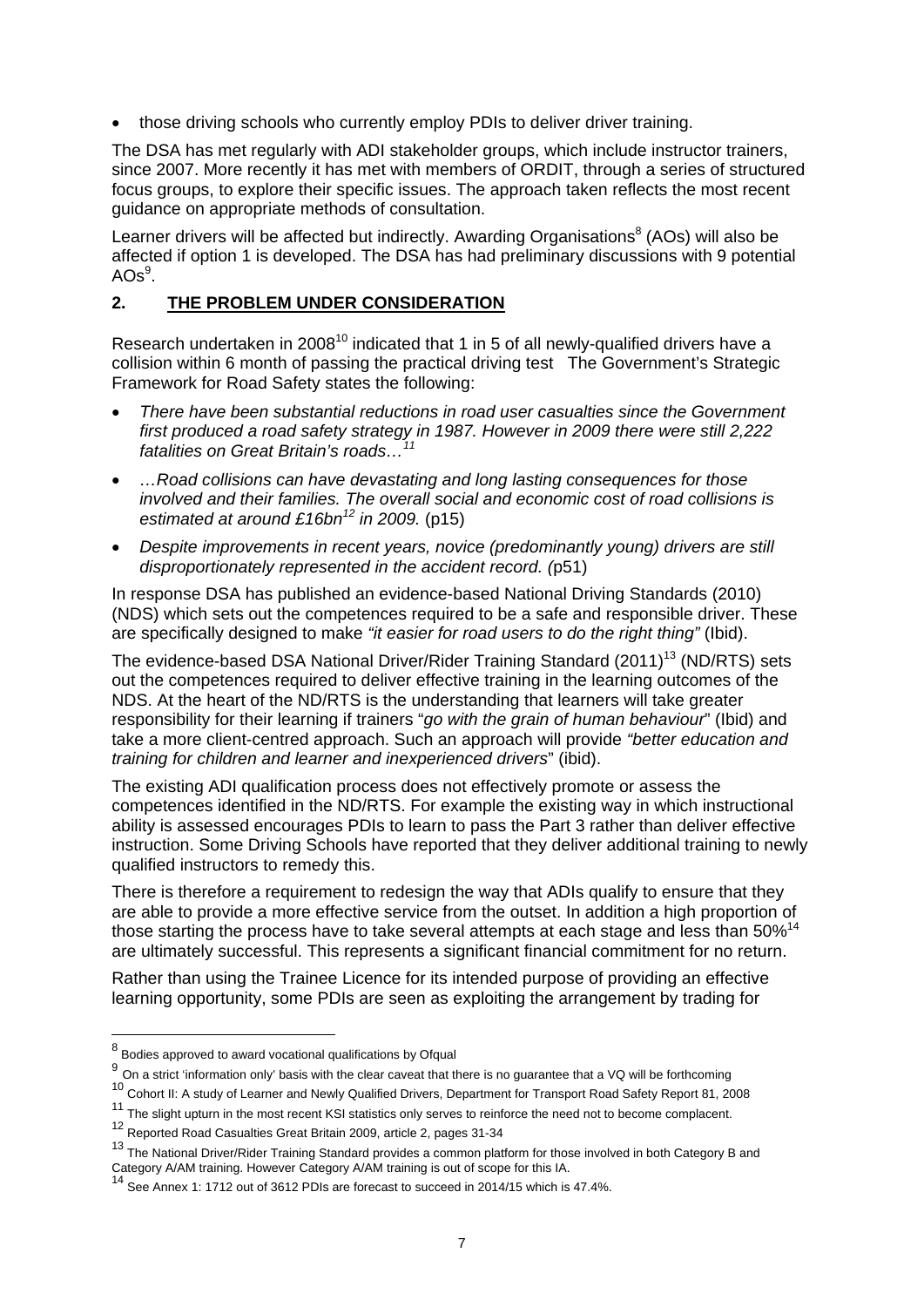extended periods without attempting to complete their qualification process. This approach is encouraged by some driving schools that see further Trainee Licences as an everyday part of their business model.

In addition research by the AA indicates that many learners do not understand the difference between a PDI and a fully qualified ADI and that many are unaware that the person delivering their instruction is only partly qualified, and in some instances, may never fully qualify as an  $ADI<sup>15</sup>$ .

In summary, although KSIs have fallen the personal and economic costs arising from accidents on our roads are still too high. The DSA's evidence based Driving and Driver-Training Standards are designed to help learners to acquire the competences required to be safe and responsible drivers. However, the current ADI qualification process does not ensure those Standards are delivered effectively. It is, therefore, necessary to change that process. In doing so there is also an opportunity to address the issues raised by operation of the Trainee Licence scheme.

## **3. THE RATIONALE FOR GOVERNMENT INTERVENTION**

The Government has regulated the ADI industry since the 1970. The qualifying process to become an ADI is a regulated activity under part 5 of the Road Traffic Act 1988 and covered by regulations contained in The Motor Cars (Driving Instruction) Regulations 2005. The Road Safety Act (2006) provides a revised framework within which changes, to the way ADIs qualify, can be made. Without these changes the problems set out above will persist.

ADIs play a particularly important role in ensuring that learner drivers have the safest possible start to their driving career. Government has committed, in the Strategic Framework, to improving road safety by taking steps to ensure ADIs have the right skills and qualifications. This will better enable them to provide consumers with the higher standard, and wider range of services, that they need to become and remain safe drivers.

The basis of any programme to raise ambition in skills and training is the establishment of clearly stated standards supported by an appropriate qualification and assessment process. The DSA has published such standards for the driver/rider training industry but its existing qualification processes fail to ensure that those completing that process have demonstrated the required competences.

Some individuals and organisations, within the industry, understand and are working towards the required competences. However, the majority of those involved are self-employed. As such they look to Government to promote and sustain a fair and successful profession through the setting and enforcement of minimum standards. Discussion with larger stakeholders indicates the industry believes it is not yet sufficiently mature to take responsibility for these processes itself. They are therefore looking to the DSA to provide a more appropriate and flexible framework to support further progress.

Government intervention will also increase mobility within the overall skills/training environment by:

- Opening up entry to the ADI register for those who already hold equivalent qualifications in other training sectors
- Giving ADIs a transferable qualification recognised by other professions.

1

<sup>15</sup> http://www.theaa.com/public\_affairs/news/trainee-driving-instructor-campaign-aa-driving-school.html, Driving Instructors Association press release Nov 20 2012 www.learningtodrive.org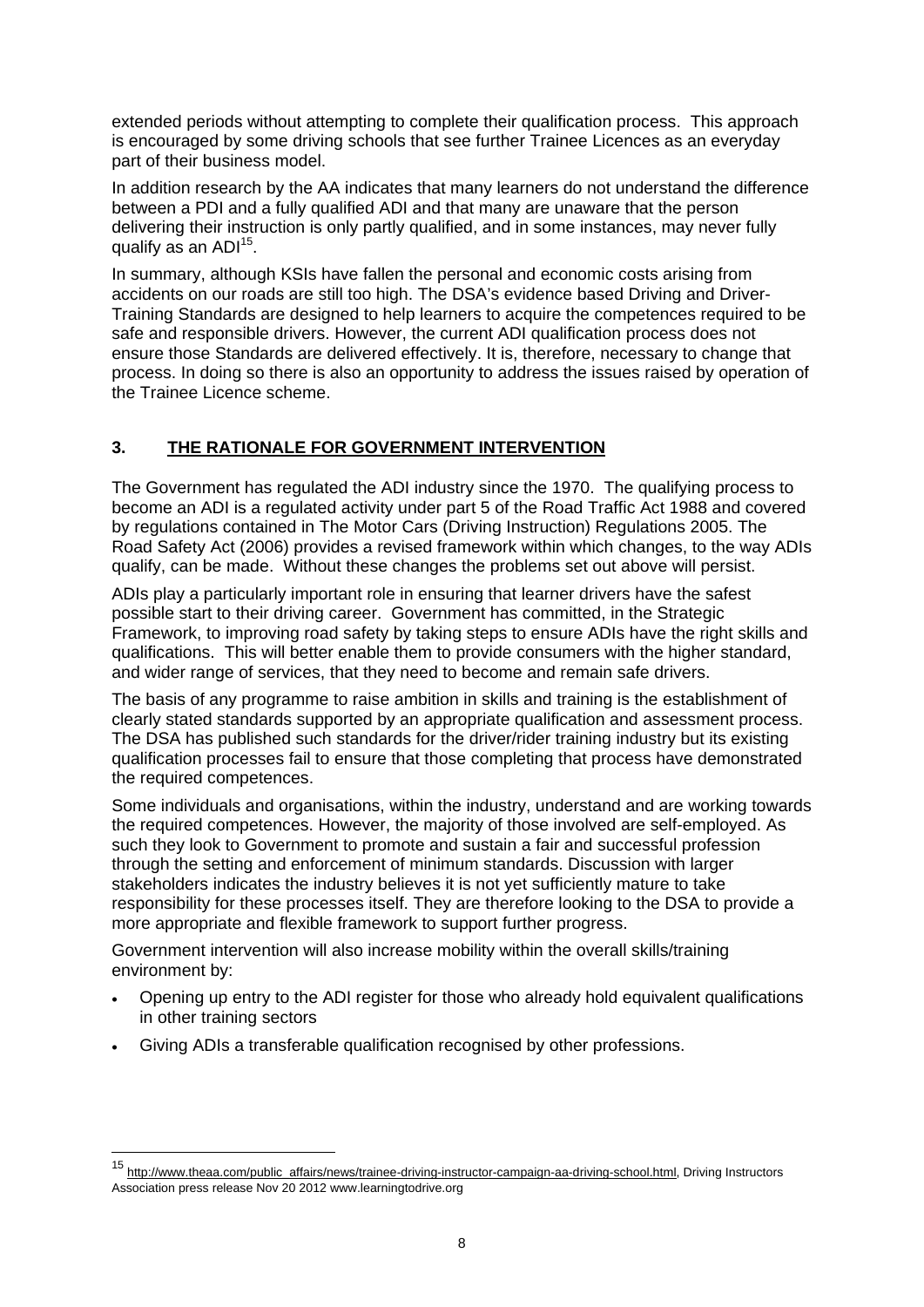# **4. POLICY OBJECTIVES**

The primary policy objectives of these proposals are:

- ensuring the ADI qualification process is aligned with the DSA's published Standards;
- ensuring the provision of sufficient numbers of suitably qualified ADIs to meet future demands, while reducing the waste of resources (both financial and personal) for those wishing to become ADIs
- improving standards of driving instruction to provide better driving education and training for learners and inexperienced drivers, in support of the Strategic Framework; and
- ending the abuse of the current Trainee Licence system;

# **5. OVERVIEW OF THE OPTIONS CONSIDERED AND APPROACH TO COST/ BENEFIT ANALYSIS**

# **5.1 Do Nothing**

It was concluded that the option of doing nothing would go against the Government's intention to improve road safety as set out in the Strategic Framework and offer higher standards of driving instruction. The PDI training regime would be sub-optimal as there are ways to improve it. It would also mean that unqualified PDIs would continue to deliver paid driving instruction to unknowing learner drivers.

This option has been taken as the basis of comparison for cost/benefit calculations.

# **5.2. Non-Viable options**

1

## **5.2.1 Complete deregulation of the driver training industry**

In line with the principles of the Open Public Services white paper (2011) consideration was given to passing responsibility for the training and qualification of ADIs to an organisation representing the driver training industry. In this option the DSA would continue to define Standards but would take no responsibility for the delivery, assessment or quality assurance of the ADI qualification process.

It became clear at an early stage, that key stakeholders were not confident in their industry's present ability to come together under such a representative organisation. No industry association had succeeded in attracting support from all sectors. Particular concerns were also expressed about the influence that the larger players in the industry would have vis-àvis small companies and singleton traders. This option was therefore discounted and has not been costed.

## **5.2.2 Major enhancements to the DSA 3 part assessment route**

The existing DSA 3 part assessment route could be amended to map more closely to the ND/RTS e.g. by changing the order of the components, introducing case studies into theoretical assessment and more extensive assessments of instructional competence. These changes would require more significant system change and implementation costs. More extensive assessments would impose far greater fee burdens on PDIs. Also, if fully developed this would result in a process broadly equivalent to Vocational Qualification  $(VQ)^{16}$ , but by a more expensive route. It would not have the additional benefits that a VQ provides e.g. transferable credit and greater mobility within the skills/training environment. The necessary changes would not represent value for money and the option has, therefore, been rejected.

<sup>&</sup>lt;sup>16</sup> A formal qualification, recorded on the Qualifications and Credit Framework which assesses competence in a particular vocational area.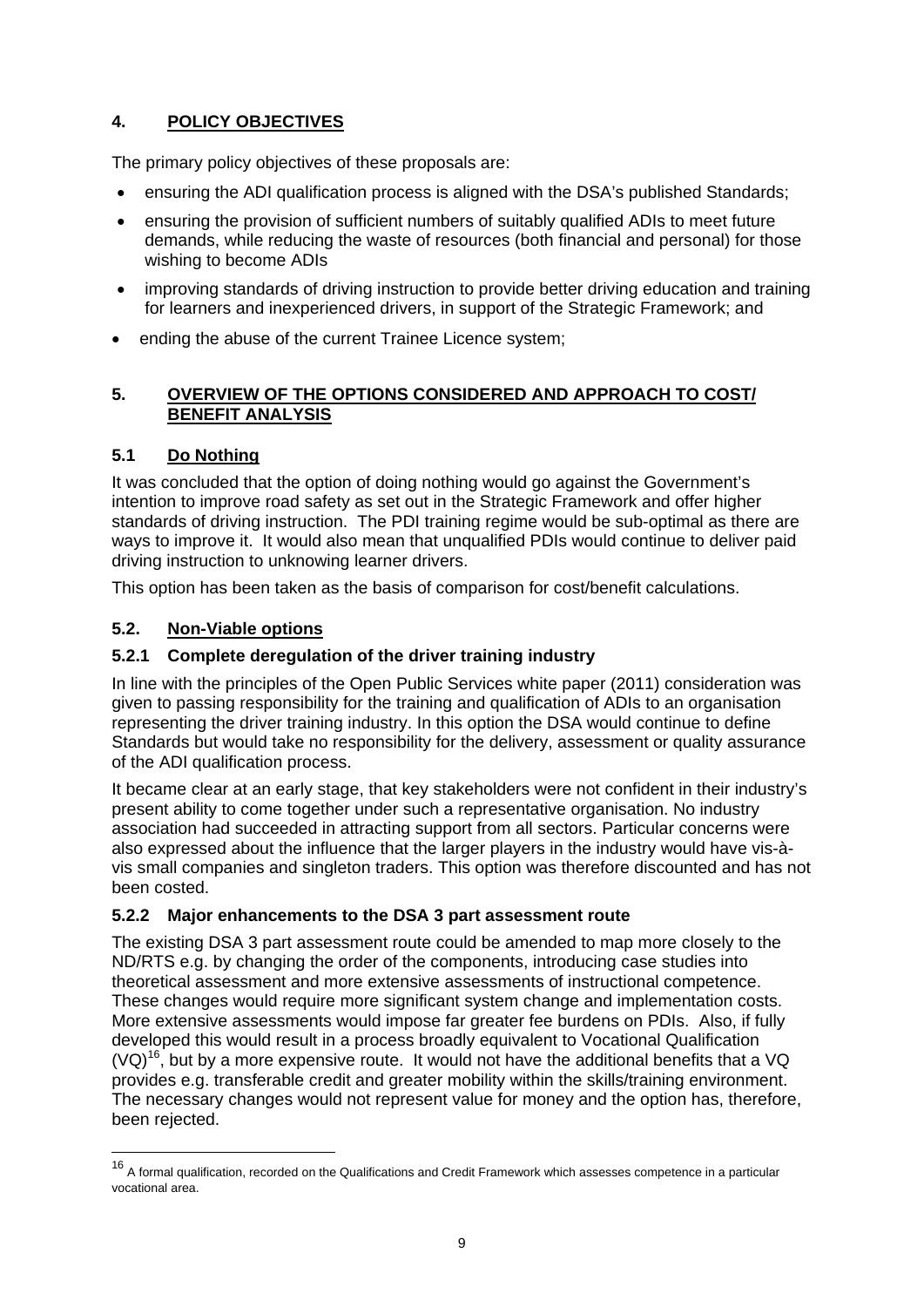#### **5.2.3 Running an improved DSA 3 part ADI qualification process alongside the VQ route for two years**

Consideration was given to running an improved DSA route (option 1), in parallel with the VQ (option 1), for a period of 2 years or more. This option was rejected for two main reasons. First, the increased overall transition costs would lead to higher DSA test fees and VQ registration/certification costs, while the intention was still to close the DSA route. Second, higher costs and reduced volumes would impact on the viability of the VQ. Perhaps most important of all, not signalling clearly to the training industry that the VQ would be adopted would hold back its adoption and successful implementation.

It would also result in the PDIs, qualifying under the DSA route, nominally having an equivalent qualification to those completing the VQ i.e. one nominally assessed against the same Standard. However, those completing the VQ route would be able to justify an argument that they had been assessed more rigorously and the PDIs would not be able to benefit from the ability to transfer credit into other vocational training etc. This would create a two-tier structure.

## **5.2.4 DSA becoming an Awarding Organisation**

Within the regulations relating to the development and accreditation of qualifications, it would, theoretically, be possible for the DSA to become an AO in its own right. This would, in principle, allow closer control of quality issues. However, achieving this closer control would require the DSA to invest substantially in resource and expertise. The external verifier role would also need to be filled by another organisation. This option was rejected because it would involve the DSA in developing, and resourcing, competences outside its formal remit and would go against Government policy on open government.

# **5.3 Options Taken Forward**

1

#### **5.3.1 Option 1 - Introduce a VQ to replace the existing DSA test route and address concerns with the Trainee Licence**

The DSA's preferred option is for a two part VQ under which all assessments, as well as training, would be carried out by approved training centres. The first part, which would be based on a DSA 'Developed Driving Standard' (DDS)<sup>17</sup>, would require PDIs to demonstrate they have sufficient understanding of driving theory to be able to explain it to learners and that they can drive at level  $3^{18}$ . The second, based on the NOS<sup>19</sup> aligned with the ND/RTS, would require candidates to demonstrate their ability to provide effective driving instruction. The TL option would be removed and replaced by a general exemption for those undertaking the VQ.

It is likely that the first part would constitute an Award<sup>20</sup> (1-12 credits) at level 3. Both parts are likely to constitute a Certificate (13-36 credits) at level 3. The arrangements for training will be set down in the definitive documentation agreed between the DSA and the Awarding Organisation (AO).

The TL option would be withdrawn and, in its place, PDIs would be granted an exemption to allow them to deliver paid instruction provided that they;

 $17$  The DDS will be published in Feb/Mar 2013 to coincide with the publication of the revised Driver Training NOS by People  $1<sup>st</sup>$ . 18 'Level 3' refers to the educational level as defined in the Regulatory Arrangements for the Qualifications and Credit

Framework 2008. It reflects the complexity of the task the candidate is required to perform, the responsibility they have for initiating and completing tasks and the autonomy and judgement they must exercise. Passing the Driving Test is defined as a Level 2 competence. Level 3 is broadly equivalent to an A level.<br><sup>19</sup> NOS are the responsibility of the Sector Skills Councils. Driver Training NOS are held by People 1<sup>st</sup>, who work closely with

Skills for Logistics in this area.<br><sup>20</sup> Award, Certificate & Diploma are terms used within the QCF to denote the minimum and maximum size of qualifications in terms of credits. Each unit in a vocational qualification has a credit value assigned for outcomes of achievement. One credit =10 hours of notional learning time i.e. how long it would take the average learner to achieve all the learning outcomes of that unit, including time practicing in the work environment..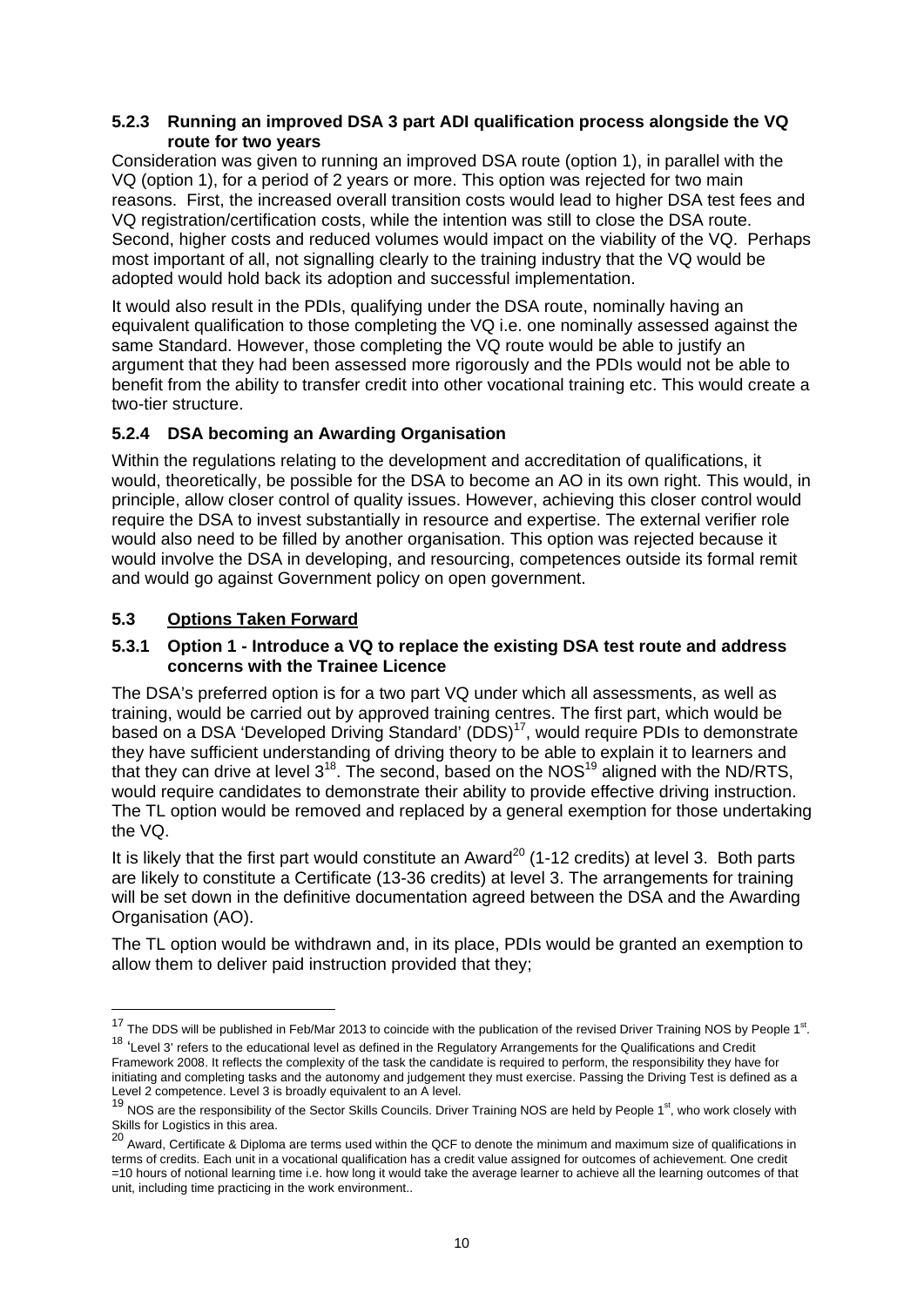- are accompanied by an ADI at all times whilst using the exemption
- ensure that the ADI's badge is displayed in the windscreen while using the exemption
- inform the trainee before instruction commences that they are only partially qualified but are permitted to give paid instruction in order to prepare for the Part 3 test.

Option 1 provides the 'best fit' with the problem under consideration. It improves standards of driver training and enhances consumer confidence. It also improves career prospects for ADIs and facilitates greater mobility within the skills/training environment.

#### **5.3.2 Option 2 - Improve the existing DSA test route & address concerns with the Trainee Licence**

Under Option 2 the DSA 3-part ADI qualification process would be enhanced to improve its alignment with the ND/RTS, without significant system/process change costs, by:

- Part 2: introducing a test of the candidate's ability to demonstrate level 3 driving skills and to provide 'talk- through $21$ '
- Part 3: ending the use of pre-set tests and role-play and placing greater emphasis on assessing instructional competence.

No changes would be made to the Part 1. The Trainee Licence would be withdrawn per the principles in 5.3.1 above.

#### **5.3.3 Option 3 - Address concerns with the Trainee Licence only**

The only response to the problems identified is to remove the existing entitlement of PDIs to deliver paid instruction, unaccompanied. Under option 1 PDIs would be granted an exemption per the principles in 5.3.1. above.

## **5.4 APPROACH TO COST/BENEFIT ANALYSIS**

#### **5.4.1 Overview of Approach**

1

Costs and benefits have been monetised wherever possible. Where variables are key &/or significant uncertainty exists low and high estimates are also provided. Where this has not been the case a full qualitative description of the cost or benefit has been provided.

Costs and benefits have been monetised over 10 years starting in April 2014 (DSA works to financial years April to March). Any transition costs DSA incurs up to that point will be expressed as year 0 costs.

PDIs, ADIs, instructor trainers and awarding organisations are all treated as businesses. Just as a retailer invests in stock before it opens for business, a PDI incurs training costs before it is registered as an ADI and those training costs are specific to their chosen industry. ADIs and clearly businesses where they deliver paid instruction per regulations. As far as DSA is aware all instructors that train PDIs do so on a commercial basis. Awarding organisations operate on a commercial basis or as civil society organisations (per one-in, two out quidelines).

DSA transition costs have been accounted for in the year they take place, even though they will be charged back to an awarding organisation later. This does imply that the DSA will include an interest cost for this time to the AOs but for simplicity any difference between this interest rate and the social discount rate has been ignored.

<sup>&</sup>lt;sup>21</sup> 'Talk-through' refers to an exercise in which a candidate explains what they are doing as they do it e.g. identifying hazards and planning to respond to them. Candidates would not be expected to achieve the levels of competence that, for example, Police high-speed drivers achieve. What is required here is that the candidate can verbalise without deterioration in their driving competence.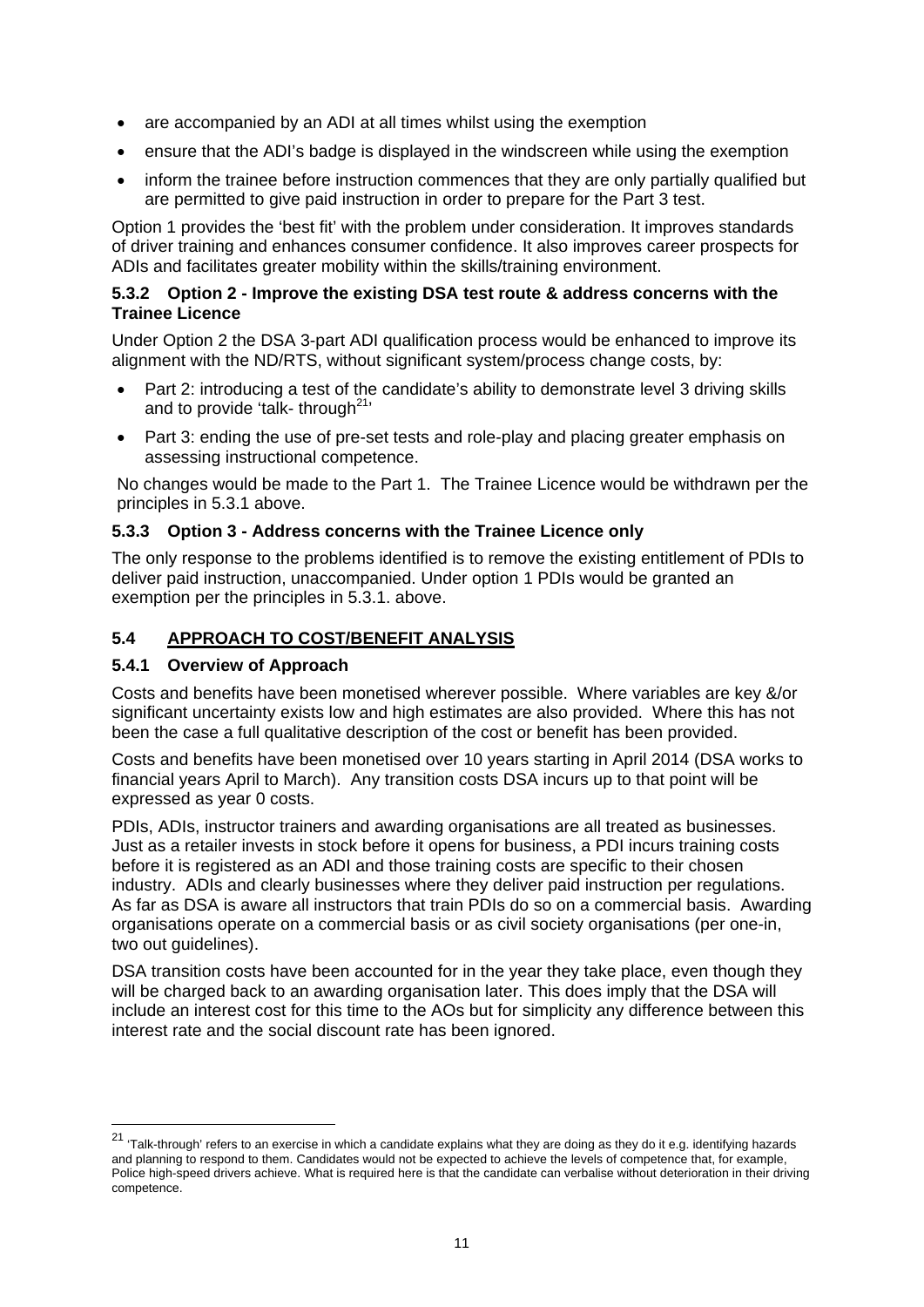#### **5.4.2 Proportionality Approach**

Proportionality has been taken to mean the estimation of costs and benefits according to the relevance of the scale of the impacts. It is acknowledged that not all costs have been estimated, however it is hoped that both i) significant benefits or costs to either government, business, the public and ii) benefits or costs that distinguish between the desirability of the options have been accounted for.

Several figures quoted in the following sections are estimates, and are intended to be indicative of the consequences of each option. It is hoped that responses to consultation will enable these estimates to be refined. Areas where further information is welcomed are identified in the impact assessment as follows: '**Further information welcomed through consultation'**.

#### **6. DO NOTHING SCENARIO**

#### **6.1 Risks/sensitivities**

These proposals represent the culmination of a development process in which the industry has been involved for several years. The industry supports the principle that there must be changes in the way ADIs are qualified and there has been support for the specific proposals contained in option 3. Failure to make substantive progress at this stage would have a negative impact on the development and promotion and credibility of the DSA Standards.

#### **6.2 Basis of comparison**

The options are analysed by comparison to the Do Nothing scenario.

#### **6.2.1 DSA costs to PDIs**

Annex 1 explains how the cost to PDIs of DSA tests and Trainee Licences are calculated. Based on DSA records the calculation covers forecasts of PDIs starting the qualification process, fees, pass rates and drop out rates between each part. The average fees that a PDI pays to DSA are believed to be £469, regardless of whether they are successful or not.

#### **6.2.2 Training costs**

1

The following assumptions are made about the costs of training:

(a) As a working assumption PDIs time is valued at £6.19 per hour to reflect the minimum wage<sup>22</sup>. This reflects the PDIs main alternative to training which is to seek work. This value of time (and any other used in the impact assessment) is assumed to be constant over time for simplicity.

(b) An instructor trainer's time has been valued at £20 per hour. This assumes a net income of £600 per ADI based on a working week of 38 hours<sup>23</sup>. A 25% premium has been applied to represent instructors trainers should be at a premium to the value of an ADIs time **(further information welcomed through consultation)**.

(c) A PDI training course has been valued at £2600 with a low of £1500 and a high of £3500. There are a variety of training packages available: intensive courses (some of which may be residential); contracts for a set number of hours of training delivered over an elapsed period of time; and training delivery on an as and when basis. There is also variety in the number of PDIs being trained in the car, i.e. 1:1 to 3:1. Additional training is sold when instructor trainers advise the PDI is not test ready. Estimates of course costs reflect internet

<sup>22</sup> https://www.gov.uk/national-minimum-wage-rates for those aged 21 and over

<sup>23</sup> http://www.drivinginstructorsites.co.uk/custImages/how2drive/Driving-Instructor-information-booklet.pdf (based on value of lesson quoted less costs of providing lesson - net business weekly income divided by hours earned per week are the assumed hourly earnings rate of an instructor  $(E600/38 = E16)$ )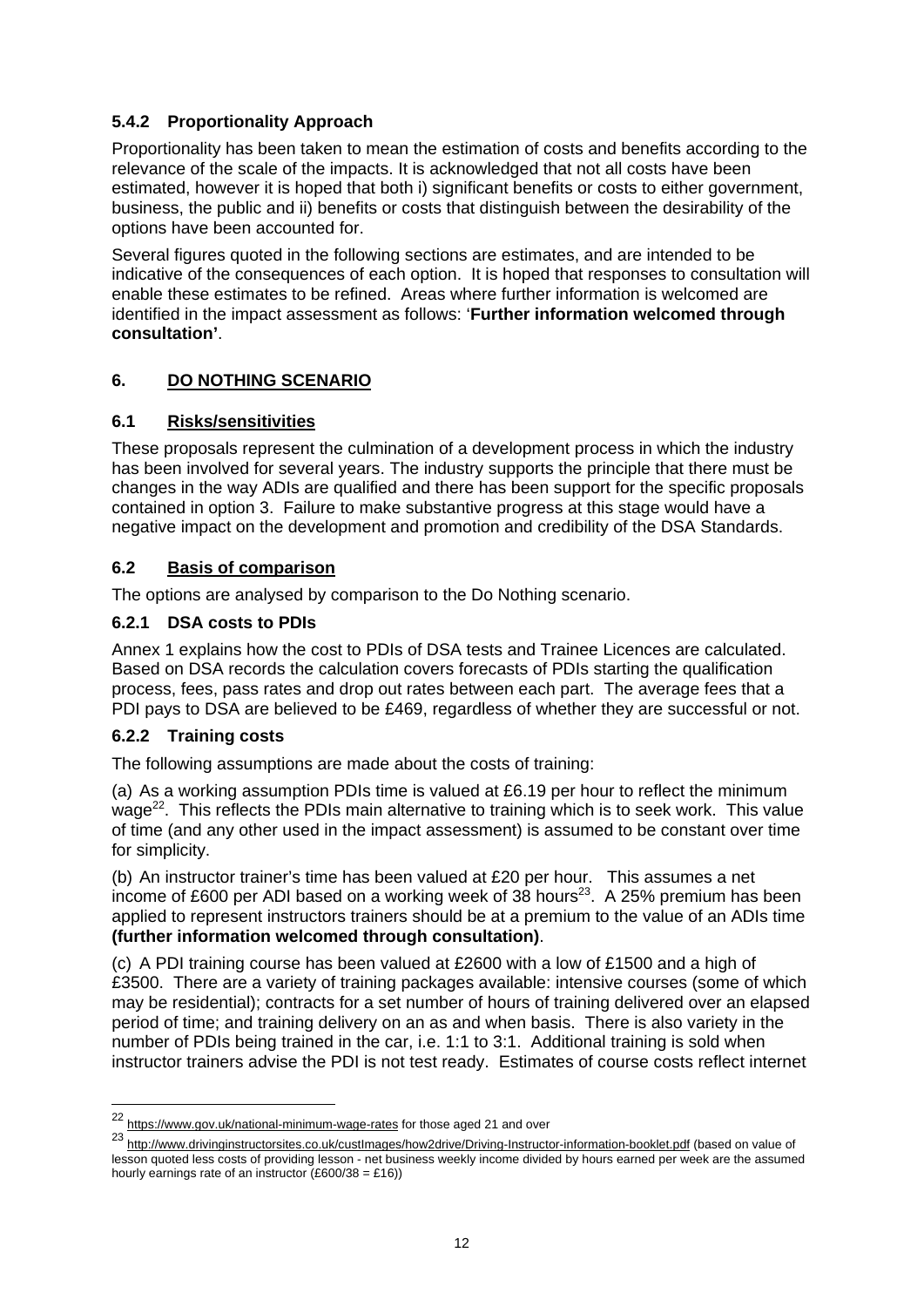searches and the experience of senior DSA examiners involved in the ORDIT register. The mid-point reflects prices charged by several of the larger training organisations.

(d) The average number of contact hours per training course to complete parts 1 to 3 has been estimated to be 60. An internet search indicates 40 hour courses are typical for the Part 3 (this is a minimum requirement under the TL) and 10-20 hours for the Part 2. The Part 1 is typically prepared for on a self-study basis. A cautious approach has been taken. In reality the total number of hours is likely to be more for the reasons below but these have not been monetised due to the lack of information available:

- extra training is often required beyond the agreed package if the PDI is not test ready; and
- self study time and practice.

#### **Further information welcomed through consultation.**

#### **6.2.3 Demand for ADIs**

Annex 1 shows that 1712 ADIs are forecast to register with DSA per year from 2014/15 onwards. These levels reflect a decline that has been seen in the number of instructors coming onto the ADI Register. No increase or decrease in numbers has been assumed beyond 2014-15. Based on known pass and drop-out rates this indicates 3612 will start the qualification process under the current DSA arrangements. In other words 47.4% of those who start the qualification process are successful and join the ADI register. It is assumed that demand for ADIs remains as it is; any change in completion rates will lead to an increase/decrease in the number starting the qualification process rather than those joining the register.

#### **6.2.4 Volumes of instructor trainers**

585 driving instructor trainers were on the ORDIT Register in February 2012. DSA customer satisfaction surveys have indicated 75% of PDIs received their training from members of ORDIT. This suggests a total of 780 driving instructor trainers. The table below shows the size of the instructor training schools they work for based on (a) analysis of DSA records and (b) on the assumption that 60% of non-ORDIT trainers are sole traders and the other 40% work for schools with an average of 2.5 instructors.

| Current Industry Structure - ORDIT / non-ORDIT Combined |                             |                                                    |                  |                                                      |  |  |  |  |  |
|---------------------------------------------------------|-----------------------------|----------------------------------------------------|------------------|------------------------------------------------------|--|--|--|--|--|
| Number of<br><b>Instructor Trainers</b><br>per School   | Number of<br><b>Schools</b> | Number of<br>Instructor<br>Trainers in<br>industry | % of Instructors | Ratio of Instructor<br><b>Trainers per</b><br>school |  |  |  |  |  |
|                                                         | 273                         | 273                                                | 35%              | 1.0                                                  |  |  |  |  |  |
| $2 - 9$                                                 | 89                          | 255                                                | 33%              | 2.9                                                  |  |  |  |  |  |
| 10-49                                                   | 7                           | 140                                                | 18%              | 20.0                                                 |  |  |  |  |  |
| $50+$                                                   |                             | 112                                                | 14%              | 112.0                                                |  |  |  |  |  |
| <b>Grand Total</b>                                      | 370                         | 780                                                | 100.0%           | 2.1                                                  |  |  |  |  |  |

## **6.2.5 ORDIT fees**

Current ORDIT fees are dependent on (1) whether the organisation is based out of a main office or a sole trader operating from a car and (2) initial versus subsequent visits. DSA does not recover its costs of running the ORDIT register through existing fees. These would have to be significantly increased to the following indicative levels, most likely in 2014.

| <b>Inspection Type</b>                      | <b>Current Fee</b> | <b>Future Fee</b> |
|---------------------------------------------|--------------------|-------------------|
| Premises Only Inspection (Office)           | £173               | £400              |
| Premises Only Inspection (Car)              | £53                | £165              |
| First Trainer Inspection per visit (Office) | £194               | £400              |
| First Trainer Inspection per visit (Car)    | £74                | £165              |
| Subsequent Trainer Inspections per visit    | £74                | £165              |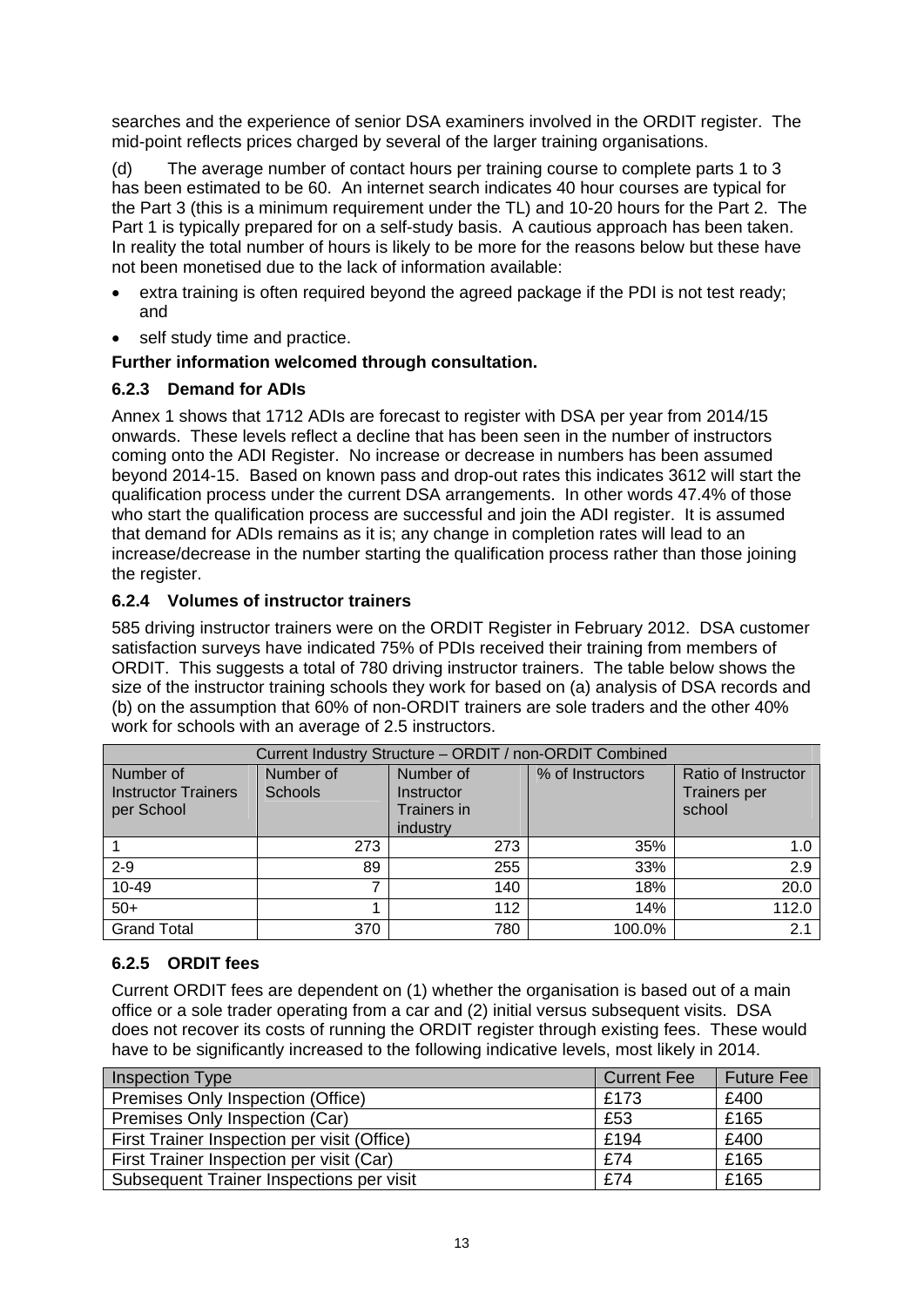# **7. OPTION 1 - INTRODUCE A VQ THAT REPLACES THE EXISTING DSA TEST ROUTE AND ADDRESS CONCERNS WITH THE TL**

# **7.1 Proposed arrangements**

# **7.1.1 How VQs Work**

VQs offer a practical learning programme that relates directly to a specific job role or sector. They emphasise practical skills and knowledge, are usually mapped against National Occupational Standards (NOS) and reflect current industry practices.

NOS define everything a person needs to know, understand and be able to do to demonstrate competence in a specific role. The existing Driver Training NOS have been revised so that they are now a verbatim match with the DSA's ND/RTS.

NOS are expressed in terms of 'learning outcomes' i.e. the learner will *'be able t*o' undertake particular tasks or will *'know and understand'* particular elements of supporting knowledge.



VQs are usually assessed in several ways, in order to create a 'portfolio' of evidence. This allows for triangulation in the assessment process. In developing any qualification a standards setting body will work with an Awarding Organisation (AO) to define what level of competence must be demonstrated, what 'competence looks like' and what is acceptable evidence of competence. This information is embodied in a qualification 'workbook' or similar document. They will also, normally define, what qualifications are required by those who undertake training and assessment.

The AO recruits and approves training centres to deliver a qualification. They are responsible for the administration of assessment, the operation of quality assurance processes and the certification of successful students.

Quality assurance processes are operated by Internal Verifiers (IV) within the training centres, who sample check the work of Assessors within a particular approved training centre and by External Verifiers (EV). EVs are suitably qualified professionals recruited by the AO to undertake audit visits to ensure consistency of provision across training centres. If they detect quality problems they work with the IV or AO centre manager to solve them. Where problems are not resolved they can be escalated to the AO or ultimately to Ofqual who can, if required, remove the AO's approval to deliver the qualification.

# **7.1.2 How the VQ in driving instruction would work**

When an AO has developed a set of units which make up a particular VQ these are placed on the Qualification and Credit Framework (QCF). The QCF recognises qualifications and units by awarding credits.

It is assumed that the DSA, as the standards setting authority, will contract with a single AO, or with a consortium of AOs working through a single lead organisation, to develop the units which will make up the VQ and to deliver it. When the units are agreed, it is proposed that they will be placed on the QCF as a 'closed award' to avoid any other AO from developing their own version of the qualification. The DSA prefer this approach as it will reduce the possibility of variation creeping into the interpretation of the learning outcomes etc, if more than one AO is involved.

The AO will then recruit training centres, ensure that they have appropriately qualified staff, suitable systems etc, and approve them. They will train staff at the centres in the correct interpretation of the qualification workbook and the operation of quality assurance systems. The intention is that suitably qualified DSA staff will then undertake the EV role.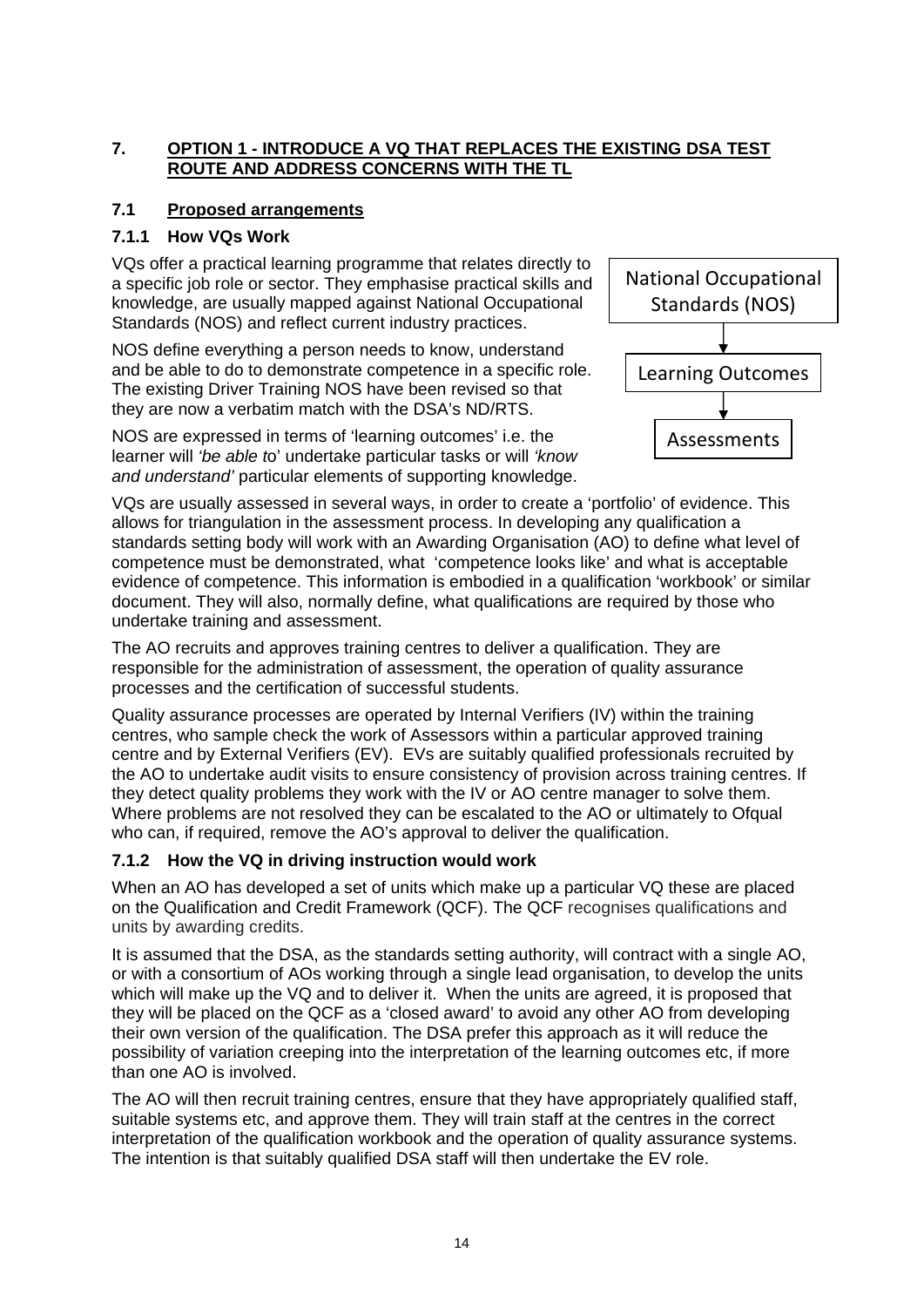In the first one or two years of delivery the approved training centres will not be permitted to certify students until the EV has confirmed that assessment has been carried out correctly. This may mean some delay before students can gain their certificate and apply for entry onto the ADI Register. However, once an approved centre has demonstrated that it is operating, consistently, to the appropriate standard, the EV will move to a post-hoc verification role.

Successful completion of the VQ would not be sufficient to grant an individual an automatic right to be placed on the ADI Register. They would still have to satisfy the Registrar's fit-andproper/CRB requirements. This will be through a Criminal Records Check through DSA. A fee of the order of £67 would be charged for this. The date of the CRB would need to be no more than 6 months before the PDI applied to register with DSA as an ADI. For this reason the approved training centres will be charged with counselling all applicants for a place on the qualification to ensure that they did not proceed if they were aware of any reason why they would not be able to meet those checks.

## **7.1.3 Paid instruction under the VQ**

With the introduction of a VQ the Trainee Licence scheme would end. The opportunity for a trainee instructor to deliver paid instruction to a learner would be provided by a general exemption. Under that exemption they would be permitted to deliver paid instruction only if they:

- were, at all times, accompanied by an ADI whilst using the exemption
- ensured that the ADI's badge was displayed in the windscreen whilst using the exemption.
- informed the trainee before instruction commences that they were only partially qualified but were permitted to give paid instruction as part of their programme of training.

The framework for the VQ would be written to require that, when a trainee instructor is giving paid instruction as part of the training course:

- the ADI accompanying the trainee instructor must be qualified to deliver training under the vocational qualification
- the ADI must be satisfied that the trainee instructor has reached a sufficient level of competence to deliver paid instruction (the required competences which will be defined at a later stage)
- the ADI must ensure that the trainee has been informed of the trainee instructor's status and has agreed to participate on that basis.

As is currently the case, trainee instructors would be free to give unpaid driving instruction in order to gain experience of giving instruction.

Under Trainee Licence arrangements many PDIs agree to a franchise arrangement with the organisations providing their instructor training course. The franchise typically includes a car and the provision of paying customers. These arrangements are built into the business model of the training provider and lead to the problem of PDIs delivering paid instruction, for lengthy periods.

Under this option it is likely that franchises for PDIs, based on them delivering paid instruction, will cease. It will make more economic sense to support the PDI to complete their training as quickly as possible. Stakeholders report that there is already a trend away from Trainee Licence franchises. There is a high take-up of franchises post-qualification (75 to 85% of those qualifying). The DSA believes that the same number of franchises is likely to be sold, overall, with those that are currently sold to PDIs being sold to those who have qualified more quickly under the new arrangements. Overall, the DSA believes that the impact of this change will be neutral and it has not been monetised.

## **7.1.4 Commercial arrangements between DSA and the awarding organisation**

DSA proposes to enter into a tendering process with AOs to develop and deliver the VQ. Ofqual would effectively represent a call off framework of those eligible to bid. The nature of the commercial agreement will be clarified as proposals are developed further - in particular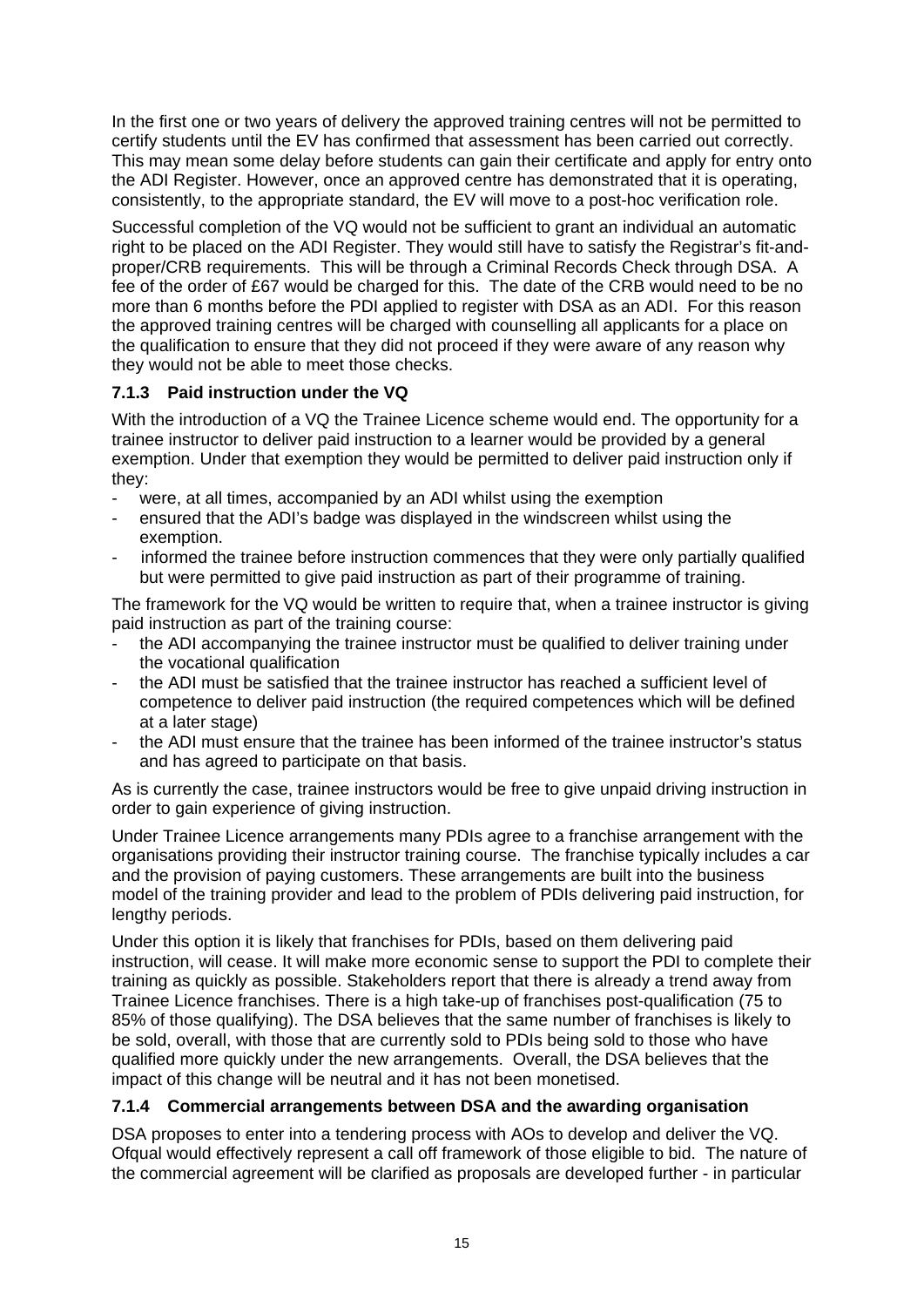whether the agreement is a contract or service concession. DSA would look to recover its transition costs from the AO through these arrangements; it is assumed that the AO would recover these through increased registration/certification costs for the VQ. In addition, a condition of the commercial agreement would be that the successful AO (or consortia) would raise a contract with DSA to deliver the external verifier role.

It is envisaged that the initial concession/contract will be let for a minimum of 5-7 years<sup>24</sup>.

# **7.1.5 Transition**

When the VQ is launched those who have started the DSA route and passed the Part 1 would be allowed to allowed to continue, including giving paid instruction under the conditions of the Trainee Licence scheme. No new applications will be accepted. Any PDI who had passed the Part 1 at this stage would have two years from when they passed the Part 1 to complete parts 2 and 3.

The DSA route would be switched off completely, including the Trainee Licence scheme, two years after the VQ were launched. Test fees would not be increased.

Following the launch of the VQ, ORDIT would close. ORDIT fees would not, therefore, be raised before this time.

#### **7.2 Overview of costs and benefits for option 1**

Overviews of the costs and benefits are shown in the below tables. Each cost and benefit is then explained in further detail. Some costs will directly impact on one affected group and then be incurred by another affected group. For example, DSA would recover its transition costs directly from the awarding organisation through a commercial arrangement, who would recover these costs through the registration/certification fee charged to PDIs taking the VQ.

| Cost                                                                                                          | <b>Affected Group</b>         |             | <b>Best Estimate £m</b> |                                          |       |  |
|---------------------------------------------------------------------------------------------------------------|-------------------------------|-------------|-------------------------|------------------------------------------|-------|--|
|                                                                                                               | <b>Directly</b>               | Indirectly  | Transition Ongoing      |                                          | Other |  |
| PDIs' costs for<br>registration/certification under the<br>VQ and for a Criminal Records<br>Check (see 7.3.1) | <b>PDIS</b>                   | n/a         |                         | 0.408<br>$2015/16 \rightarrow$           |       |  |
| DSA's transition costs to introduce<br>VQ and address Trainee Licence<br>concerns (see 7.3.2)                 | Awarding<br>organis-<br>ation | <b>PDIS</b> | 0.978<br>to<br>2016/17  |                                          |       |  |
| DSA's ongoing costs to externally<br>verifier the VQ (see 7.3.3)                                              | Awarding<br>organis-<br>ation | <b>PDIS</b> |                         | $0.092$ avg.<br>2015/16<br>$\rightarrow$ |       |  |
| Training centres' transition costs to<br>deliver the VQ (see 7.3.4)                                           | Instructor<br><b>Trainers</b> | <b>PDIS</b> | 1.462<br>to<br>2016/17  |                                          |       |  |
| Training centres' ongoing costs to<br>deliver the VQ (see 7.3.5)                                              | Instructor<br><b>Trainers</b> | <b>PDIS</b> |                         | 0.244<br>2017/18<br>$\rightarrow$        |       |  |
| Costs to PDIs who do not currently<br>use an instructor trainer (7.3.6)                                       | <b>PDIS</b>                   |             |                         | 0.072<br>2015/16<br>$\rightarrow$        |       |  |

<sup>&</sup>lt;u>.</u>  $24$  It is recognised that current purchasing guidance suggests 'contracts' should be limited to 3 years. However, where the AO is being asked to develop the qualification, through a concession, it is considered that 5 years is the minimum amount of time they would require to recover development costs. Also, given that there is usually a review of any new programme after 3 years, it would be unreasonable to deny the AO the opportunity to build in improvements etc. They will also need to recover costs associated with the production of teaching materials etc. 7 years would reflect periods for sunset clauses.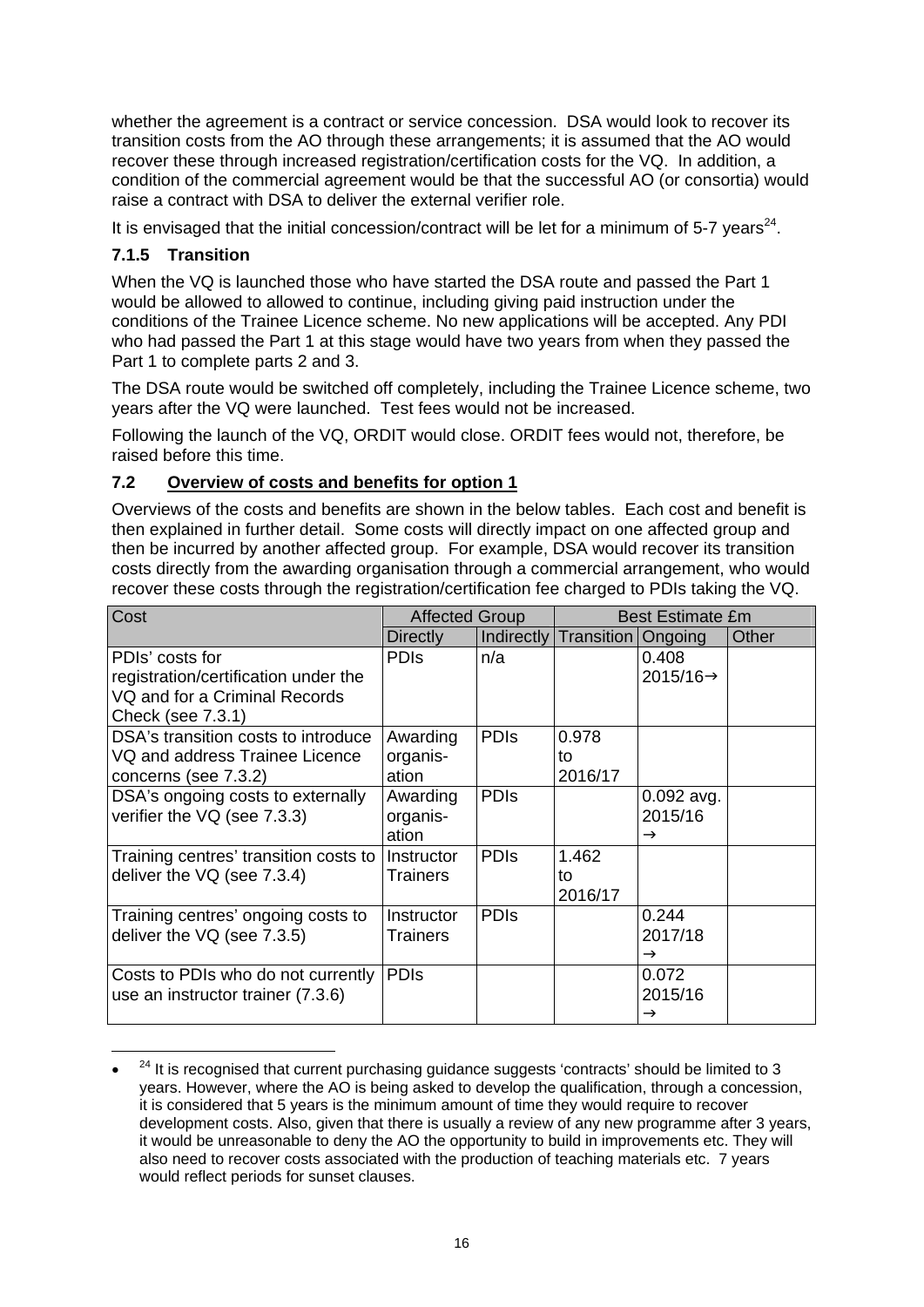| Cost                                                                                                               | <b>Affected Group</b>  |     | <b>Best Estimate £m</b>       |  |                         |  |
|--------------------------------------------------------------------------------------------------------------------|------------------------|-----|-------------------------------|--|-------------------------|--|
|                                                                                                                    | <b>Directly</b>        |     | Indirectly Transition Ongoing |  | Other                   |  |
| Instructor trainers leaving the<br>instructor training industry due to<br>the introduction of the VQ (see<br>7.3.7 | Instructor<br>trainers | n/a |                               |  | <b>Not</b><br>monetised |  |
| Reduction in income for PDIs<br>through addressing concerns with<br>the Trainee Licence (see 7.3.8)                | <b>PDIS</b>            | n/a |                               |  | <b>Not</b><br>monetised |  |

| <b>Benefit</b>                                                                                                        | <b>Affected Group</b>            |             |                   | <b>Best Estimate £m</b>           |                         |
|-----------------------------------------------------------------------------------------------------------------------|----------------------------------|-------------|-------------------|-----------------------------------|-------------------------|
|                                                                                                                       | <b>Directly</b>                  | Indirectly  | <b>Transition</b> | Ongoing                           | Other                   |
| PDIs no longer paying DSA test<br>and trainee licence fees (7.4.1)                                                    | <b>PDIS</b>                      | n/a         |                   | 1.303<br>2015/16<br>$\rightarrow$ |                         |
| Instructor trainers no longer paying<br>DSA ORDIT fees (7.4.2)                                                        | Instructor<br>trainers           | <b>PDIs</b> |                   | 0.065<br>2015/16<br>$\rightarrow$ |                         |
| Reduction in wasted PDI training<br>(7.4.3)                                                                           | <b>PDIs</b>                      | n/a         |                   | 3.309<br>2015/16<br>$\rightarrow$ |                         |
| Improved career prospects for<br>driving instructors and their<br>trainers $(7.4.4)$                                  | ADIs &<br>instructor<br>trainers | n/a         |                   |                                   | <b>Not</b><br>monetised |
| Accreditation of previous<br>qualification & experience by<br>introducing the VQ (7.4.5)                              | <b>PDIS</b>                      | n/a         |                   |                                   | <b>Not</b><br>monetised |
| Improved consumer choice by<br>addressing concerns with the<br>trainee licence (7.4.6)                                | Learner<br>drivers               | n/a         |                   |                                   | <b>Not</b><br>monetised |
| An increase in the standards of<br>instruction received by addressing<br>concerns with the trainee licence<br>(7.4.7) | Learner<br>drivers               | n/a         |                   |                                   | <b>Not</b><br>monetised |
| A reduction in Transport Tribunal<br>cases by addressing concerns with<br>the trainee licence (7.4.8)                 | <b>DSA</b>                       | n/a         |                   |                                   | <b>Not</b><br>monetised |
| A contribution to road safety<br>(7.4.9)                                                                              | Learner<br><b>Drivers</b>        | n/a         |                   |                                   | <b>Not</b><br>monetised |
| Unsuccessful PDIs not incurring<br>training costs they then struggle to<br>repay (7.4.10)                             | <b>PDIs</b>                      | n/a         |                   |                                   | <b>Not</b><br>monetised |

## **7.3 Costs of option 1**

1

#### **7.3.1 PDIs' costs for registration/certification under the VQ and for a Criminal Records Check**

PDIs would pay registration/certification<sup>25</sup> costs for the VQ to the awarding organisation via their training centre. They would also pay a Criminal Records Check fee to DSA before applying to join the ADI register. These costs would in effect replace current DSA test fees.

<sup>&</sup>lt;sup>25</sup> Some awarding organisations only charge for certification and not registration. The term registration is also applied to those successful PDIs who apply to join the ADI register. Registration can therefore means two things.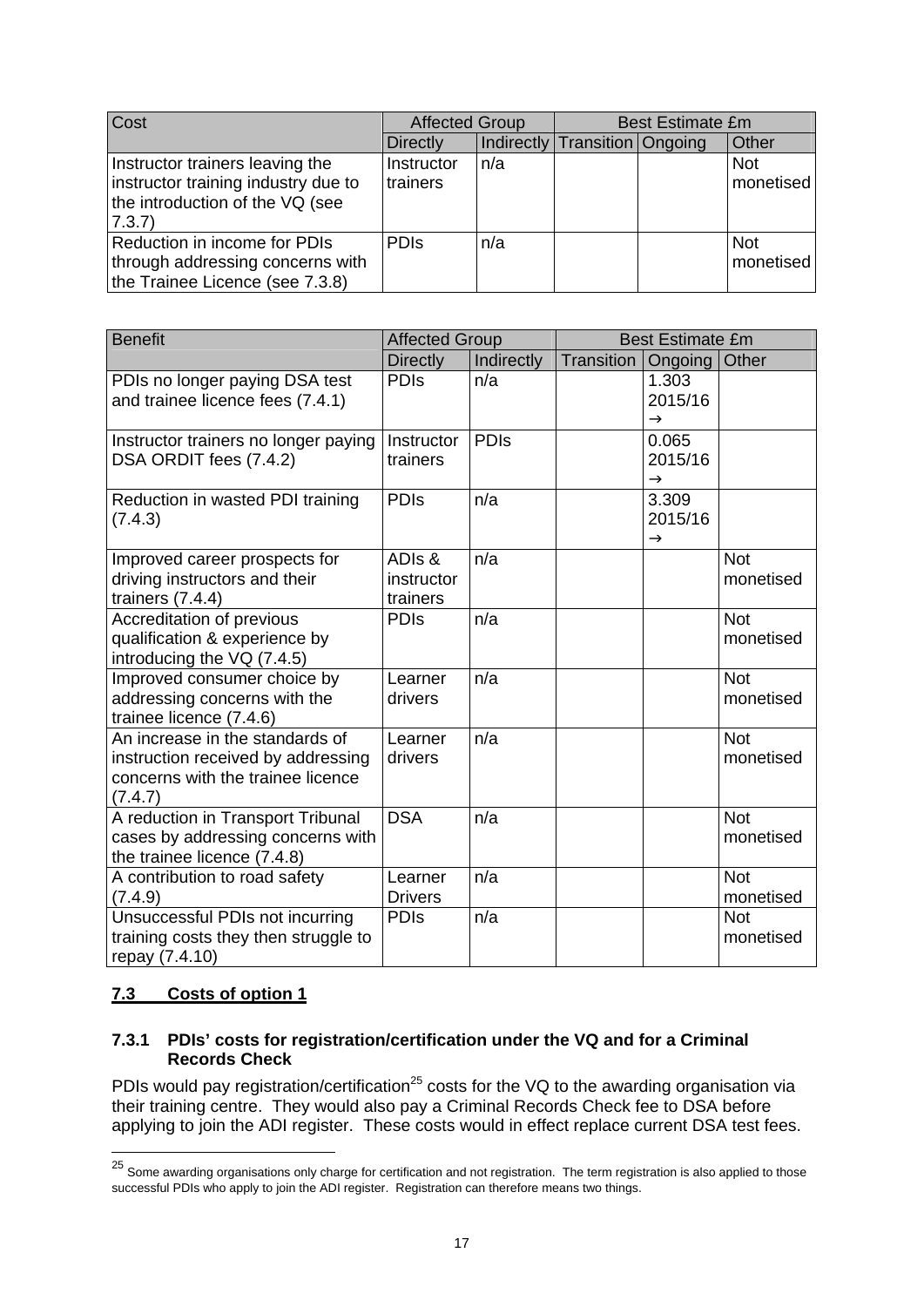Estimated annual costs to PDIs have been calculated as follows (lows and highs are also provided given the importance of completion rates to the monetisation):

| <b>Basis of estimate</b> |                                                                                                                                                                                                                                                                                                                                                       | <b>Estimate</b> |         |             |
|--------------------------|-------------------------------------------------------------------------------------------------------------------------------------------------------------------------------------------------------------------------------------------------------------------------------------------------------------------------------------------------------|-----------------|---------|-------------|
| <b>Step</b>              | Explanation                                                                                                                                                                                                                                                                                                                                           | <b>Best</b>     | Low     | <b>High</b> |
| A                        | The registration/certification costs paid by the<br>PDI to the awarding organisation via the<br>training centre. These are based on a review<br>of the fee lists for four awarding organisations<br>that DSA met with and comparisons to other<br>VQs delivering level 3 certificates.                                                                | £100            | £75     | £126        |
| B                        | The Criminal Records Check fee that the PDI<br>would pay to DSA. DSA uses a contractor to<br>conduct CRB checks. The fee reflects this<br>and other overheads that would need to be<br>applied.                                                                                                                                                       | £67             | £67     | £67         |
| C                        | The number completing the qualification<br>process (see 6.2.3) It is assumed that higher<br>numbers do not seek to qualify given over<br>capacity that exists in the industry (see 7.3.8)                                                                                                                                                             | 1712            | 1712    | 1712        |
| D                        | The percentage of PDIs estimated to<br>complete the qualification process. This is<br>based on indications from meetings with four<br>awarding organisations and an expert in the<br>field of external verification which led to a<br>best estimate of 70% being used with a range<br>of 60-75%. Further information welcomed<br>through consultation | 70%             | 75%     | 60%         |
| E<br>C/(D)               | The number of PDIs starting the qualification<br>process.                                                                                                                                                                                                                                                                                             | 2,446           | 2,283   | 2,853       |
| F<br>A+B)xE              | <b>Total annual costs to PDIs</b>                                                                                                                                                                                                                                                                                                                     | £0.408m         | £0.324m | £0.551m     |

These costs would occur in Years 2 (2015/16) onwards once the VQ has been launched.

The higher completion rates reflect a requirement awarding organisations would place on training centres to assess the PDIs suitability to start the qualification and the more structured training process that would result from more clearly defined learning requirements. Given the higher rate it has been assumed that those PDIs who do not complete the vocational qualification do not attempt re-qualification at a later stage.

In reality not all PDIs would pay for the certification costs or Criminal Records Check. It is difficult to estimate the split of registration and certification costs at this stage or those PDIs who undergo a Criminal Records Check in anticipation of completing the VQ. Costs have not therefore been reduced to reflect this.

# **7.3.2 DSA's transition costs to introduce VQ and address Trainee Licence concerns**

DSA estimates that it will incur costs of £0.976m through to 2016/17 introducing the vocational qualification and addressing concerns with the Trainee Licence. Further details can be found in Annex 3.

Although DSA will initially incur these costs it will recover them through the commercial arrangement. This agreement is likely to last up to 7 years, the first year of which will be launching the qualification, i.e. development of the VQ handbook and approving training centres. No PDIs would be able to qualify under the VQ during this first year.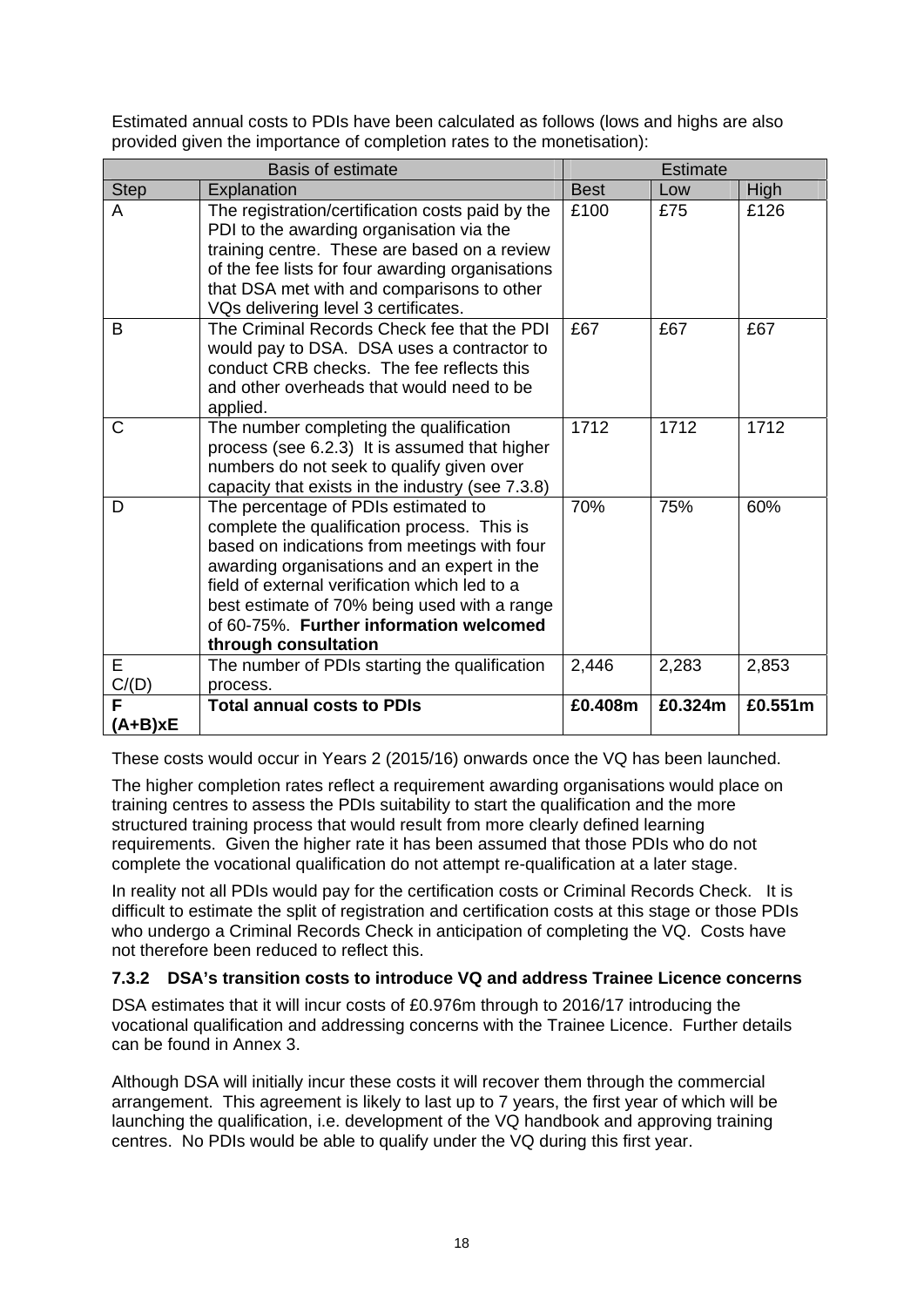The awarding organisation will directly increase registration/certification costs to reflect this. Based on transition costs of £0.976m and the above best estimate of 2,446 PDIs starting the VQ annually over a six year period this would increase the registration/certification costs in 7.3.1 by c. £67 [£0.976m/(2,446x6)]. This does not consider the time value of money at this stage and as such should be considered an approximation. As in 7.3.1 it is difficult to estimate the split of registration/certification costs.

It is considered reasonable that an awarding organisation (or consortium) recovers these costs through increased registration/certification costs because the VQ will be the only basis of becoming an ADI. An AO would not enter into a commercial arrangement with DSA if this were not the case.

# **7.3.3 DSA's ongoing costs to externally verify the VQ**

Meetings with four awarding organisations and an expert in the field of external verification indicate awarding organisations normally contract in external verification expertise. Typical day rates are £175 plus expenses. External verifiers are frequently self-employed or work for micro-businesses with low overheads. Up to two days are used to prepare for, conduct and follow-up on visits. Each training centre normally receives two visits each year. In the main, awarding organisations appear to recover these costs through the registration/ certification costs charged to PDIs in 7.3.1; one awarding organisation indicated these are charged for separately.

Stakeholders have expressed a strong preference for DSA to perform this role. So a condition of the commercial arrangement with the awarding organisation would be a contract agreed with DSA to deliver the external verification activity. DSA costs would be higher, reflecting the overheads of a larger organisation. It is assumed that the awarding organisation would pass on these costs through higher registration/certification costs. Also DSA would incur annual software maintenance resulting from system changes in 7.3.2.

|              | <b>Basis of estimate</b>                                            | <b>Best</b> |
|--------------|---------------------------------------------------------------------|-------------|
| <b>Step</b>  | Explanation                                                         | estimate    |
| A            | The number of training centres. Some industry consolidation is      | 50          |
|              | expected. Please refer to the wider impact assessment for small     |             |
|              | firms and competition for further detail (section 11.1).            |             |
| B            | The number of external verification visits per year                 | 2           |
| $\mathsf{C}$ | Typical industry costs to conduct each external verification visit  | £350        |
|              | (based on 2 days @ £175 per day excluding expenses)                 |             |
| D            | DSAs costs to conduct each external verification visit (based on 2  | £1031       |
|              | days excluding expenses)                                            |             |
| E.           | The additional cost for DSA to conduct each external verification   | £681        |
| $D-C$        | visit                                                               |             |
| F            | The total additional costs for DSA to conduct external verification | £0.068m     |
| AxBxE        | visits                                                              |             |
| G            | DSAs annual software maintenance costs                              | £0.009m     |
| $H(F+G)$     | Total DSA costs to run vocational qualification                     | £0.077m     |

The above costs represent a typical year once the vocational qualification has been launched and all training centres are self-certifying (estimated to be year 5 ongoing). The costs would be different in the first few years as not all training centres would necessarily gain approval in the first year after the qualification is launched (it has been assumed that 80% of those making the transition would). DSA has also allowed for extra external verification visits while training centres get to the point of self-certification. This will allow PDIs to get their certificate more frequently than every 6 months. The profile of DSAs annual costs following launch of the VQ in 2015/16 is therefore estimated as follows:

| Basis of estimate |             | Best estimate for year |      |                   |    |
|-------------------|-------------|------------------------|------|-------------------|----|
| <b>Step</b>       | Explanation | $V_{r}$                | v. o | \/.<br>$\sqrt{ }$ | .ს |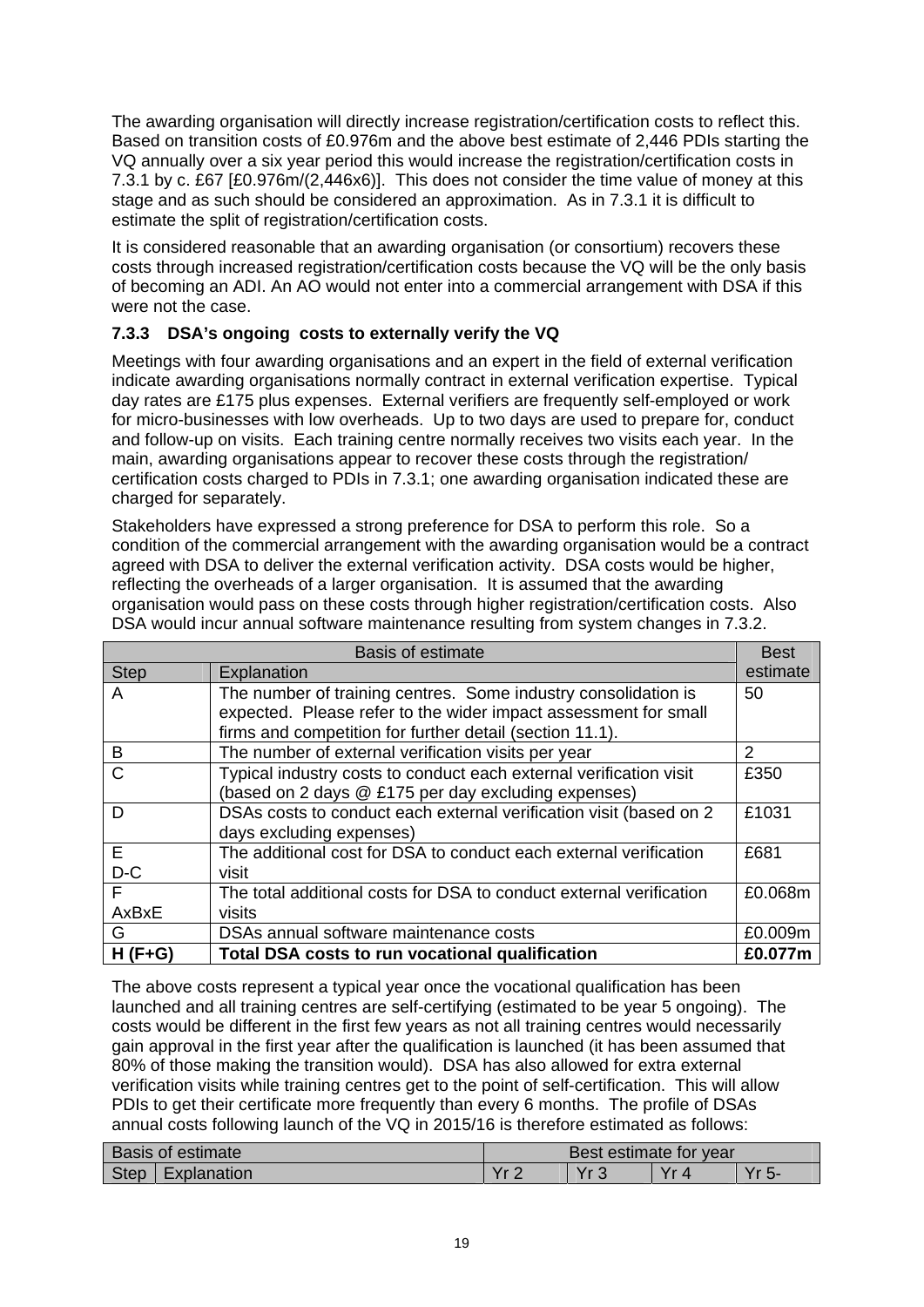|                |                                                                               | 2015/16 | 2016/17 | 2017/18                | 2018/19-       |
|----------------|-------------------------------------------------------------------------------|---------|---------|------------------------|----------------|
| $\overline{A}$ | Number of training centres                                                    | 40      | 50      | 50                     | 50             |
| $\overline{B}$ | Average number of external verification<br>visits per training centre         | 4       | 4       | 3                      | $\overline{2}$ |
| $\mathbf C$    | Additional annual cost for DSA to<br>conduct external verification visits     | £681    | £681    | £681                   | £681           |
| D              | The total additional costs for DSA to<br>conduct external verification visits | £0.109m | £0.136m | £0.102m                | £0.068m        |
| E              | Annual software maintenance costs (not<br>incurred Year 2)                    | £0k     | £9k     | £9k                    | £9k            |
| F<br>D+E       | <b>Total DSA costs to run vocational</b><br>qualification                     | £0.109m |         | £0.145m $\leq$ £0.111m | £0.077m        |

The awarding organisation will directly increase registration/certification costs to reflect this. The average annual costs Years 2 to 10 would be £92k. This would add £38 to the PDIs registration/certification under the VQ based on the above best estimate of 2,446 PDIs starting the qualification process annually. The same qualifying statements as in 7.3.2 and 7.3.3 apply. The increased registration/certification costs are considered reasonable for the reasons set out in 7.3.3.

Therefore DSA estimates total registration/certification costs in the region of £205 (£100 under 7.3.1, £67 under 7.3.2 and £38 under 7.3.3).

## **7.3.4 Training centres' ongoing costs to deliver the VQ**

These are the costs that instructor training organisations incur gaining approval to become training centres under the VQ and making sure their staff are suitability qualified as assessors, to deliver training using role play and as internal verifiers. It is assumed that the training centres will pass these costs on to PDIs through higher fees for training courses.

Due to the number of variables included in estimating this cost the full calculation is provided in Annex 2 - the table below represents a summary of the sub-calculations.

|                 | <b>Basis of estimate</b>                   |             | <b>Estimate</b> |             |
|-----------------|--------------------------------------------|-------------|-----------------|-------------|
| <b>Step</b>     | Explanation                                | <b>Best</b> | Low             | <b>High</b> |
| E               | Costs to training centres of gaining       | £0.066m     | £0.026m         | £0.145m     |
| $Ax(B+(CxD))$   | approval to deliver VQ                     |             |                 |             |
|                 | Costs to training centres of gaining       | £0.848m     | £0.438m         | £1.313m     |
| $Hx(I+JxK)$     | assessor qualifications                    |             |                 |             |
| Q               | Costs to training centres of gaining role  | £0.203m     | £0.119m         | £0.293m     |
| $Mx(N+OxP)$     | play qualifications                        |             |                 |             |
| W               | Cost of industry gaining internal verifier | £0.337m     | £0.213m         | £0.496m     |
| $(Rx(S+YxU))+V$ | qualifications                             |             |                 |             |
| 7               | Cost of training centres making sure       | £0.008m     | £0.006m         | £0.009m     |
| [AxXxY]         | they have PC access and secure filing      |             |                 |             |
| AA              | Cost of industry making the                | £1.462m     | £0.802m         | £2.256m     |
| [E+L+Q+W+Z]     | transition to the VQ                       |             |                 |             |

In section 7.3.3 it was assumed that 80% of instructor training organisations were approved in the first year after the launch of the qualification and 20% in the second year. This split has been used as a proxy for splitting the transitions costs over the same two year period with costs would being incurred a year before approval.

| <b>Transition Costs for</b>        | Year 1  | Year <sub>2</sub> |
|------------------------------------|---------|-------------------|
| <b>Recognised Training Centres</b> | 2014/15 | 2015/16           |
| <b>Best</b>                        | £1.170m | £0.292m           |
| Low                                | £0.641m | £0.161m           |
| High                               | £1.805m | £0.451m           |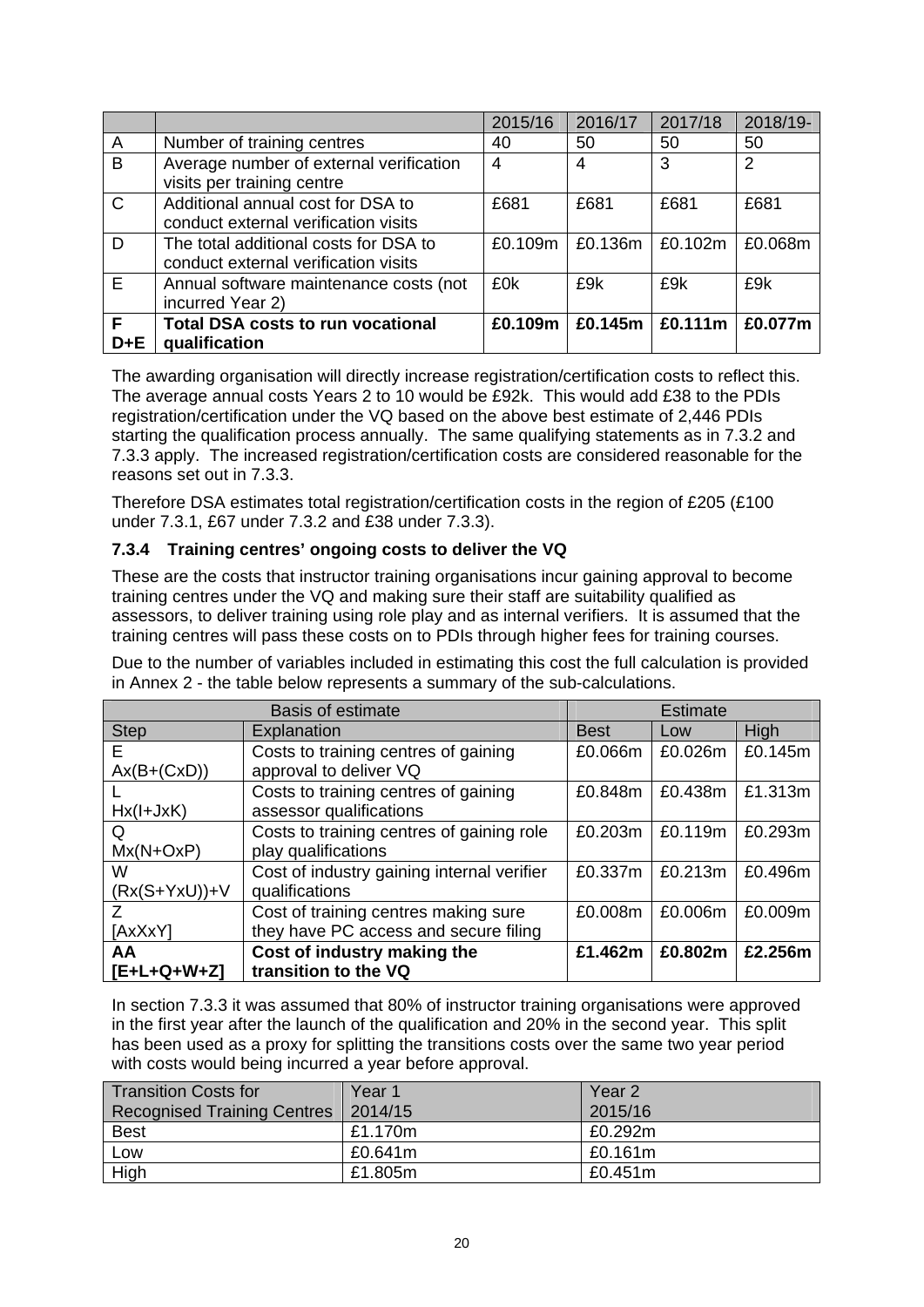While the training centres may look to pass these costs onto PDIs in higher training costs this will not necessarily prove successful. For one thing the transition costs will occur over 2 years – not all costs could reasonably be recovered, at least in the transition period in this period. As set out in 7.3.7 however, some industry consolidation is expected which would provide scope for costs to be passed on. It has been assumed that the training costs will only be able to recover half these transition costs through higher course costs. DSA does not know the period of time over which they would attempt to do this and so no attempt has been made to show how this would be profiled.

# **7.3.5 Training centres' annual costs to deliver the VQ**

Ongoing costs reflect the need for training centres to (a) recruit suitably qualified instructor trainers as a percentage leave or retire and (b) conduct internal verification activity. It has been assumed that assessor activity is included within current training activity, e.g. at the moment instructor trainers will be making informal assessments as to whether PDIs are ready to take DSA tests. The VQ provides more structure to the assessment process but this does not mean than those costs would necessarily increase.

|                   | <b>Basis of estimate</b>                                                                                                                                                                                                                                                                                                                                                                                                                                                                                                                                                                                                                                                                                                                                                                                                                                                                                                                                                                                  |             | <b>Estimate</b> |         |
|-------------------|-----------------------------------------------------------------------------------------------------------------------------------------------------------------------------------------------------------------------------------------------------------------------------------------------------------------------------------------------------------------------------------------------------------------------------------------------------------------------------------------------------------------------------------------------------------------------------------------------------------------------------------------------------------------------------------------------------------------------------------------------------------------------------------------------------------------------------------------------------------------------------------------------------------------------------------------------------------------------------------------------------------|-------------|-----------------|---------|
| <b>Step</b>       | Explanation                                                                                                                                                                                                                                                                                                                                                                                                                                                                                                                                                                                                                                                                                                                                                                                                                                                                                                                                                                                               | <b>Best</b> | Low             | High    |
| A                 | Turnover of instructor trainers. A figure for the<br>instructor training industry is not known but 7%<br>has been used reflecting the turnover on DSAs<br>ADI Register.                                                                                                                                                                                                                                                                                                                                                                                                                                                                                                                                                                                                                                                                                                                                                                                                                                   | 7%          | 7%              | 7%      |
| B                 | Cost of instructor trainers gaining assessor<br>qualifications under transition arrangements (see<br>7.3.4 L+Q+W)                                                                                                                                                                                                                                                                                                                                                                                                                                                                                                                                                                                                                                                                                                                                                                                                                                                                                         | £1.388m     | £0.772m         | £2.102m |
| $\mathbf c$       | Annual cost of new instructor trainers                                                                                                                                                                                                                                                                                                                                                                                                                                                                                                                                                                                                                                                                                                                                                                                                                                                                                                                                                                    | £0.097m     | £0.054m         | £0.147m |
| <b>BxA</b>        | gaining assessor, role play and internal<br>verifier qualifications                                                                                                                                                                                                                                                                                                                                                                                                                                                                                                                                                                                                                                                                                                                                                                                                                                                                                                                                       |             |                 |         |
| D                 | Internal verification activity per PDI. This is<br>usually conducted as a percentage sample of<br>assessor decisions. This can range from 100%<br>of decisions for new, inexperienced assessors<br>down to potentially 5% for large cohorts when<br>assessors are experienced. DSA believes the<br>nature of the training industry lends itself more to<br>smaller cohorts. Dialogue with awarding<br>organisations has yielded two responses. One<br>advised two hours of internal verifier work per ten<br>candidates and another 10-20% of the overall<br>cost of assessment but a very small % of the<br>overall cost of delivery [training]. DSA has taken<br>a cautious approach and assumed 1.5 hours per<br>PDI for the award in Developed Driving and 1.5<br>hours for the certificate in Driving instruction. 1.5<br>hours is the time allowed for a DSA examiner to<br>conduct a Part 3 exam (assessment plus<br>administration time).<br>Further information welcomed through<br>consultation | 3 hours     | 3 hours         | 3 hours |
| E                 | Value of internal verifier time per hour (see<br>$7.3.4$ ).                                                                                                                                                                                                                                                                                                                                                                                                                                                                                                                                                                                                                                                                                                                                                                                                                                                                                                                                               | £20         | £20             | £20     |
| F                 | Number of PDIs p.a. (see 7.3.1 best estimate)                                                                                                                                                                                                                                                                                                                                                                                                                                                                                                                                                                                                                                                                                                                                                                                                                                                                                                                                                             | 2446        | 2446            | 2446    |
| G<br><b>DxExF</b> | Additional costs resulting from internal<br>verification activities                                                                                                                                                                                                                                                                                                                                                                                                                                                                                                                                                                                                                                                                                                                                                                                                                                                                                                                                       | £0.147m     | £0.147m         | £0.147m |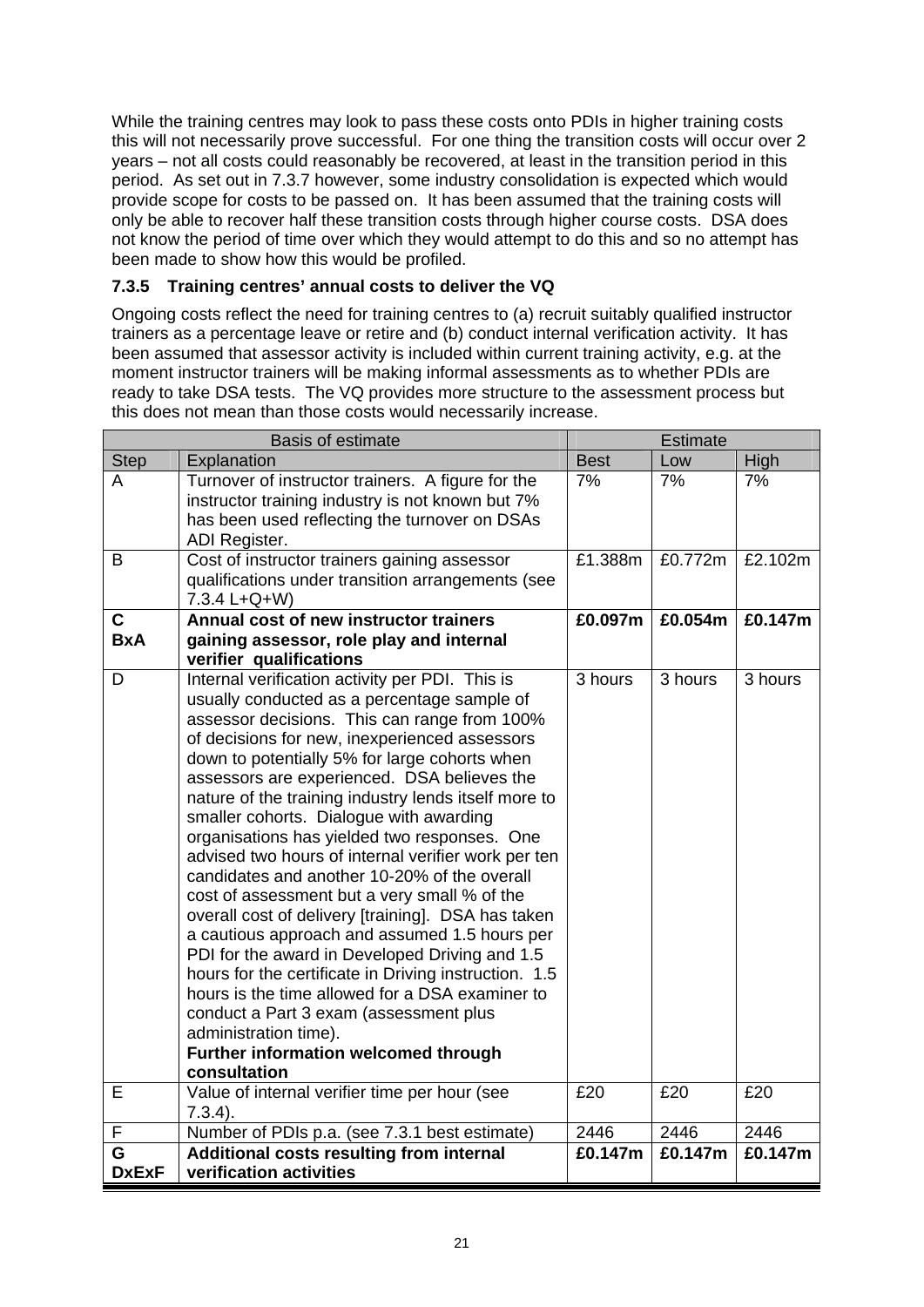|         | Training centres' annual costs to deliver the | £0.244m   £0.201m   £0.294m |  |
|---------|-----------------------------------------------|-----------------------------|--|
| $C + G$ | VQ                                            |                             |  |

It has been assumed that these costs would be incurred from 2017/8 onwards once the VQ had been launched and post the transition costs set out in 7.3.4. As with 7.3.5 it is assumed that course fees are increased to recover 50% of transition costs. This is also considered reasonable given that PDIs will benefit from no longer paying DSA fees for Parts 1-3, i.e. assessment has transferred from DSAs responsibility into the training centres.

One of the awarding organisations indicated it is appropriate for internal verifiers from different training centres to meet on a quarterly basis to standardise and share feedback. The support frameworks run by different awarding organisations will, however, vary and so these potential costs have not been monetised.

## **7.3.6 Costs to PDIs who do not currently use an instructor trainer**

Although 9% of PDIs have indicated they seek to qualify without training there are different reasons behind this. Some will come from an armed-forces or Police background where they have already, formally, demonstrated driving and instructional competence. Option 1 would allow for some or all of this to be recognised under Accreditation of Prior Learning (APL) and Prior Experiential Learning (APEL). Some will 'have a go' but soon realise they need training. The split between these two PDI groups is not known.

In the absence of any other data a 50/50 split is assumed between these two groups.

Those with APL/APEL would still need to be assessed by a training centre. It is assumed this experience leads to significantly reduced training costs (some training may still be need to ensure the PDI can effectively deliver training in the context of a learner driver from the public).

For those without APL/APEL it is assumed they eventually seek the experience of an instructor trainer and therefore benefit from the reduction in the cost of wasted training set out in 7.4.3. No further attempts are made to monetised the impact for this group.

|              | <b>Basis of estimate</b>                         |             | <b>Estimate</b> |         |
|--------------|--------------------------------------------------|-------------|-----------------|---------|
| <b>Step</b>  | Explanation                                      | <b>Best</b> | Low             | High    |
| A            | The number of PDIs starting the qualification    | 2,446       | 2,283           | 2,853   |
|              | process (see 7.3.1 row E)                        |             |                 |         |
| B            | % of PDIs who require the services of a training | 4.5%        | 4.5%            | 4.5%    |
|              | centre who currently do not $(4.5\% = 9\%/2)$    |             |                 |         |
| $\mathsf{C}$ | Number of PDIs who require the services of a     | 110         | 103             | 128     |
| AxB          | training centre who currently do not             |             |                 |         |
| D            | Cost of training course under the do nothing     | £2600       | £1500           | £3500   |
|              | option (see 6.2.2)                               |             |                 |         |
| E            | % of training course cost that PDIs with         | 25%         | 10%             | 40%     |
|              | APL/APEL still subject to (these are estimates)  |             |                 |         |
|              | Further information welcomed through             |             |                 |         |
|              | consultation                                     |             |                 |         |
| F            | Costs to PDIs who do not currently use an        | £0.072m     | £0.015m         | £0.180m |
|              | instructor trainer                               |             |                 |         |

#### **7.3.7 Instructor trainers leaving the instructor training industry due to the introduction of the VQ**

Industry consolidation is expected for three reasons. First, VQs would not allow assessment and internal verification to be conducted by the same instructor trainer *therefore sole traders will not be able to continue in their current form*. Second; some businesses may decide they do not wish to make the transition to the new arrangements by gaining the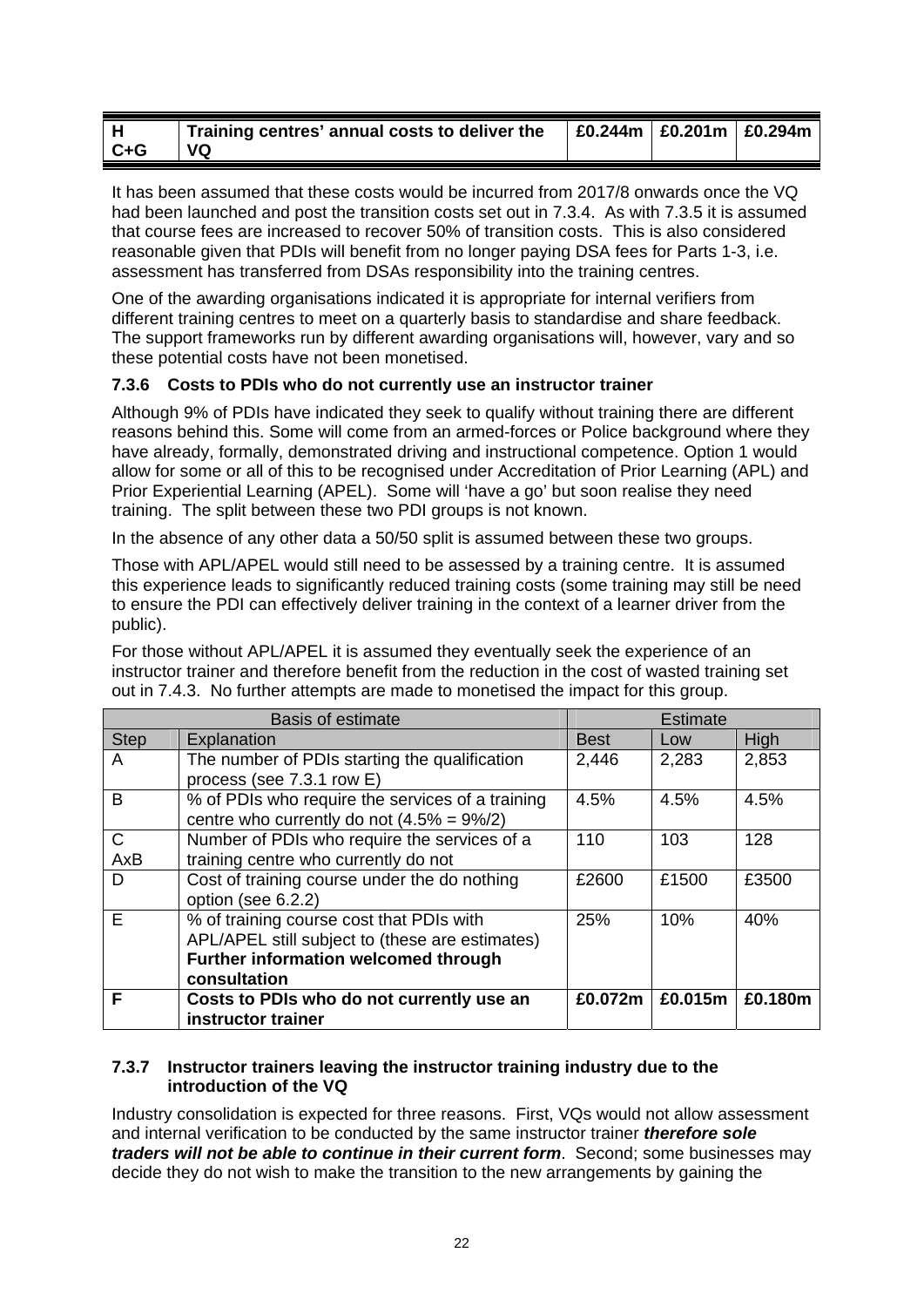necessary qualifications and approvals. Third, improved completion rates would lead to a reduction in the number of PDIs commencing the qualification process, assuming the same number of PDIs qualify as do under the current arrangements. Please refer to the wider impact assessment for small firms and competition for further detail (section 11.1).

Other avenues of work include the instruction of learner drivers delivered by other ADIs and more specialist areas such as work related road safety training. Attempts have not been made to monetise the potential loss of income given the market failure that exists within the current arrangements, i.e. the low completion rates.

#### **7.3.8 Reduction in income for PDIs through addressing concerns with the Trainee Licence**

The cost of having an ADI/instructor trainer accompany the lesson will make it uneconomic as an earning activity and limit this to training requirements. It is assumed that lessons will be transferred to qualified ADIs.

There is a theoretical impact from this policy on PDIs from no longer having the ability to carry out lessons. This cost however is offset by the fact that they are free to use this time to earn income outside of the driving industry. In addition spare capacity that currently exists in the driving lessons market could be used to make up for these lost lessons (see Annex 4).

# **7.4 Benefits**

## **7.4.1 PDIs no longer paying DSA test and trainee licence fees**

PDIs taking a VQ will no longer pay DSA fees for Part 1-3 tests or have the option of paying for a trainee licence.

|              | <b>Basis of estimate</b>                                                       | <b>Best</b> |
|--------------|--------------------------------------------------------------------------------|-------------|
| <b>Step</b>  | Explanation                                                                    | estimate    |
| A            | Average DSA test fees per individual starting the DSA qualification            | £469        |
|              | process (see Annex 1)                                                          |             |
| B            | Number of PDIs passing the fit and proper check (see 7.3.1). This is           | 2,446       |
|              | based on the best estimate under this option not the current number of         |             |
|              | PDIs, e.g. it is difficult to claim a benefit for those not looking to qualify |             |
|              | under this option.                                                             |             |
| $\mathbf{C}$ | DSA test fees saved by PDIs                                                    | £1.147m     |
| <b>AxB</b>   |                                                                                |             |
| D            | Percentage of PDIs who pass the Part 2 and are eligible to apply for a         | 71%         |
|              | trainee licence (see Annex 1 W/E)                                              |             |
| E            | Percentage of PDIs who Pass the Part and apply for a trainee licence           | 40%         |
|              | (reflects trends seen on DSA records)                                          |             |
| F            | Trainee licence fee                                                            | £140        |
| G            | Average number of trainee licences applied for by those who take up the        | 1.6         |
|              | option of a trainee licence (based on DSA records)                             |             |
| н            | DSA trainee licence fees saved by PDIs                                         | £0.156m     |
|              | (BxDxE)xFxG                                                                    |             |
|              | DSA test and trainee licence fees saved by introducing the VQ                  | £1.303m     |
| C+H          |                                                                                |             |
|              |                                                                                |             |

These benefits would be realised from 2015/16 onwards once the vocational qualification had been launched.

Some instructor training organisations have indicated that those who do not take out a trainee licence require less training because they do not develop poor instructional technique. This benefit has not been monetised as DSA has not been able to validate at this stage how widespread this view is.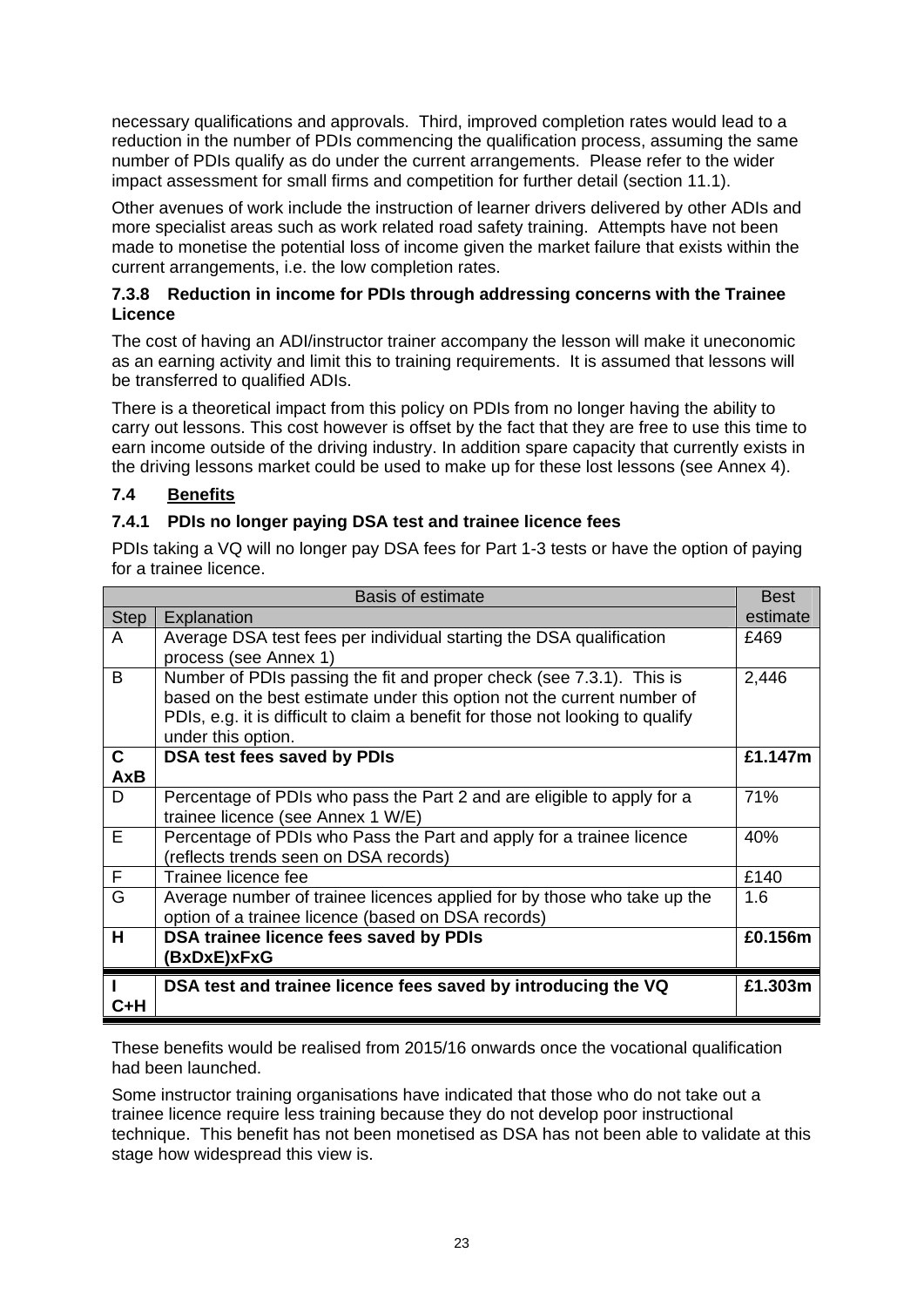# **7.4.2 Instructor trainers no longer paying DSA ORDIT fees**

Once the VQ is launched instructor training organisations would no longer pay DSA for registration under the voluntary, Official Register of Driving Instructor Trainers (ORDIT). The register would close at this time. Given this, ORDIT fees would not be increased before the VQ were launched. The fees saved however are those fees that would have been paid under the Do Nothing option and are reflected in the below calculation:

|                | <b>Basis of estimate</b>                                   | <b>Best</b> |
|----------------|------------------------------------------------------------|-------------|
| <b>Step</b>    | Explanation                                                | estimate    |
| A              | <b>ORDIT Premises Only Inspection (Office)</b>             | £400.00     |
| B              | <b>ORDIT Premises Only Inspection (Car)</b>                | £165.00     |
| C              | <b>ORDIT First Trainer Inspection per visit (Premises)</b> | £400.00     |
| D              | <b>ORDIT First Trainer Inspection per visit (DSA)</b>      | £165.00     |
| $\overline{E}$ | <b>ORDIT Subsequent Trainer Inspections per visit</b>      | £165.00     |
| F              | Premises Only Inspection (Office)                          | 36          |
|                | - DSA estimate of required inspections p.a.                |             |
| G              | Premises Only Inspection (Car)                             | 54          |
|                | - DSA estimate of required inspections p.a.                |             |
| Н              | First Trainer Inspection per visit (Premises)              | 12          |
|                | - DSA estimate of required inspections p.a.                |             |
|                | First Trainer Inspection per visit (DSA)                   | 59          |
|                | - DSA estimate of required inspections p.a.                |             |
| J              | Subsequent Trainer Inspections per visit                   | 166         |
|                | - DSA estimate of required inspections p.a.                |             |
| K              | ORDIT fees saved by introducing the VQ                     | £0.065m     |
| see expl.      | $(AxF)+(BxG)+(CxH)+(DxI)+(ExJ)$                            |             |

The above does not include the costs of preparing for the inspections for which limited information is available.

## **7.4.3 Reduction in wasted PDI training**

Higher completion rates under the VQ have the potential to reduce the number of PDIs whose investment in training courses and time is wasted.

|              | Basis of estimate                            |             | Estimate |         |
|--------------|----------------------------------------------|-------------|----------|---------|
| <b>Step</b>  | Explanation                                  | <b>Best</b> | Low      | High    |
| A            | Number starting qualification process under  | 3612        | 3612     | 3612    |
|              | the do nothing option (from DSA records)     |             |          |         |
| B            | Percentage joining the register under the do | 47.4%       | 47.4%    | 47.4%   |
|              | nothing option (from DSA records)            |             |          |         |
| $\mathsf{C}$ | Number who join the register (see Annex 1)   | 1712        | 1712     | 1712    |
| AxB          |                                              |             |          |         |
| D            | Number whose training is wasted under the    | 1900        | 1900     | 1900    |
| $Ax(1-B)$    | do nothing option                            |             |          |         |
| F            | Cost of training course under the do nothing | £2600       | £1500    | £3500   |
|              | option (see 6.2.2)                           |             |          |         |
| F            | Total cost of wasted training courses        | £4.940m     | £2.850m  | £6.650m |
| <b>DxE</b>   | under the do nothing option                  |             |          |         |
| G            | Average number of hours per training         | 60          | 60       | 60      |
|              | course (see $6.2.2$ )                        |             |          |         |
| H            | Value of PDIs time spent training per hour   | £6.19       | £6.19    | £6.19   |
|              | (see 6.2.2)                                  |             |          |         |
|              | Total cost of PDIs wasted time under the     | £0.706m     | £0.706m  | £0.706m |
| <b>DxGxH</b> | do nothing option                            |             |          |         |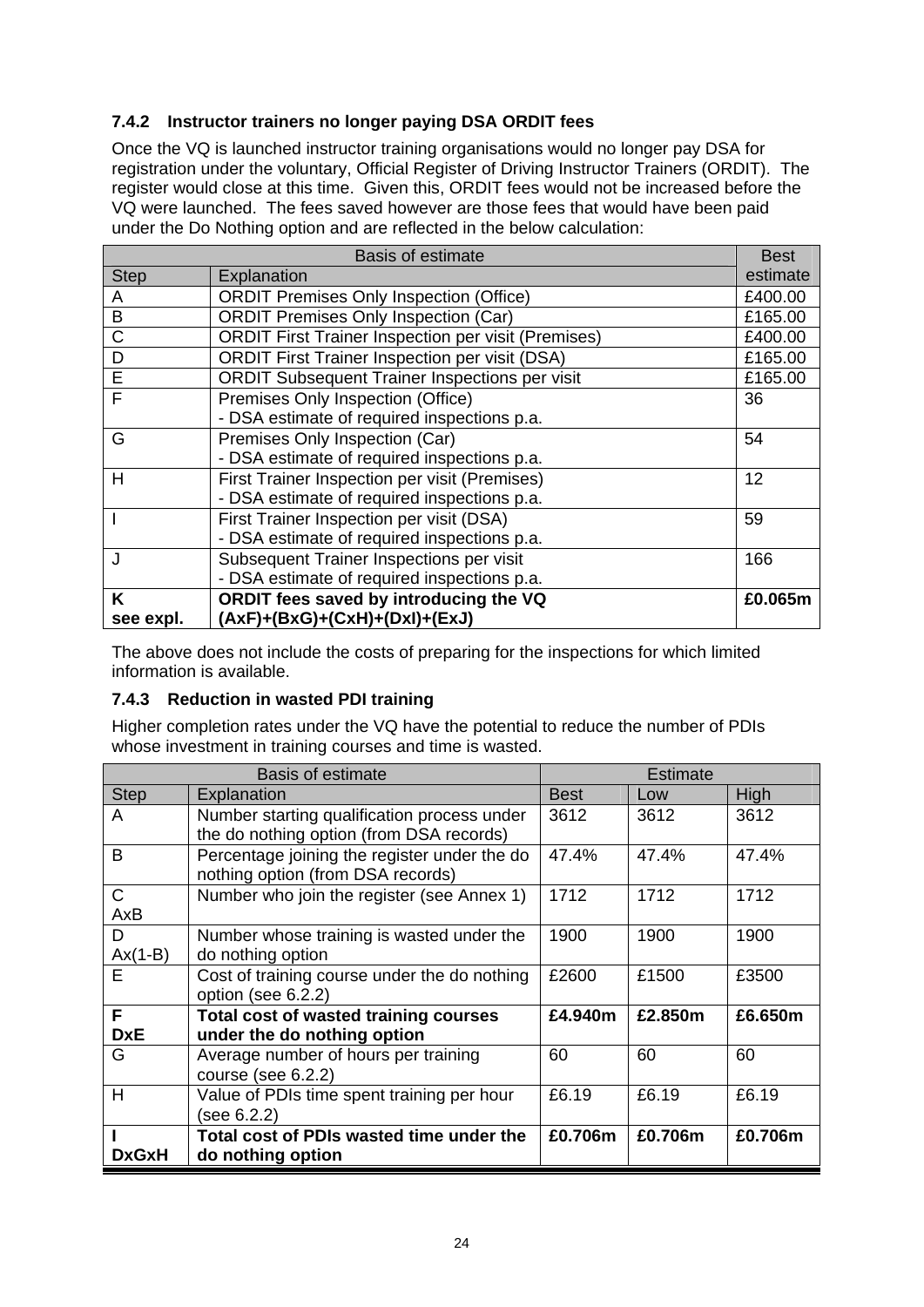| J<br>$F+I$                              | Total cost of wasted training courses<br>and PDI time under the do nothing<br>option                                                                                                                                                                                                                                                                    | £5.646m | £3.556m     | £7.356m |
|-----------------------------------------|---------------------------------------------------------------------------------------------------------------------------------------------------------------------------------------------------------------------------------------------------------------------------------------------------------------------------------------------------------|---------|-------------|---------|
| K                                       | Number starting the qualification process<br>under the VQ (see 7.3.1 based on<br>completion rates)                                                                                                                                                                                                                                                      | 2,446   | 2,853       | 2,283   |
|                                         | NOTE: the calculation for the lows and<br>highs for K through T has been 'reversed'<br>when compared to the calculation in 7.3.1<br>(the lowest pass rate is used with the<br>highest course cost). This allows the<br>highest estimated waste under the VQ to be<br>taken away from the lowest estimated waste<br>under the do nothing option and v-v. |         |             |         |
| L                                       | Completion rate (see 7.3.1) under VQ.                                                                                                                                                                                                                                                                                                                   | 70%     | 60%         | 75%     |
| M<br><b>KxL</b>                         | Number who join the register under VQ                                                                                                                                                                                                                                                                                                                   | 1712    | 1712        | 1712    |
| N<br>K-M                                | Number whose training is wasted under<br>option 1                                                                                                                                                                                                                                                                                                       | 734     | 1141        | 571     |
| O                                       | Cost of training course under the do nothing<br>option. Discussions with stakeholders on<br>VQ proposals indicate that delivering<br>training based on DSAs National Standards<br>should not have a significant impact on the<br>length of training courses.                                                                                            | £2600   | £3500       | £1500   |
| P<br><b>NxO</b>                         | <b>Total cost of wasted training courses</b><br>under the VQ                                                                                                                                                                                                                                                                                            | £1.908m | £3.994m     | £0.857m |
| Q                                       | Average number of hours per training<br>course                                                                                                                                                                                                                                                                                                          | 60      | 60          | 60      |
| R                                       | Value of PDIs time spent training per hour                                                                                                                                                                                                                                                                                                              | £6.19   | £6.19       | £6.19   |
| $\overline{\mathsf{s}}$<br><b>NxQxR</b> | Total cost of PDIs wasted time under the<br>VQ                                                                                                                                                                                                                                                                                                          | £0.273m | £0.424m     | £0.212m |
| L<br>$P + S$                            | <b>Total cost of wasted training courses</b><br>and PDI time under the VQ                                                                                                                                                                                                                                                                               | £2.181m | £4.418m     | £1.069m |
| U<br>$J-T$                              | Reduction in the cost of wasted training<br>by introducing the VQ                                                                                                                                                                                                                                                                                       | £3.465m | £-0.863m    | £6.287m |
| $\mathbf{V}$<br>Ux(1-<br>4.5%           | Reduction in the cost of wasted training<br>by introducing the VQ - adjusted for<br>7.3.6                                                                                                                                                                                                                                                               | £3.309m | £ $-0.824m$ | £6.004m |

Please note this calculation does not include the additional training costs that PDIs incur under the do nothing option where PDIs take repeat attempts at Parts 1 to 3. While hourly costs can be identified DSA does not have a clear picture of how many hours of training are typically taken. Therefore the above estimates of wasted train training may be more than is actually the case.

A scenario was also considered where the completion rate under the VQ did not significantly improve – given the importance of this variable for this calculation. A completion rate of 50% was used as a worse case which approximates the 47.4% under the do nothing option (see 6.2.3). The cost of the training course was assumed to be £2600 for the best, low and high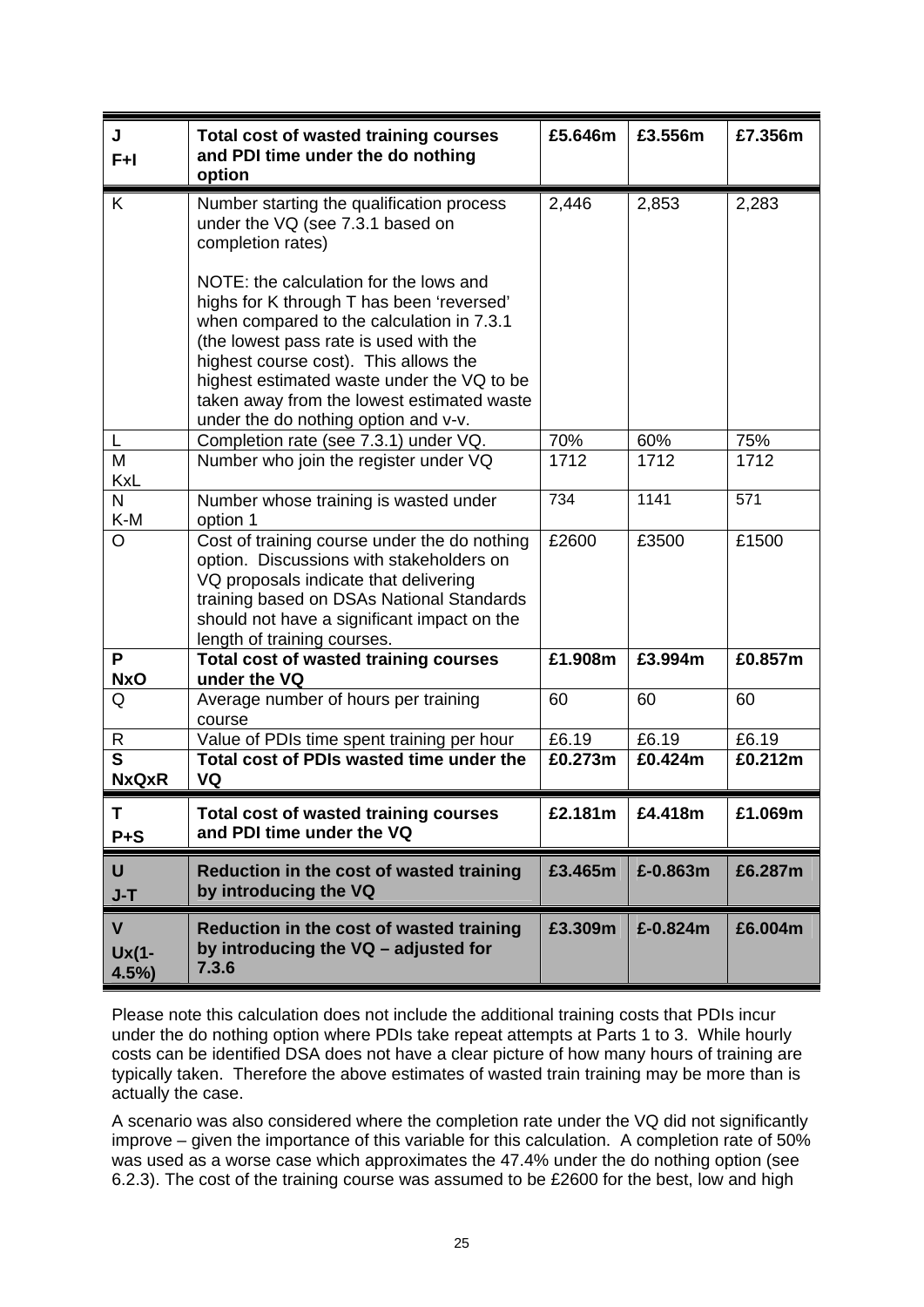estimates in rows E and O in the above table. The low and highs in the resulting calculation did not provide as big a range as those in the above table.

#### **7.4.4 Improved career prospects for driving instructors and their trainers (not monetised)**

Currently those PDIs who take the DSA route to qualification and pass Parts 1 & 2 - but not 3 - leave with nothing to show for their investment in training. Under the VQ, those who gain an award in developed driving – but not a certificate in driving instruction - would have evidence of their suitability to pursue an alternative driving career. Similarly employment prospects may be improved for those driving instructors who have gain a certificate in driving instruction but later chose to leave the industry. Furthermore, instructor trainers who have gained assessor/internal verifier qualifications would be able to transfer these skills into other training industries should they change career.

DSA has no way of quantifying the number of individuals who will be able to use their qualifications in alternative careers or the extent to which it would influence improved chances of employment. This benefit has therefore not been monetised.

## **7.4.5 Accreditation of previous qualification & experience by introducing the VQ**

The nature of the VQ approach provides more scope to formally assess training requirements and accredit previous qualifications and experience. This has the potential to reduce training requirements and waste, e.g. for those who have gained equivalents to an award in developed driving through the armed forces, emergency services or elsewhere. DSA has not been able to quantify at this stage the potential number of trainee instructors who would gain so this benefit has therefore not been monetised.

## **7.4.6 Improved consumer choice by addressing concerns with the trainee licence**

The conditions under which paid instruction can be delivered by a trainee instructor will ensure that it is clear to the learner from whom they are receiving training. This will enable consumers to make an informed choice on how much they are prepared to pay for this instruction.

#### **7.4.7 An increase in the standards of instruction received by addressing concerns with the trainee licence**

Under the VQ, trainee instructors will always be accompanied by an ADI who is also a suitably qualified instructor trainer, when delivering paid instruction as part of their programme of training. This instructor trainer will be available to provide constructive feedback to raise the standard of instruction delivered and to intervene where dangerous instruction is being delivered.

#### **7.4.8 A reduction in Transport Tribunal cases by addressing concerns with the trainee licence**

Removal of the Trainee Licence will reduce burden on the justice system. From 2008 to 2011 between 256 and 628 cases were handled p.a. by the Transport Tribunal where DSA had refused to grant second Trainee Licences. Under the VQ any complaints will be handled through Ofqual arrangements which allow issues to be resolved at the level of the training centre, awarding organisation or ultimately Ofqual itself.

## **7.4.9 A contribution to road safety**

The competences set out in the NDS have been designed to make it easier for road users to understand what is required to be a safe and responsible driver and to ensure they are better equipped '*to do the right thing*'. Under the VQ ADIs will be more fully prepared to deliver the content of the NDS effectively. This should facilitate a reduction, in particular, in the number of young and novice drivers who are killed and seriously injured.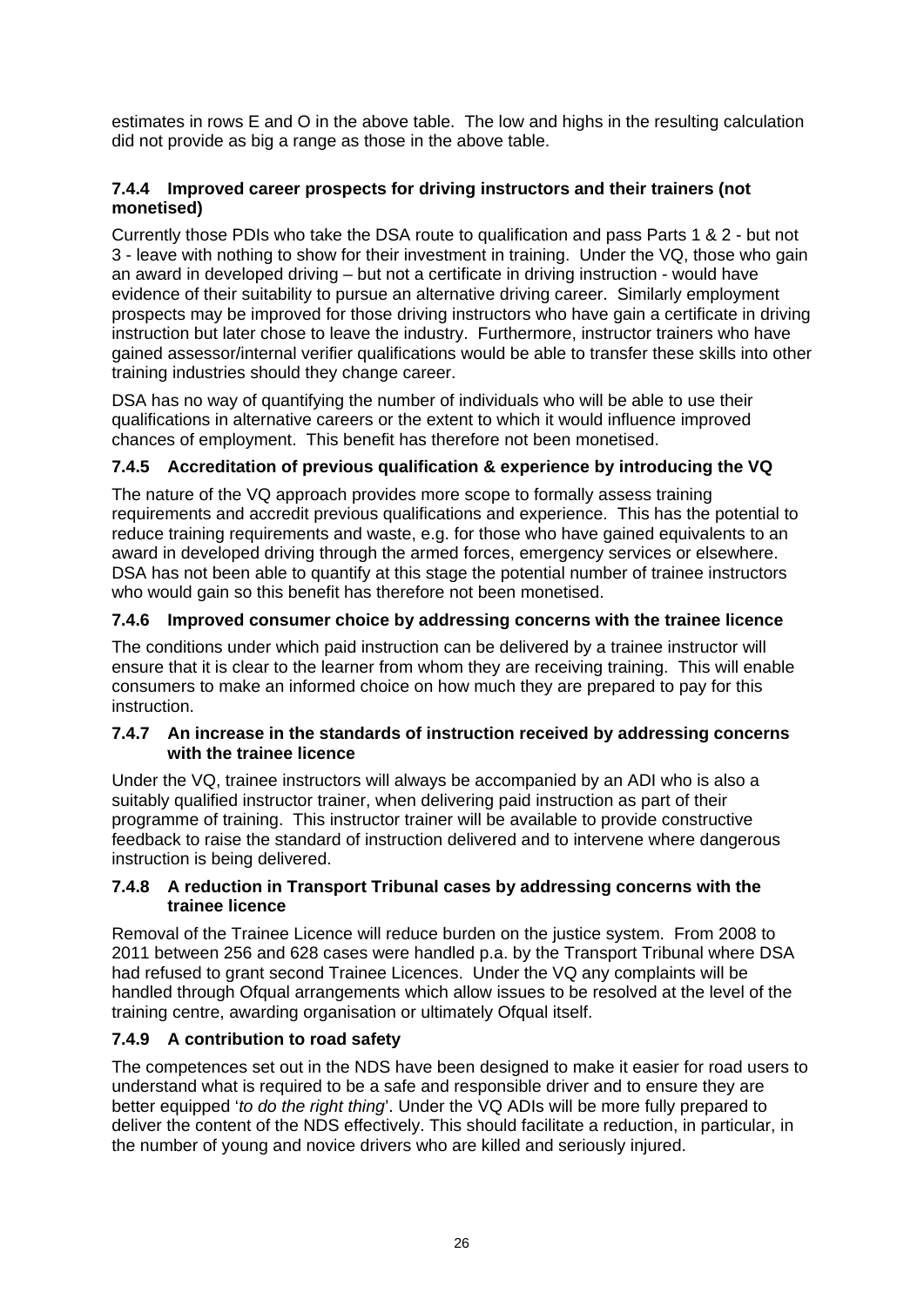The evidence that underpins the ND/RTS suggests that these benefits will be achieved. However no longitudinal study has yet been carried out. Also it will be very difficult to disaggregate the specific effects of the VQ from the wide range of other factors operating in the road safety environment. In the absence of definitive data this benefit has not been monetised.

# **7.4.10 Unsuccessful PDIs not incurring training costs they then struggle to repay**

A combination of low completion rates for the qualification process and training costs for PDIs, particularly under the Trainee Licence route where franchise arrangements are often involved, leaves some struggling to pay off debts where they are not successful. Improved completion rates would reduce the number struggling with these liabilities. This is evidenced by a handful of cases where PDIs ask the Registrar to be removed them from the qualifying process for 'fit and proper' reasons, allowing them to exit franchise arrangements.

# **7.5 Key assumptions/sensitivities/risks**

Consolidation of the instructor training industry is expected e.g. where those who only train part-time choose not to make the investment required to acquire the new competences. Assumptions have also been made about the way in which the industry will restructure in response to the requirements of awarding organisations (see section 10.1).

Other key assumptions are that transition and annual costs are passed onto PDIs, the number of qualifying PDIs remains at current levels, that paid lessons delivered by PDIs transfer to ADIs and the same number of franchises is sold..

The key sensitivities in calculations are believed to be completion rates and the numbers of recognised training centres (and their assessors/internal verifiers).

ORDIT members identified risks around the ability of large training providers to dominate and manipulate the market for the VQ, to drive out small providers and to drive down quality. A closed award and an active DSA role as the external verifier mitigate this.

Subject to the considerations at 7.1.4 above, there are risks associated with the recovery of the DSA's project costs. There is a risk that:

- if the wrong recovery mechanism is put in place the DSA will not be able to recover all of its costs
- additional charges, over and above the AO's normal registration and certification fees, will discourage some AO's from bidding and some individuals from applying to undertake the qualification. This risk is mitigated by the fact that there would be no alternative route to become an ADI.

## **7.6****One-in, two-out**

This proposal is viewed as zero net cost, i.e. regulation is introduced and recast resulting in net benefit to business.

All the monetised benefits and costs affect businesses, be they PDIs, ADIs, instructor trainers or awarding organisations. The equivalent annual benefits of £3.8m outweigh the costs of £0.9m by more than two to one. This leads to a net benefit to business of £2.96m p.a. (EANCB in 2009 prices). The biggest factor in this is the reduction in wasted PDI training with an annual benefit of £3.3m. However – despite this net benefit – the measure is not an 'Out' as it is not deregulatory.

Although this option does not reduce the overall scope of government regulation of the driver training industry, simplification is achieved through the removal of the DSA tests from regulation in favour of the existing Ofqaul arrangements. Under VQ proposals a minority of instructor trainers (less than 200 $^{26}$ ) that currently deliver training to PDIs outside of DSAs voluntary ORDIT arrangements, will now be subject to the delivery of training and

1

<sup>26</sup> See embedded document in 11.1.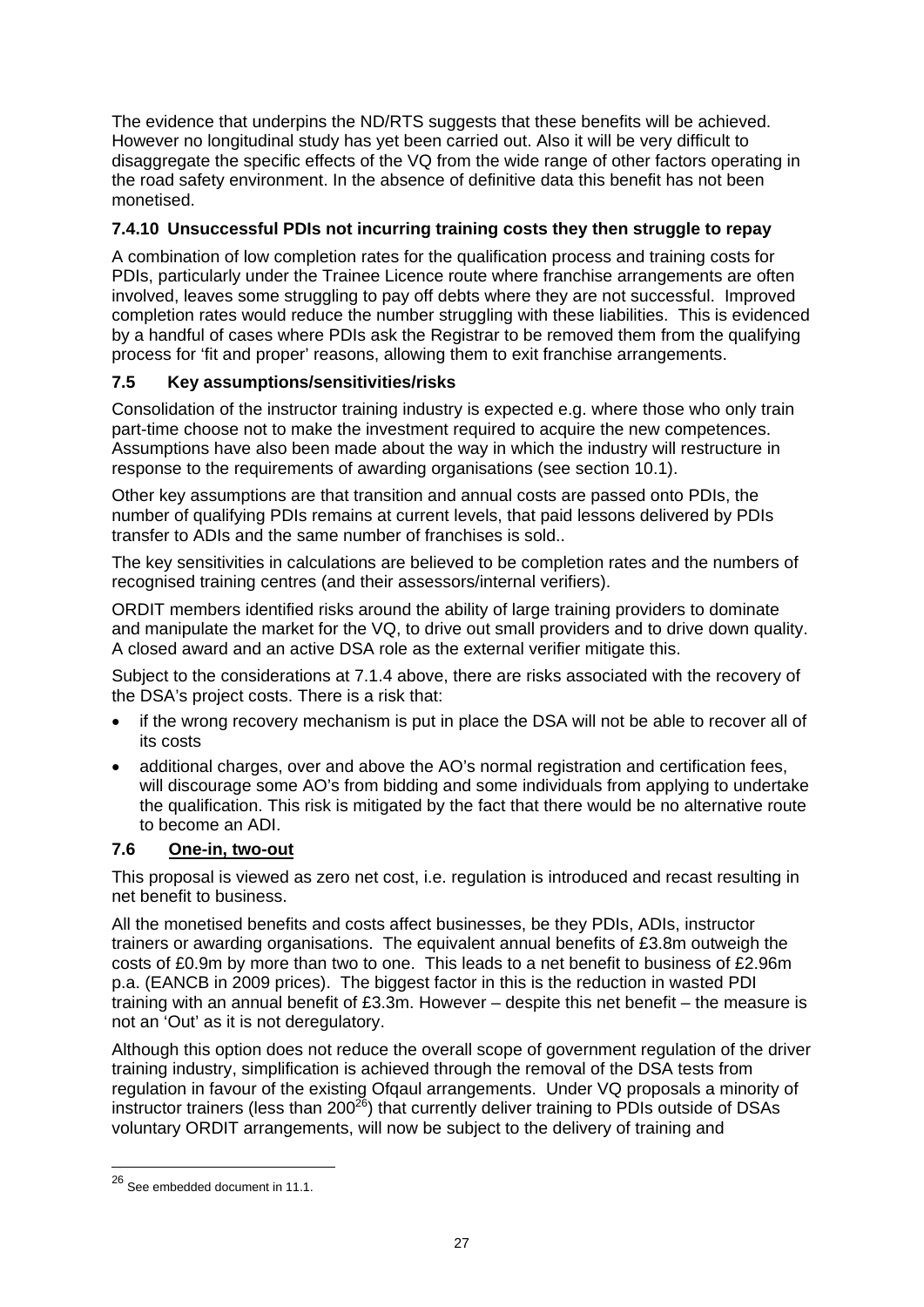assessment under the auspices of Ofqual. Addressing Trainee Licence concerns does mean that 40% of PDIs (c.1000 p.a. $^{27}$ ) will no longer be able to deliver unsupervised paid instruction as part of their preparation for the Part 3 test of instructional ability. However it should be borne in mind that the Trainee Licence is an exemption to the prime purpose of regulation in this area, i.e. paid instruction should only be delivered by fully qualified driving instructors, and that low pass rates for the Part 3 test (33% for each attempt - see Annex 1) raise questions about the standard of instruction and consumer awareness.

# **8 OPTION 2 – IMPROVE THE EXISTING DSA TEST ROUTE AND ADDRESS CONCERNS WITH THE TL**

# **8.1 Proposed Arrangements**

# **8.1.1 Improvements to the existing DSA test route**

This option seeks to improve alignment of the existing DSA 3-part ADI qualification process to the ND/RTS, without significant system or process change costs. Role 5 of the NDS specifies that safe and responsible drivers review and adjust their driving behaviour over their lifetime.

In this context, Option 2 would amend the DSA Part 2 assessment to introduce a test of the candidate's ability to demonstrate level 3 driving skills and provide 'talk-through'.

Talk-through is deemed to provide evidence of the candidate's 'unconscious competence' their ability to scan the driving environment and plan appropriately and their ability to communicate effectively while carrying out other tasks. Failure to maintain level 3 driving skills while delivering talk-through is taken to indicate that the trainee instructor would struggle to provide effective instruction in a moving vehicle environment.

To free up more time for the assessment of driving competence, PDIs would only be required to perform two specific manoeuvres, instead of four as currently required

The Part 3 assessment would be amended by removing the use of pre-set tests and roleplay and placing greater emphasis on testing instructional competence. Pre-set tests encourage PDIs to learn to 'pass the test' rather than acquiring the skills necessary to be a trainer. Ending their use would remove the opportunity to 'rehearse' a particular test.

Ending role-play and requiring candidates to present with a 'live' pupil would provide a more realistic environment in which the candidate must plan and deliver an appropriately structured lesson to suit the needs of the pupil. The emphasis of assessment would be on instructional competence and the management of risk.

This approach would also facilitate better alignment with the ADI standards check process. Newly qualified ADIs would, therefore, be better prepared for their first standards check when it falls due.

To recover the costs of developing and implementing proposals DSA test fees from 2014/5 under this option would be of the order of: Part 1 £90, Part 2 £165, Part 3: £165. It should be noted that, for the Part 2/3, these are significant fee increases of 49%.

Current tests would end when the new arrangements come into effect. Therefore PDIs who had failed the Part 2 or 3 once or twice under the current arrangements would have to take the new test (they have up to 3 attempts).

## **8.1.2 Address concerns with the TL**

This option removes the entitlement for PDIs to deliver paid instruction, unaccompanied, before they are fully qualified. PDIs would no longer apply for a Trainee Licence. Regulations would be laid to specify that an eligible person would be able to apply for an

1

<sup>27 40%</sup> of 2531 in row AA in Annex 1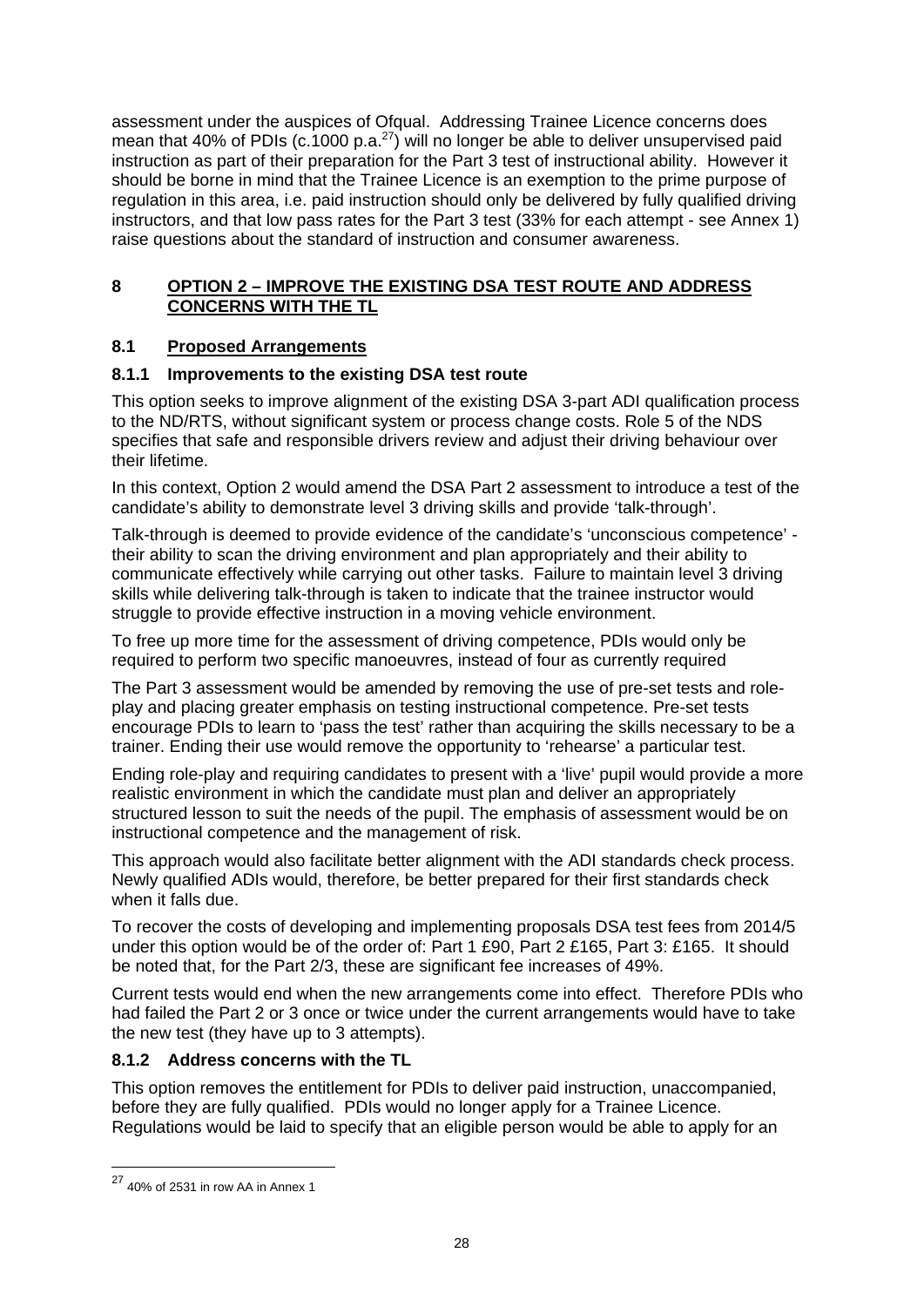'exemption' which would allow them to deliver paid instruction for a period of 6 months only, subject to the following conditions:

- the PDI would, at all times, be required to be accompanied by an ADI whilst using the exemption
- the PDI would be required to ensure that the ADI's badge is displayed in the windscreen while using the exemption; and
- the PDI would be required to inform the trainee before instruction commences that they are only partially qualified but are permitted to give paid instruction in order to prepare for the Part 3 test.

They would not be able to apply for an extension or for a second exemption.

The Trainee Licence scheme would end on the day that the new scheme is switched on. Under the transition arrangements, any PDI already granted a Trainee Licence would be allowed to complete that licence. They would not be allowed to apply for another once that licence has expired.

A fee of £140 would be charged for the exemption, equivalent to the current trainee licence.

Unlike option 1, option 2 does not specify that the ADI accompanying the PDI must be the person who is training them. However there is a strong likelihood that this is the case as the proposed arrangements are designed to make it uneconomic to earn on this basis and restricts these opportunities to training requirements.

#### **8.1.3 Other**

ORDIT would continue per current arrangements although fees would be increased per the 'Do nothing' scenario. The cost of this has not therefore been monetised.

#### **8.2 Overview of costs and benefits for option 2**

Overviews of the costs and benefits are shown in the below tables. Each cost and benefit is then explained in further detail.

| Cost                                  | <b>Affected Group</b> |            | <b>Best Estimate £m</b> |                       |            |
|---------------------------------------|-----------------------|------------|-------------------------|-----------------------|------------|
|                                       | Directly              | Indirectly | Transition              | Ongoing               | Other      |
| DSA transition costs to introduce     | <b>PDIS</b>           | n/a        | 1.312                   |                       |            |
| the improved tests and address        |                       |            | to                      |                       |            |
| Trainee Licence concerns (see         |                       |            | 2016/17                 |                       |            |
| 8.3.1)                                |                       |            |                         |                       |            |
| Instructor trainer's transition costs | Instructor   PDIs     |            | 0.341                   |                       |            |
| for the improved tests (see 8.3.2)    | trainers              |            | 2014/15                 |                       |            |
| Increase in PDIs costs due to now     | <b>PDIS</b>           | n/a        |                         | 0.059                 |            |
| requiring a live pupil for the Part 3 |                       |            |                         | $2014/15 \rightarrow$ |            |
| test (see $8.3.3$ )                   |                       |            |                         |                       |            |
| Increase in PDIs training costs (see  | <b>PDIS</b>           | n/a        |                         | 1.046                 |            |
| 8.3.4)                                |                       |            |                         | $2014/15 \rightarrow$ |            |
| Reduction in income for PDIs          | <b>PDIS</b>           | n/a        |                         |                       | <b>Not</b> |
| through addressing concerns with      |                       |            |                         |                       | monetised  |
| the TL (see $7.3.8$ )                 |                       |            |                         |                       |            |

| Benefit                      | <b>Affected Group</b> |            | <b>Best Estimate £m</b> |  |            |
|------------------------------|-----------------------|------------|-------------------------|--|------------|
|                              | <b>Directly</b>       | Indirectly | Transition   Ongoing    |  | Other      |
| Improved consumer choice by  | Learner               | n/a        |                         |  | <b>Not</b> |
| addressing concerns with the | drivers               |            |                         |  | monetise   |
| trainee licence (see 7.4.6)  |                       |            |                         |  |            |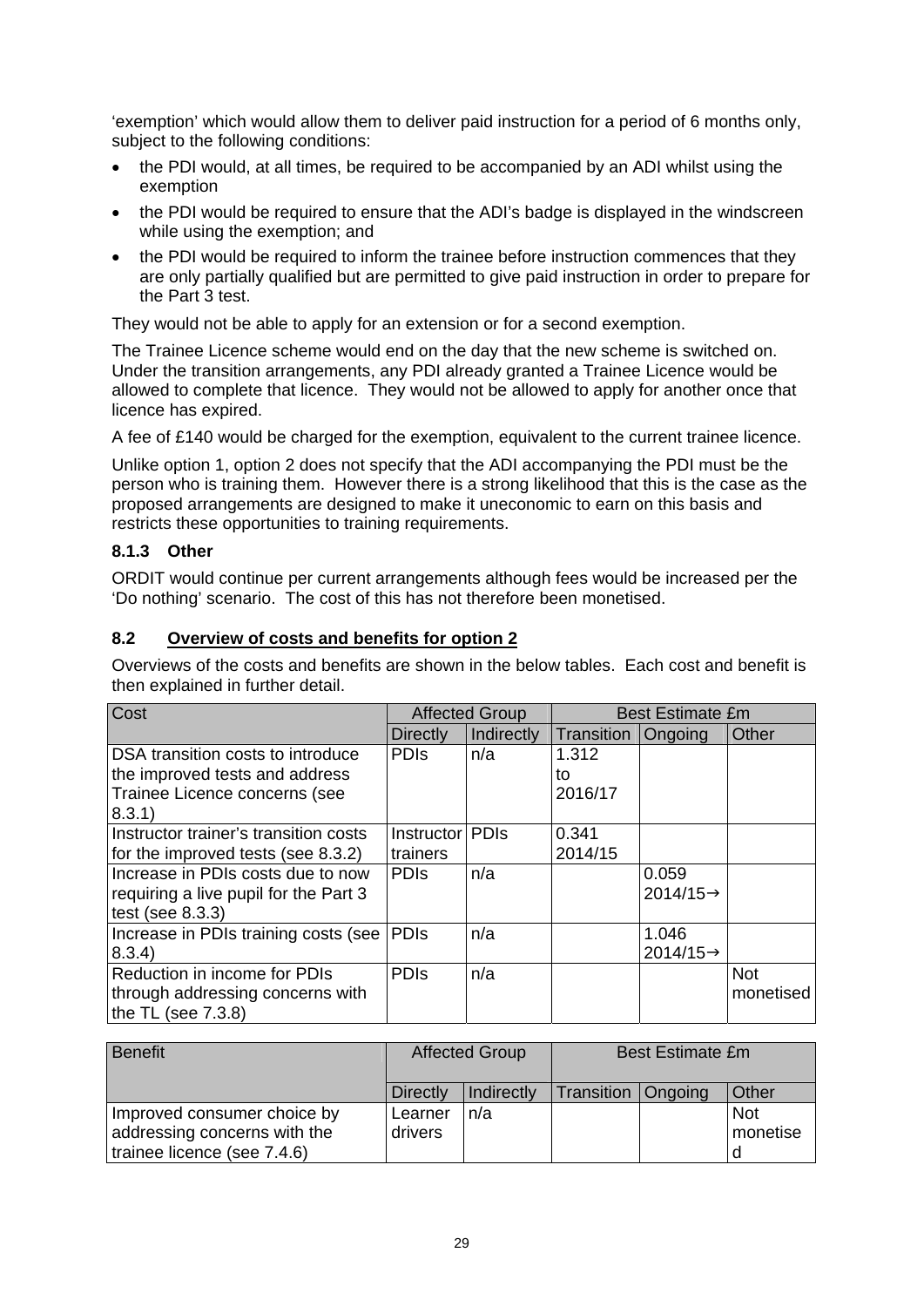| An increase in the standards of<br>instruction received by addressing<br>concerns with the trainee licence<br>(see 7.4.7) | Learner<br>drivers        | n/a | <b>Not</b><br>monetise<br>d |
|---------------------------------------------------------------------------------------------------------------------------|---------------------------|-----|-----------------------------|
| A reduction in Transport Tribunal<br>cases by addressing concerns with<br>the trainee licence (see 7.4.8)                 | <b>DSA</b>                | n/a | <b>Not</b><br>monetise<br>d |
| A contribution to road safety (8.4.1)                                                                                     | Learner<br><b>Drivers</b> | n/a | <b>Not</b><br>monetise<br>d |
| Unsuccessful PDIs not incurring<br>training costs they then struggle to<br>repay (see $7.4.10$ )                          | <b>PDIS</b>               | n/a | <b>Not</b><br>monetise<br>d |

# **8.3 Costs of option 2**

#### **8.3.1 DSA transition costs to introduce the improved tests and address Trainee Licence concerns**

DSA estimates that it will incur costs of £1.312m improving the Part 2/3 tests and addressing concerns with the Trainee Licence. Further details can be found in Annex 3.

Although DSA will initially incur these costs it will recover them from PDIs through the increased test fees set out in 8.1.1. They would come into effect in 2014/15 subject to the timing of consultation and the laying of regulations.

It could be argued that these costs may be offset by fewer PDIs taking out an instructor exemption than under the TL scheme, i.e. the cost of having an ADI/instructor trainer accompany the lesson will make it uneconomic as an earning activity and limit this to training requirements. However, PDIs may still take out an exemption to prepare for the Part 3 with learner drivers given the removal of role play. Some PDIs may provide these lessons free of charge. DSA is not in a position to estimate the number of exemptions applied for at this stage and has not monetised this aspect.

DSA has considered what impact the improved tests would have on pass rates (which may affect the number of repeat attempts and thus the level at which fees are set). An initial drop in the Part 2 pass rate is expected, which would then be recovered once the training industry adapts to the new arrangements. This reflects trends often observed following changes to licence acquisition tests. Alternatively the pass rate may drop more permanently because the new assessment permanent filters out before the Part 3 would those PDIs who do not have the ability to clearly communicate with the learner. Either way this would contribute to an increased pass rate for the Part 3 given the greater emphasis placed on these necessary communication skills. DSA does not believe the Part 3 would become harder; it would become a more natural assessment that is better aligned with National Standards. Overall, any changes in pass rates are expected to balance out. DSA has not therefore attempted to monetise this as a cost or benefit. **Further information welcomed through consultation.**  This does not affect the transition costs incurred by DSA.

## **8.3.2 Instructor trainer's transition costs for the improved tests**

Instructor trainers will need to be briefed in a meeting with DSA to understand the changes to the parts 2 and 3 and to work through those changes in their course arrangements for PDIs in the training organisation. By the time the changes were introduced instructor trainers would be familiar with the improved Part 3 because it would reflect improvements being made to the standards check for ADIs. In addition some of the larger training organisations are known to already include 'talk-throughs' in their existing PDI courses. DSA would aim to deliver the briefings locally rather than nationally to minimise travel and subsistence costs for instructor trainers.

|  | <b>Basis of estimate</b> | Estimate |
|--|--------------------------|----------|
|--|--------------------------|----------|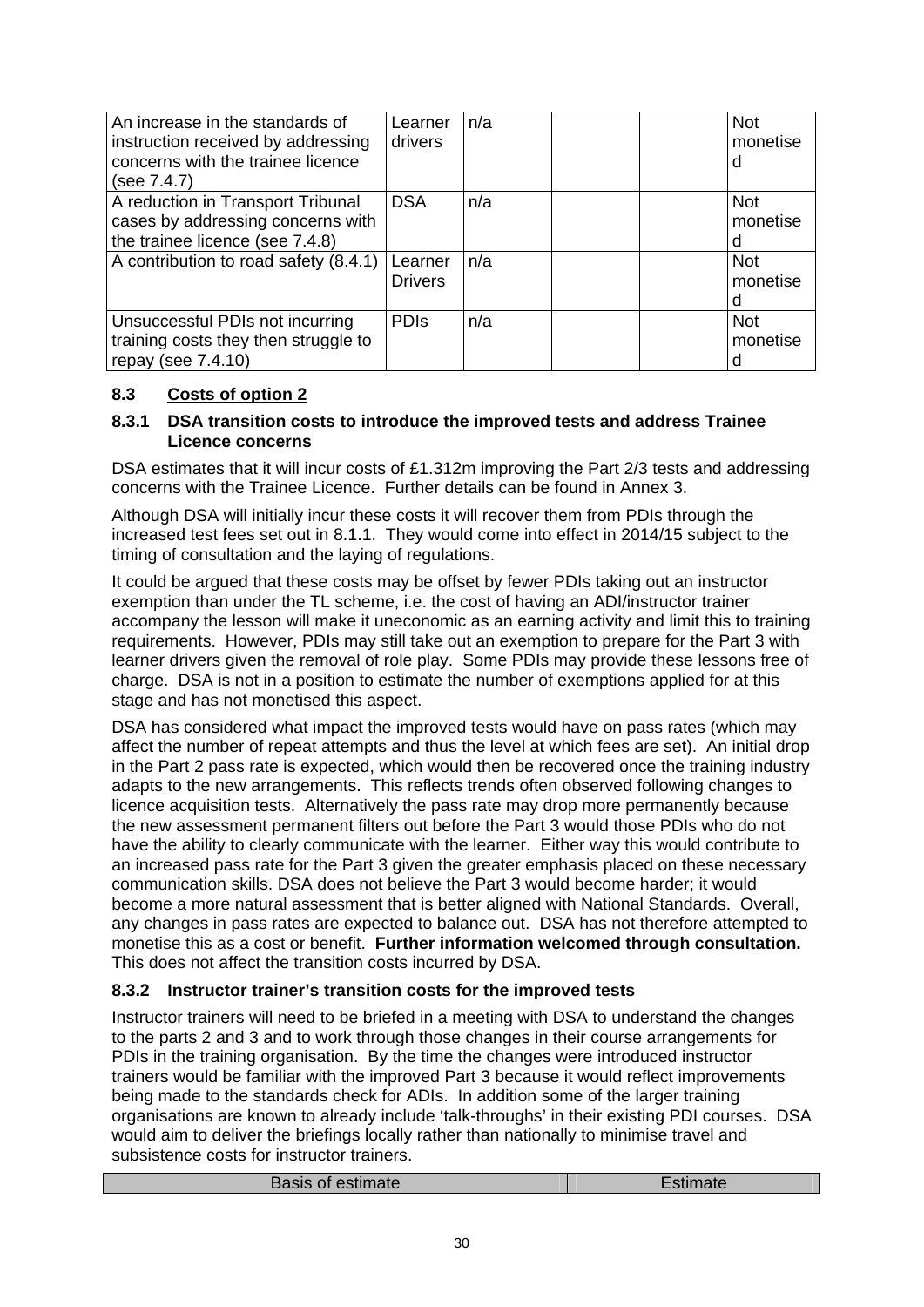| Step             | Explanation                                                                        | <b>Best</b> | Low     | High    |
|------------------|------------------------------------------------------------------------------------|-------------|---------|---------|
| A                | Number of days of instructor trainers' time.                                       | 2           | 1.5     | 3       |
| $\overline{B}$   | Number of instructor trainers (see 11.1 table<br>on current industry structure)    | 780         | 780     | 780     |
| $\mathcal{C}$    | Value of instructor trainers time per day (see<br>Annex 2 K based on a 7 hour day) | £140        | £140    | £140    |
| D                | Travel & Subsistence for a meeting (based<br>on DSA rates)                         | £78.6       | £78.6   | £78.6   |
| E<br>$Ax(C+D)xB$ | Instructor trainer's transition costs for<br>the improved tests                    | £0.341m     | £0.256m | £0.511m |

DSA would expect this cost to be incurred in 2014/15. It has been assumed that training materials can be updated during the normal renewal cycle subject to sufficient notice. Given the relatively small cost it is assumed that training centres do not attempt to recover them through increased course fees.

## **8.3.3 Increase in PDIs costs due to now requiring a live pupil for the Part 3 test**

Moving from a Part 3 based on examiners playing the role of a pupil to assessments based on lessons delivered to learner drivers may lead to occasions where learners are unavailable at short notice. If the PDI cancels at short notice, within 3 days of the test, they would incur the cost of rebooking their test. Between 5 and 10% re-bookings have been allowed for. This reflects the data from ADI standards checks which are currently conducted on the basis of role play.

| <b>Basis of estimate</b> |                                           | <b>Estimate</b> |         |         |
|--------------------------|-------------------------------------------|-----------------|---------|---------|
| <b>Step</b>              | Explanation                               | <b>Best</b>     | Low     | High    |
| $\overline{A}$           | Number of Part 2 tests per year (see U in | 4802            | 4802    | 4802    |
|                          | Annex 1)                                  |                 |         |         |
| B                        | % of tests that required re-booking       | 7.5%            | 5%      | 10%     |
| $\mathsf{C}$             | Test fee (see $8.2.1$ )                   | £165            | £165    | £165    |
| D                        | Increase in PDIs annual costs as a result | £0.059m         | £0.040m | £0.079m |
| <b>AxBxC</b>             | of improved tests                         |                 |         |         |

These costs would be incurred from 2014/15 onwards.

## **8.3.4 Increase in PDIs training costs**

DSA has discussed with a nationally recognised training organisation whether the improved Part 2/3 tests will have an impact on the length of PDI courses. The indication is that the revised Part 2 assessment will generate a requirement for an additional 7 hours of training. The Part 3 will not require additional training; the assessment is not being made harder but better aligns with National Standards and is a more natural assessment.

It should be noted that some instructor training organisations have reported that additional training is required after the current Part 3 because it does not fully equip instructors for live lessons.

|                    | <b>Basis of estimate</b>                                           |                | <b>Estimate</b> |        |
|--------------------|--------------------------------------------------------------------|----------------|-----------------|--------|
| <b>Step</b>        | Explanation                                                        | <b>Best</b>    | Low             | High   |
| $\mathsf{A}$       | Cost of training course under the do nothing<br>option (see 6.2.2) | £2600          | £1500           | £3500  |
| B                  | Average number of hours per training<br>course (see $6.2.2$ )      | 60             | 60              | 60     |
| $\mathbf c$<br>A/B | Cost per hour of PDI training                                      | £43.33         | £25.00          | £58.33 |
| D                  | Additional number of training hours for Part                       | $\overline{7}$ |                 |        |
| E                  | No. of PDIs taking ADI Part 2 test (see                            | 3,018          | 3,018           | 3,018  |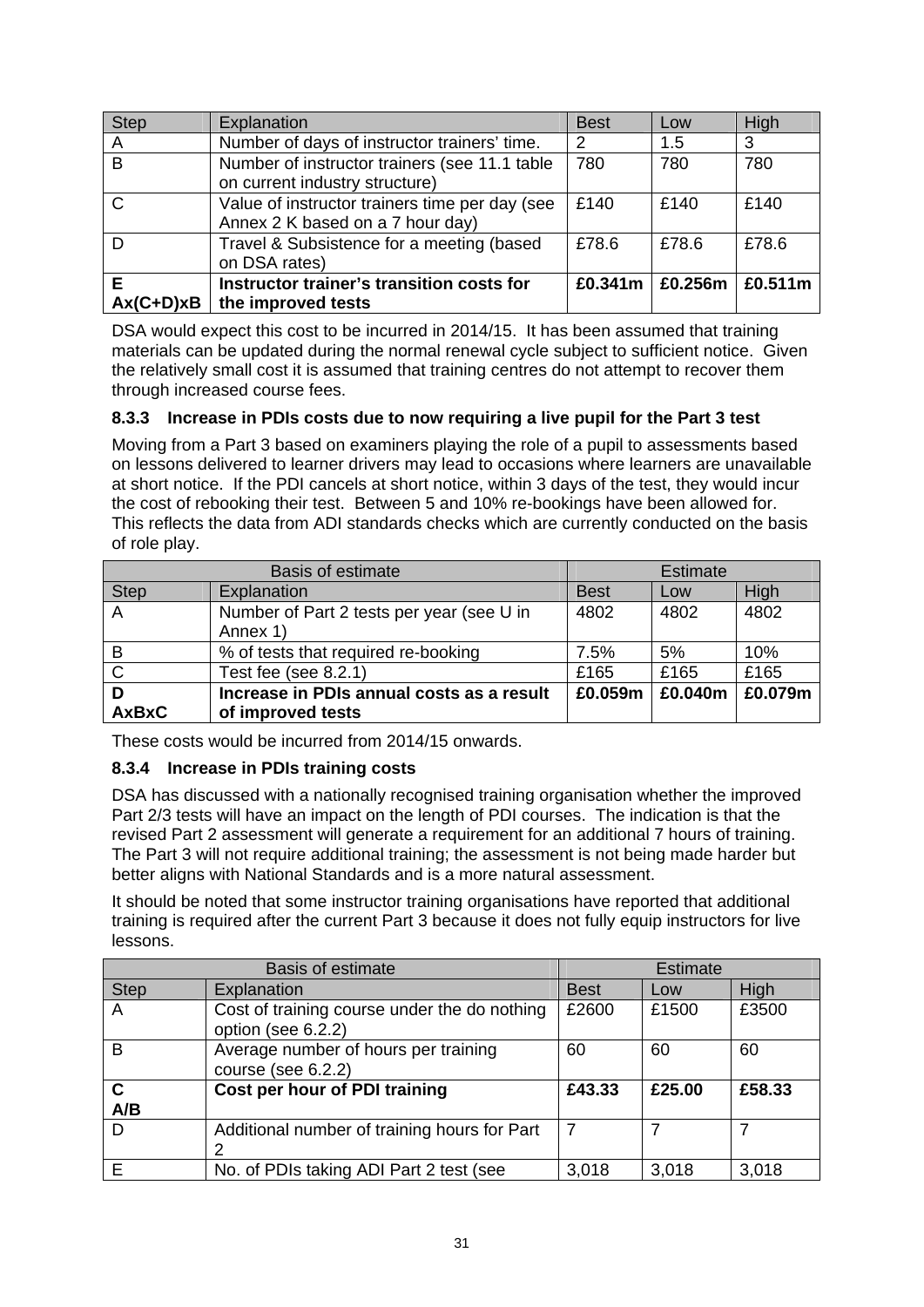|              | <b>Basis of estimate</b>                 |             | <b>Estimate</b> |         |
|--------------|------------------------------------------|-------------|-----------------|---------|
| <b>Step</b>  | Explanation                              | <b>Best</b> | Low             | High    |
|              | Annex 1)                                 |             |                 |         |
| F            | Cost of additional training hours        | £0.915m     | £0.528m         | £1.232m |
| <b>CxDxE</b> |                                          |             |                 |         |
| G            | Value of PDIs time per hour (see 7.4.3)  | £6.19       | £6.19           | £6.19   |
| H            | Value of PDIs time undergoing additional | £0.131      | £0.131          | £0.131  |
| <b>GxDxE</b> | training                                 |             |                 |         |
|              | Increase in training costs to deliver    | £1.046m     | £0.659m         | £1.363m |
| $F+H$        | improved qualification process           |             |                 |         |

These costs would be incurred from 2014/15 onwards. Some training organisations already deliver PDI training that involves 'talk-throughs' but DSA does not know the extent to which this is the case. Allowances for this have not been made so this cost may be overstated.

#### **8.4 Benefits of option 2**

As set out in the summary table the benefits are limited to addressing concerns with the TL per Option1 apart from 8.4.1 below.

#### **8.4.1 A contribution to road safety**

Under option 2 the DSA testing process will be better aligned to ensure that ADIs develop the competences set out in the ND/RTS. This, in turn, should equip them to deliver the content of the NDS more effectively. However, any such improvement will be less than will occur under the VQ and consequently even less easy to detect as an effect on KSIs. This benefit has therefore not been monetised.

#### **8.5 Key assumptions/sensitivities/risks**

Key assumptions are that there is no significant change in the overall completion rate for the Part 2 and 3, and that there will be an additional 7 hours of training required for the Part 2. Key sensitivities around course costs reflect those set out in section 7.

There is a risk voiced by some ORDIT members that PDIs could 'prepare' the learner they bring with them for the Part 3 test, and thereby manipulate their assessment. While this is theoretically possible it is believed that:

- the effort and skill involved in performing the desired 'role' will deter PDIs from taking this option
- the format of the assessment, with its focus on whether learning takes place, will be sensitive enough to identify where a prepared lesson is being given.

It is assumed this risk can be managed through careful training of examiner staff and that it will not incur costs or result in a deterioration of the quality of candidates passing the assessment.

As with option 1 it is assumed that paid lessons delivered by PDIs transfer to ADIs and the same number of franchises is sold.

#### **8.6 One-in, two-out**

The direct impact on business (equivalent annual) on this options summary page indicates that the proposal classes as an IN for one-in, two out purposes, i.e. there are no monetised benefits to offset the costs on business of £1.2m. This leads to a net cost to business of £1.18m p.a. (EANCB in 2009 prices). The biggest factor in this is the increase in PDI training costs of £1.046m p.a. The comments made in Option 1 on regulation and the Trainee Licence also apply to this Option.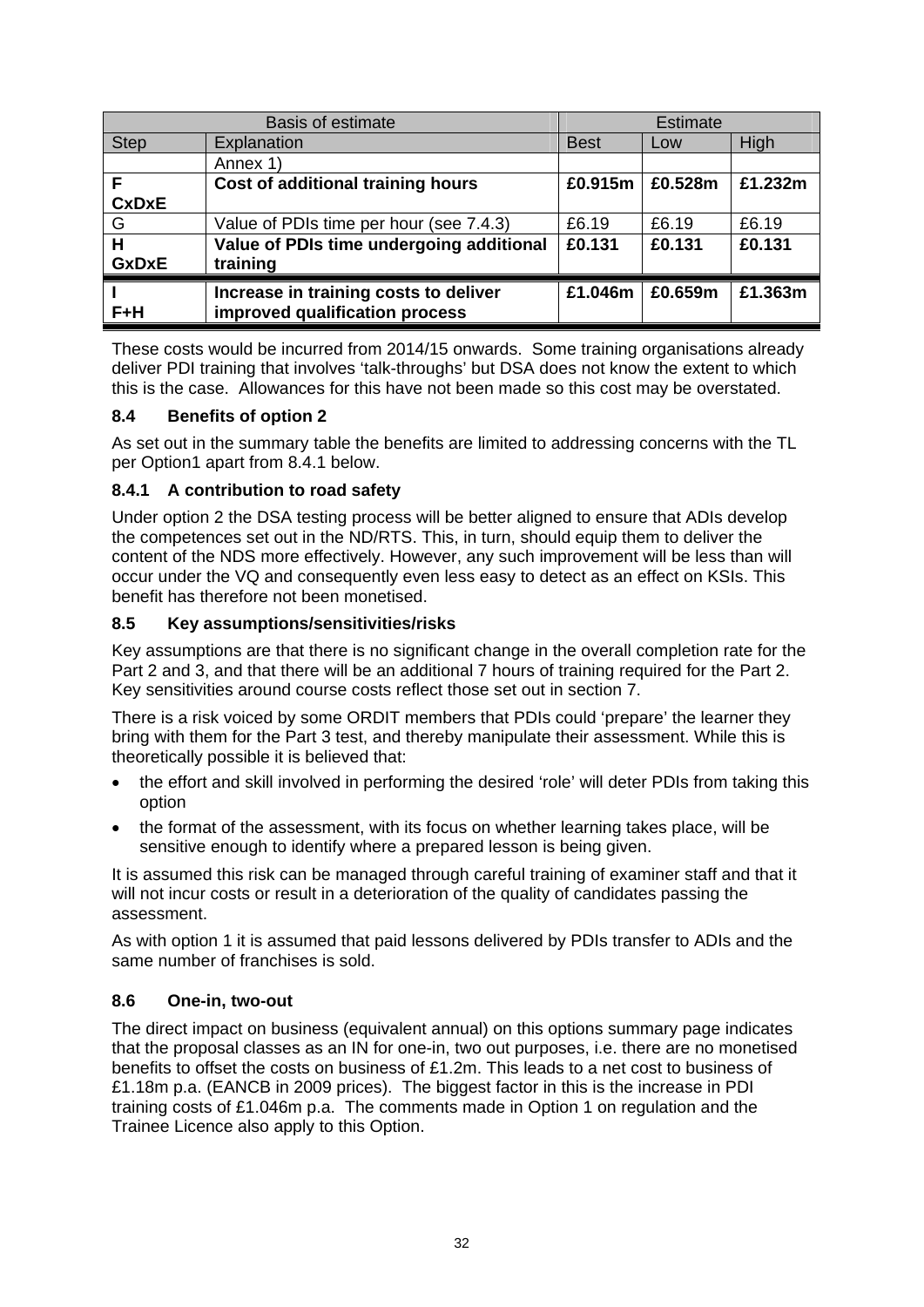# **9. OPTION 3 – ADDRESS CONCERNS WITH THE TL ONLY**

# **9.1 Proposed arrangements**

See 8.1.2. The instructor exemption fee would be set at £140 and Parts 2/3 at £133 under this option. ORDIT fees would be as set out in 6.2.5.

# **9.2 Summary of costs and benefits**

Overviews of the costs and benefits are shown in the below tables. Each cost and benefit is then explained in further detail. No monetised costs/benefits are incurred indirectly by another affected group under this option.

| Cost                                    | Affected    | <b>Best Estimate £m</b> |                |            |
|-----------------------------------------|-------------|-------------------------|----------------|------------|
|                                         | Group       | Transition              | <b>Ongoing</b> | Other      |
| DSA transition costs to address Trainee | <b>PDIS</b> | 0.409                   |                |            |
| Licence concerns (see 9.3.1)            |             | to 2016/17              |                |            |
| Reduction in income for PDIs through    | <b>PDIS</b> |                         |                | <b>Not</b> |
| addressing concerns with the TL (see    |             |                         |                | monetised  |
| 7.3.8                                   |             |                         |                |            |

| <b>Benefit</b>                                                                                                                | Affected           | Best Estimate £m. |         |                         |
|-------------------------------------------------------------------------------------------------------------------------------|--------------------|-------------------|---------|-------------------------|
|                                                                                                                               | Group              | Transition        | Ongoing | Other                   |
| Improved consumer choice by addressing<br>concerns with the trainee licence (see<br>Option 7.4.6)                             | Learner<br>drivers |                   |         | <b>Not</b><br>monetised |
| An increase in the standards of instruction<br>received by addressing concerns with the<br>trainee licence (see Option 7.4.7) | Learner<br>drivers |                   |         | <b>Not</b><br>monetised |
| A reduction in Transport Tribunal cases by<br>addressing concerns with the trainee<br>licence (see Option 7.4.8)              | <b>DSA</b>         |                   |         | <b>Not</b><br>monetised |
| Unsuccessful PDIs not incurring training<br>costs they then struggle to repay (see<br>7.4.10                                  | <b>PDIS</b>        | n/a               |         | <b>Not</b><br>monetised |

# **9.3 Costs**

# **9.3.1 DSA transition costs to address Trainee Licence concerns**

DSA estimates that it will incur costs of £0.409m addressing concerns with the Trainee Licence. Further details can be found in Annex 3. It should be noted that many of the costs before 2014/15 are common to all options, i.e. the costs of progressing options though regulatory approval and on to consultation.

Although DSA will initially incur these costs it will recover them from PDIs through the increased test fees set out above. They would come into effect in 2014/15 subject to the timing of consultation and the laying of regulations.

# **9.4 Benefits**

As set out in the summary table the benefits are limited to addressing concerns with the TL which have already been described in section 7.

## **9.5 Key assumptions/sensitivities/risks**

As with option 1 it is assumed that paid lessons delivered by PDIs transfer to ADIs and the same number of franchises is sold.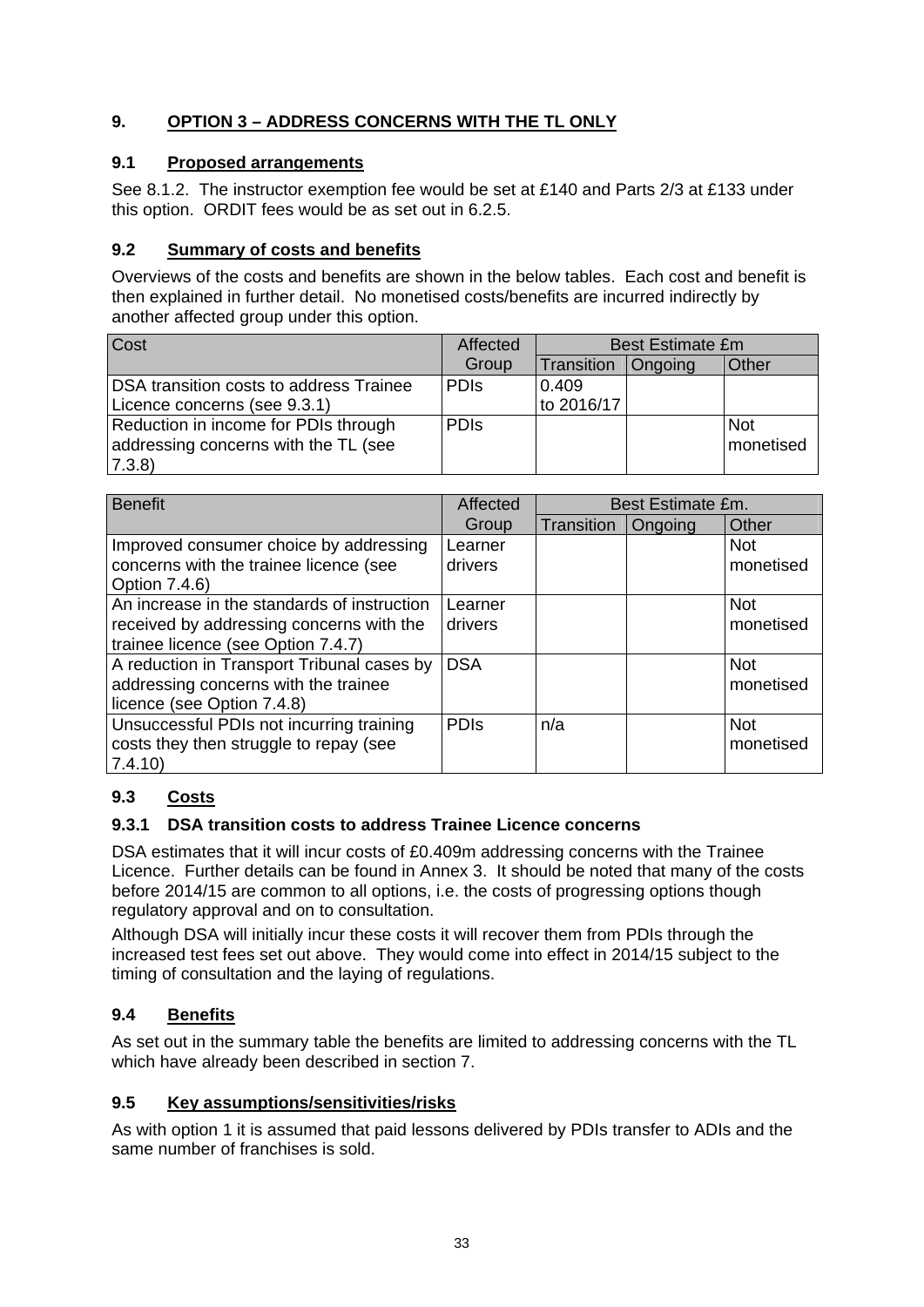There is a risk that trainee instructors would ignore these exemption requirements and continue to accept payment for training. However, this would constitute illegal instruction.

## **9.6 One-in, two-out**

The direct impact on business (equivalent annual) on this options summary page indicates that the proposal classes as a small IN for one-in, two out purposes, i.e. there are no monetised benefits to offset DSAs transition costs which would be recovered through increased test fees. This leads to a net cost to business of £0.04m p.a. (EANCB in 2009 prices). The comments made in Option 1 on regulation and the Trainee Licence also apply to this Option.

# **10. EVALUATION OF OPTIONS**

On the basis of the monetised costs and benefits, the net benefit of each option has been estimated as follows. However, these estimates do not take into account the non-monetised costs and benefits that have been identified in the impact assessment. The full costs and benefits of each option are discussed below.

| Option | <b>Description</b>                      | Net benefit (£m expressed | One-in,  |
|--------|-----------------------------------------|---------------------------|----------|
|        |                                         | as Net Present Value)     | two-out  |
|        | Introduce a VQ to replace the existing  | 27.00                     | Zero Net |
|        | DSA test route and address concerns     |                           | Cost     |
|        | with the TL                             |                           |          |
| 2      | Improve the existing DSA test route and | $-10.79$ I                | - In     |
|        | address concerns with the TL            |                           |          |
| 3      | Address concerns with the TL only       | -0.40                     |          |

Option 1 is the only option which generates a positive Net Benefit and counts as Zero Net Cost from a one-in, two out perspective. Transitional and ongoing costs are offset by reductions in fees and in the costs incurred by PDIs who do not successfully complete the existing ADI exam process. Non-monetised benefits include improved career prospects and greater mobility within the driver training industry, improved standards of driving instruction and improved consumer confidence. Non-monetised costs include a reduction in income for PDIs but DSA believes surplus ADI capacity will pick up this demand with no behavioural change since learners do not readily identify the difference between these instructor types. Regulation is introduced and recast in support of this.

Option 2 has the lowest Net Benefit figure and counts as an In. This results from the costs associated with enhancing the DSA 3 part test regime to more closely match the requirements of the ND/RTS. No monetised benefits have been identified. Some nonmonetised benefits would flow e.g. improved consumer choice as a result of the changes to the Trainee Licence scheme and a reduction in the number of cases being taken to the Transport Tribunal. PDIs are affected per option 1.

Option 3 generates no monetised benefits but does generate some transitional costs and leads to loss of earning opportunities for those undertaking training to be ADIs. It counts as an In. There is some non-monetised cost and benefit through the changes to the Trainee Licence scheme as in Option 2.

In summary, Option 1 is the preferred option because it addresses the abuses in the Trainee Licence scheme, fully aligns the assessment process with the DSA Standards, has most potential to raise training standards, transfers responsibility for the management of all appeals, related to assessment, to the AO and provides a qualification process which is, overall, more cost-effective than the existing route.

Also, the VQ has the potential to contribute to a reduction in the number of young and novice drivers who are killed and injured. As mentioned in the non-monetised benefit no academic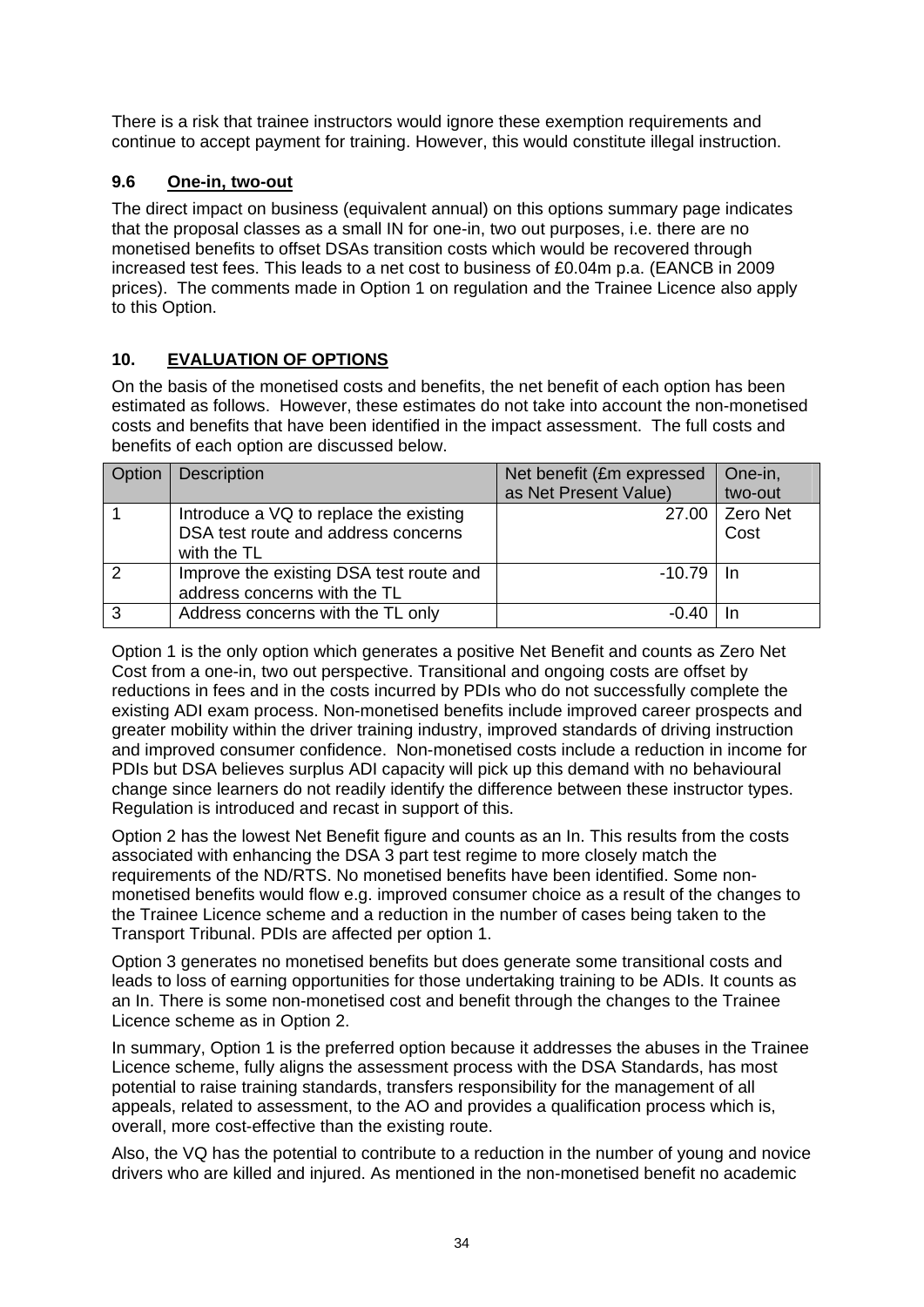studies have been carried out on this subject and there is no objective evidence at this stage of casualty reduction or other road safety benefits. A small reduction in crashes for newly qualified drivers, however, would have significant value. The cost of crashes for 17 year olds is £160.3m. The value of 1% of crash prevention would therefore be in excess of £1.5m p.a. This would be an underestimation. In the current economic climate more provisional licences holders learn to drive later than 17 and damage only crashes have not been considered in the above.

|                                          | Killed      | Seriously Injured | Slightly Injured |
|------------------------------------------|-------------|-------------------|------------------|
| Crashes where driver aged $17 - 18^{28}$ | 29          | 271               | 2043             |
| Cost per crash <sup>29</sup>             | £1,877,583  | £216,203          | £23,136          |
| Cost of crashes                          | £54,449,907 | £58,591,013       | £47,266,848      |

#### **11. WIDER IMPACTS**

The wider impacts considered below are based on the preferred option. They indicate that the implications of the VQ for competition and small firms are most significant.

#### **11.1 Competition and Small Firms**

Competition and small firms specific impact tests are embedded below. They are considered together because the industry is, in the main, comprised of training organisations with less than 20 instructor trainers.



Competition Specific Small Firms Specific Impact Test.doc Impact Test.doc

1

The key point to note from the tests is that sole traders would need to review the basis of their operation. They could still operate with a degree of independence, e.g. as an associate delivering the assessor role for an approved training centre. They may choose to merge with other sole traders or instructor training organisations. They would not, however, be able to continue to trade independently of an approved training centre or as a centre by themselves.

Benefits do exist. The costs of assessors entering and exiting the driver training industry are likely to reduce as they gain transferable skills. Exposing the industry to broader educational practice may lead to innovation. It may increase competition by encouraging training providers with experience of VQs to enter the market. No overall reduction in the level of competition has been identified.

Both of the above identified that further discussion was required with the instructor training industry. To this end three focus groups were arranged to which 46 members of the ORDIT Register were invited. Invitees included sole traders and representatives of medium and large organisations. Each group was given a presentation on the options under consideration and an opportunity to ask questions of senior project staff. They were then invited to give their feedback on each option and to share their concerns. Comments were recorded and collated.

The above analysis also noted that the Competition and Small Firms SITs should be progressed in combination.

DSA believes replacing the DSA route with a VQ will lead to the following in terms of industry structure, costs and benefits and implementation.

 $^{28}$  Number of collisions involving at least one car where driver was 17, taken from STATS19 data for 2011, divided by 2 and rounded up

<sup>29</sup> Taken from valuation of road accidents and casualties, Reported Road Casualties in Great Britain: 2011 Annual Report.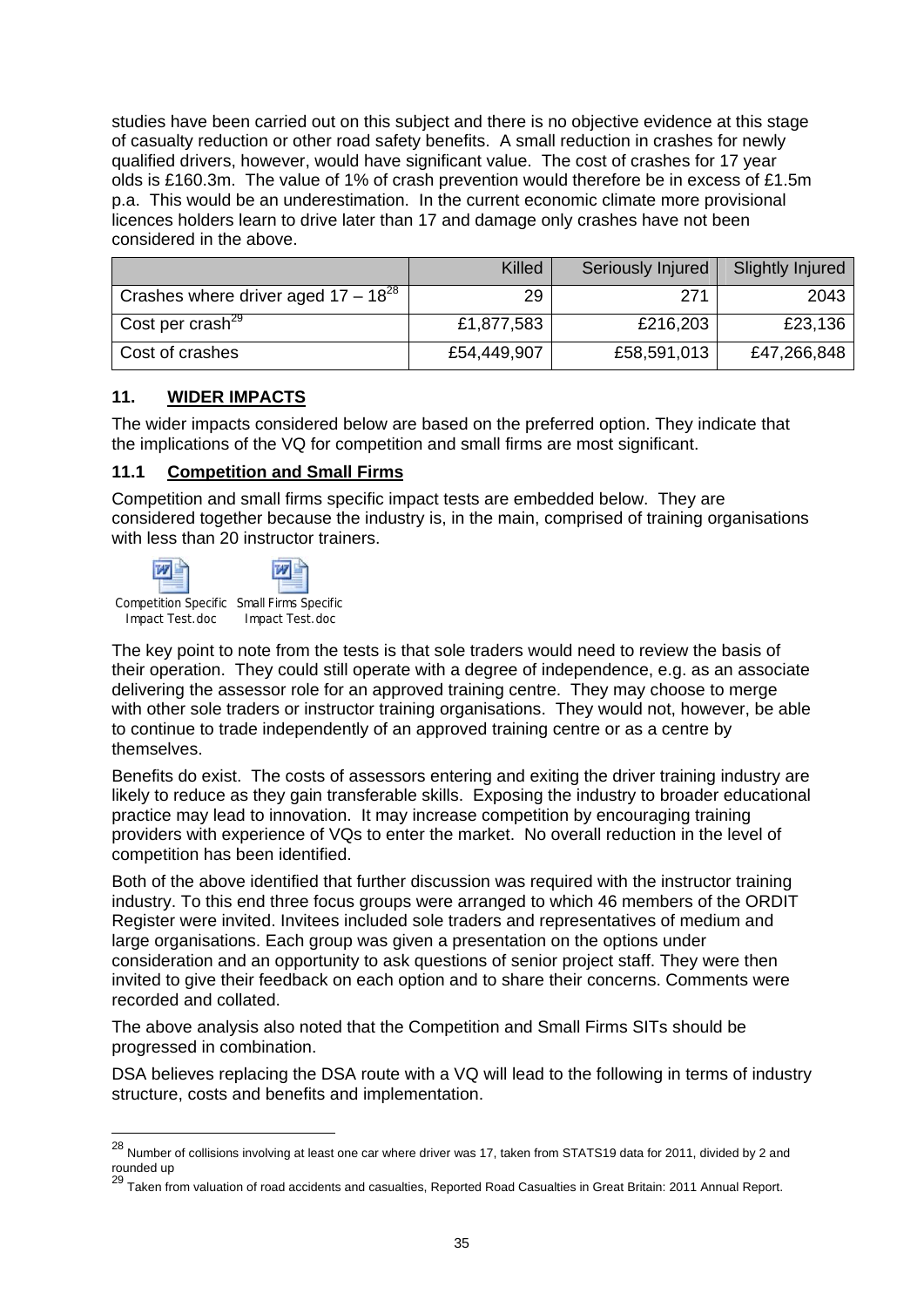#### Industry Structure – Driving Instructor Training

The following table represents our current best understanding of the structure of the driver training industry. (see Small Firms SIT for further details).

| <b>Current Industry Structure</b>                    |                                        |                                     |                                    |                                                                       |  |  |
|------------------------------------------------------|----------------------------------------|-------------------------------------|------------------------------------|-----------------------------------------------------------------------|--|--|
| Instructor trainers<br>per training<br>organisations | Number of<br>training<br>organisations | Number of<br>instructor<br>trainers | % of all<br>instructor<br>trainers | Avg. no. of<br>instructor<br>trainers per<br>training<br>organisation |  |  |
|                                                      | 273                                    | 273                                 | 35%                                | 1.0                                                                   |  |  |
| $2 - 9$                                              | 89                                     | 255                                 | 33%                                | 2.9                                                                   |  |  |
| 10-49                                                | 7                                      | 140                                 | 18%                                | 20.0                                                                  |  |  |
| $50+$                                                |                                        | 112                                 | 14%                                | 112.0                                                                 |  |  |
| <b>Grand Total</b>                                   | 370                                    | 780                                 | 100%                               | 2.1                                                                   |  |  |

The project has made the assumption that:

- 80% of all instructor trainers will make the transition to the new arrangements (industry consolidation reflecting assumptions as to the same number of PDIs completing the qualification process but higher completion rates)
- the remaining 20% will focus on learner instruction and no longer deliver instructor training.

The percentage for sole traders making the transition is likely to be lower but DSA assumes many will deliver the assessor role as associates of, or working for, approved centres.

| <b>Estimated Future Industry Structure</b>           |                                        |                                     |                                    |                                                                       |  |
|------------------------------------------------------|----------------------------------------|-------------------------------------|------------------------------------|-----------------------------------------------------------------------|--|
| Instructor trainers<br>per training<br>organisations | Number of<br>training<br>organisations | Number of<br>instructor<br>trainers | % of all<br>instructor<br>trainers | Avg. no. of<br>instructor<br>trainers per<br>training<br>organisation |  |
|                                                      | 0                                      | 9                                   | 0                                  |                                                                       |  |
| $2 - 9$                                              | 37.5                                   | 187.5                               | 30                                 | 5                                                                     |  |
| 10-49                                                | 10                                     | 250.0                               | 40                                 | 25                                                                    |  |
| $50+$                                                | 2.5                                    | 187.5                               | 40                                 | 75                                                                    |  |
| <b>Grand Total</b>                                   | 50                                     | 625.0                               | 100                                | 12.5                                                                  |  |

#### Implementation Issues

1

DSA recognises that larger instructor training organisations may well have greater spare capacity which may enable them to gain 'first mover' advantages. Similarly, those with previous experience of working with vocational qualifications will have a smaller learning curve to climb. However, it should be noted that experience of working as an Assessor/Verifier etc. is not restricted to larger organisations. Several of the sole practitioners invited to the ORDIT focus groups stated that they were already D32/D33<sup>30</sup> qualified. Advantages are, therefore, not restricted to larger organisations.

DSA will work to ensure all parties have access to the information they require to move to the new structures and ways of working, at the earliest opportunity, through its communications strategy. It will also work with the AO that is awarded the concession/contract, to ensure that its communications are aimed at all potential participants.

 $30$  D32/33 is the original nomenclature for Assessor and Verification qualifications. The nomenclature has changed but the competences assessed are largely transferable.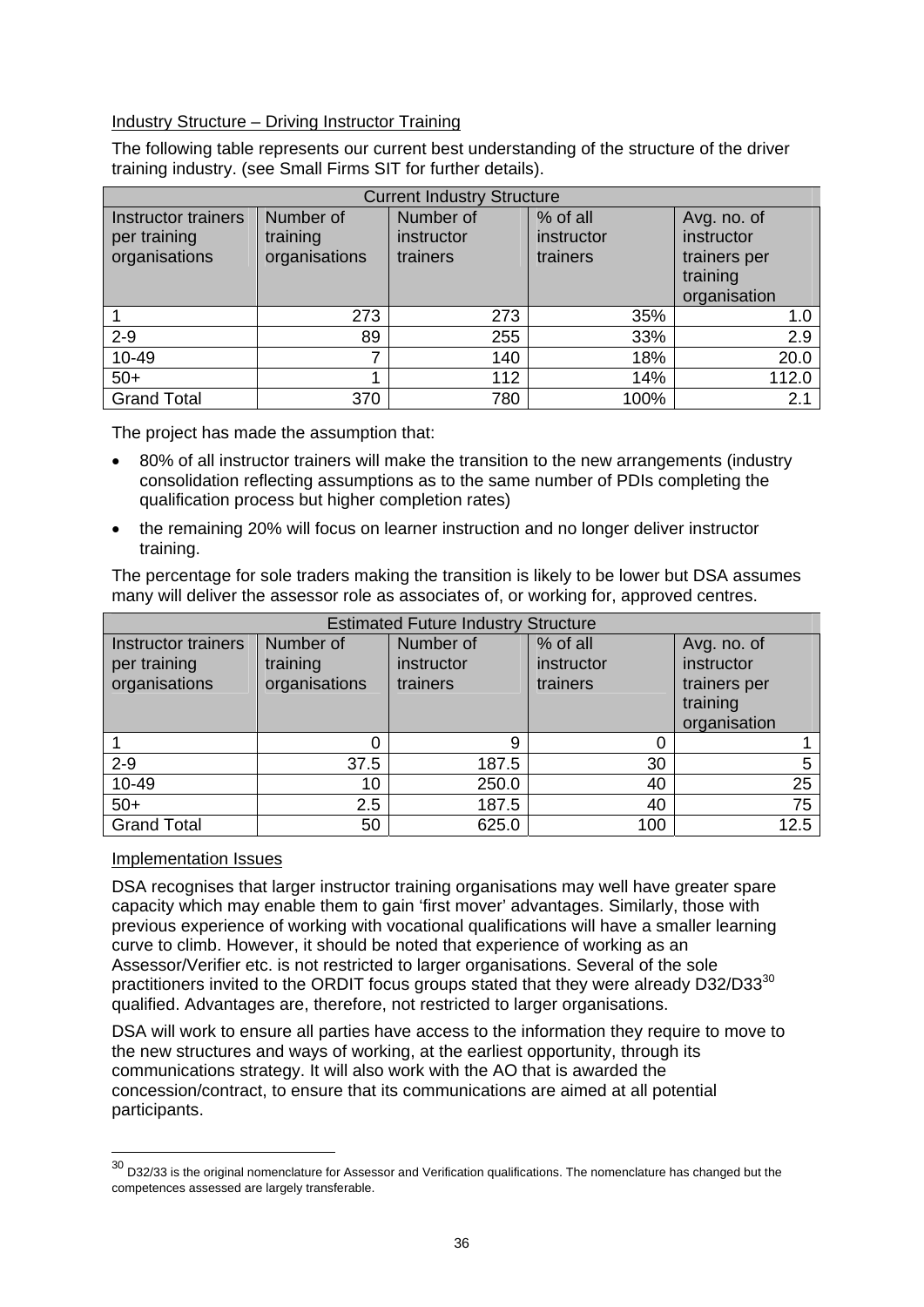DSA will also work closely with the AO to ensure that all approved training centres are supported to progress to the position where they can self-certify as quickly as possible, regardless of their size.

# **11.2 Rural Proofing**

The VQ option has scope to be beneficial to those living in rural areas because training and assessment will be delivered from the same location by the training centre. There will be no additional requirement to travel to a DSA test centre.

It could be argued that the expected industry consolidation could restrict the distribution of training centres. Discussions with awarding organisations have indicated that they do have the flexibility to maintain provision in rural areas for example through satellite arrangements. They can accommodate a variety of organisational forms as long as there is transparency and control in place as to who is delivering the assessment and internal verification roles.

#### **11.3 Statutory Equality Duties (disability, gender, race, age, sexual orientation, religion of belief)**

# **11.3.1 VQ**

Analysis of matters of equality indicates that the VQ would be beneficial. By basing the qualification on clearly stated learning outcomes, with clear definitions of the required evidence of competence, the possibility of individuals being penalised on the basis of factors unrelated to competence is reduced.

A VQ would also ensure that the qualification process for PDIs operates under a coherent equalities policy framework. Ofqual have the following condition of recognition for awarding organisations.

# **D2 on Accessibility of qualifications**<sup>31</sup>

D2.1 An awarding organisation must ensure that it complies with the requirements of Equalities Law in relation to each of the qualifications which it makes available.

D2.2 An awarding organisation must monitor qualifications which it makes available for any feature which could disadvantage a group of Learners who share a particular Characteristic.

D2.3 Where an awarding organisation has identified such a feature, it must –

(a) remove any disadvantage which is unjustifiable, and

(b) maintain a record of any disadvantage which it believes to be justifiable, setting out the reasons why in its opinion the disadvantage is justifiable.

This is reflected in the conditions awarding organisations then place on training centres<sup>32</sup>.

A VQ, therefore, should have a positive impact on both training and assessment within the qualification process. No such conditions are currently placed on ORDIT trainers by DSA.

## **11.3.2 Trainee Licence**

In terms of the TL DSA has access to data on age and gender.

The table below presents data for the 12 months to November 2012 on the age distribution of PDIs. The distribution of all PDIs passing the Part 2 is compared to the gender where a TL is applied for. This indicates the distribution is similar for most ages except for the upper and lower age bands. DSA cannot identify any reasons at this stage why this might be the case.

 $31$ 31 http://www.ofqual.gov.uk/files/2012-11-21-guidance-to-the-general-conditions-of-recognition.pdf

<sup>32</sup> For an example see http://www.edexcel.com/iwantto/Pages/equality.aspx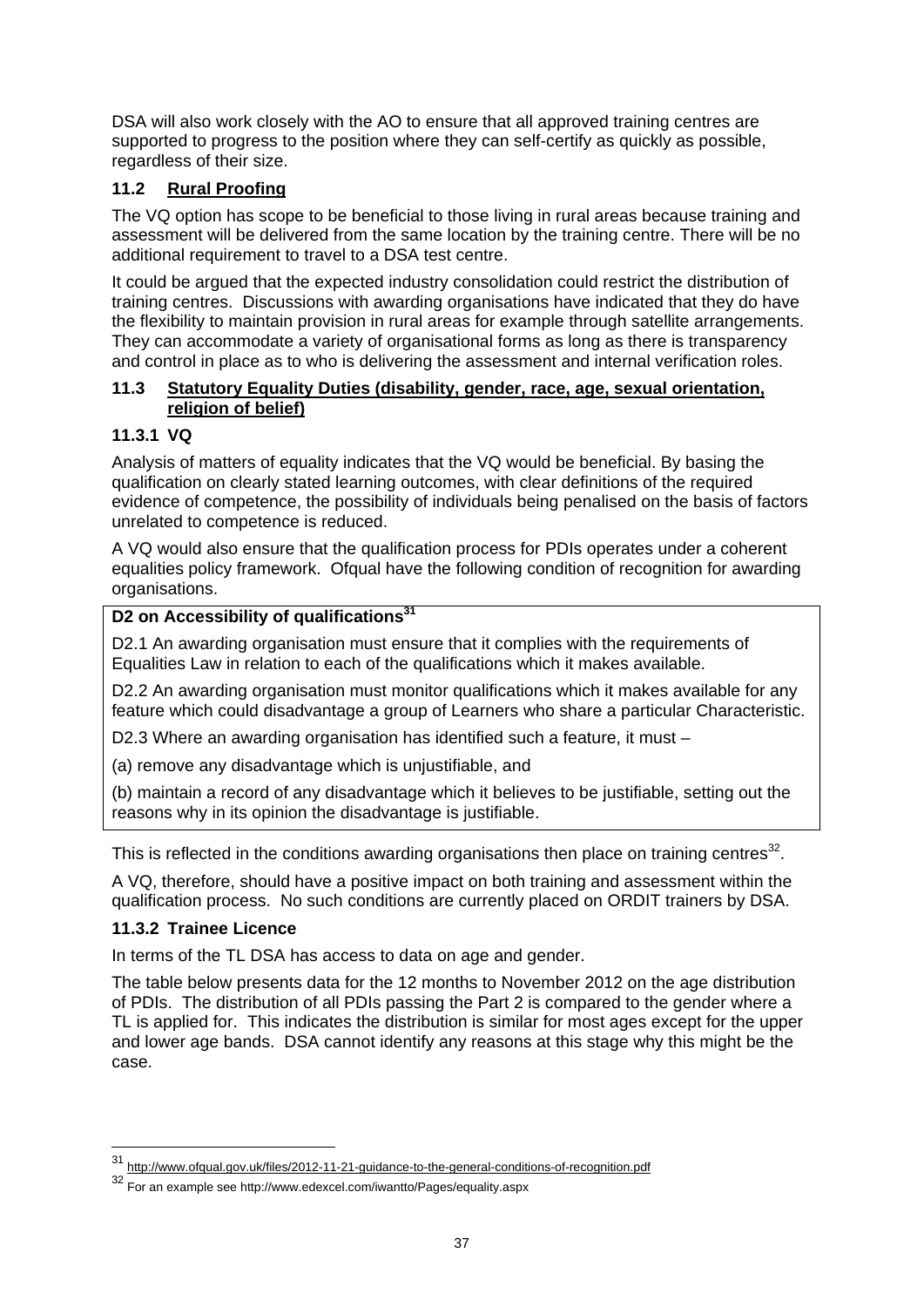| Age Band  | Trainee Licences Applied For <sup>33</sup> |        |               | Number of PDIs passing the part 2<br>and eligible to apply for a TL (subject<br>to driving school training) |
|-----------|--------------------------------------------|--------|---------------|-------------------------------------------------------------------------------------------------------------|
|           | <b>Number</b>                              | %      | <b>Number</b> | %                                                                                                           |
| $21 - 30$ | 288                                        | 14.3%  | 705           | 22.5%                                                                                                       |
| $31 - 40$ | 523                                        | 25.9%  | 835           | 26.6%                                                                                                       |
| 41-50     | 618                                        | 30.6%  | 973           | 31.0%                                                                                                       |
| 51-60     | 456                                        | 22.6%  | 571           | 18.2%                                                                                                       |
| 61-70     | 129                                        | 6.4%   | 55            | 1.8%                                                                                                        |
| $70+$     | 5                                          | 0.2%   |               | 0.0%                                                                                                        |
| All ages  | 2019                                       | 100.0% | 3140          | 100.0%                                                                                                      |

The table below presents data for the 12 months to November 2012 on the gender distribution of PDIs.

| Gender                 | <b>Trainee Licences Applied For</b> |        | Number of PDIs passing the part 2     |        |
|------------------------|-------------------------------------|--------|---------------------------------------|--------|
|                        |                                     |        | and eligible to apply for TL (subject |        |
|                        |                                     |        | to driving school training)           |        |
|                        | <b>Number</b>                       | $\%$   | Number                                | $\%$   |
| Male                   | 1477                                | 73.2%  | 2398                                  | 76.4%  |
| Female                 | 540                                 | 26.8%  | 740                                   | 23.6%  |
| Combined <sup>34</sup> | 2017                                | 100.0% | 3138                                  | 100.0% |

This indicates a moderately higher percentage of females apply for the TL. The below table analyses this further and shows the percentage of each gender applying for a TL. DSA does not have any evidence as to why this might be. It could be argued that females are more likely to take out a TL because they believe it will enable them to earn while training on an extended basis due to child/other care arrangements. A low impact may result from the proposals for this protected characteristic.

| Gender   | Number of PDIs<br>passing the part 2<br>and eligible to<br>apply for TL<br>(subject to driving<br>school training) | Trainee<br>Licences<br>Applied For* | The number of<br>TLs applied<br>divided by 1.6<br>to take into<br>account * | Percentage of each<br>gender applying for |
|----------|--------------------------------------------------------------------------------------------------------------------|-------------------------------------|-----------------------------------------------------------------------------|-------------------------------------------|
| Male     | 2398                                                                                                               | 1477                                | 923                                                                         | 38.5%                                     |
| Female   | 740                                                                                                                | 540                                 | 338                                                                         | 45.6%                                     |
| Combined | 3138                                                                                                               | 2017                                | 1261                                                                        | n/a                                       |

DSA does not have access to data on the other protected characteristics<sup>35</sup> and cannot identify any reason why they might negatively influence a PDIs decision to apply for a TL.

#### **11.4 Wider Environmental Impacts and Sustainable Development**

The proposals do not have any negative impacts in this area.

1

It is expected that there would be environmental benefits arising from improved driving standards with reduced emissions and fuel consumption resulting from more efficient driving behaviour. Smarter driving behaviour allows people to use roads more efficiently; it can help prevent accidents; and it can mitigate the consequences when they do occur. This will have

<sup>33</sup> DSA records indicate that when a PDI applies for a TL they apply for 1.6 TLs on average (a TL lasts for 6 months and an additional TL can be applied for).

<sup>&</sup>lt;sup>34</sup> A difference of two records to the age distribution has occurred where two PDIs have not provided gender information.

 $35$  PDI information is collected on ethnic minorities but it is not providing meaningful data in terms of Trainee Licences.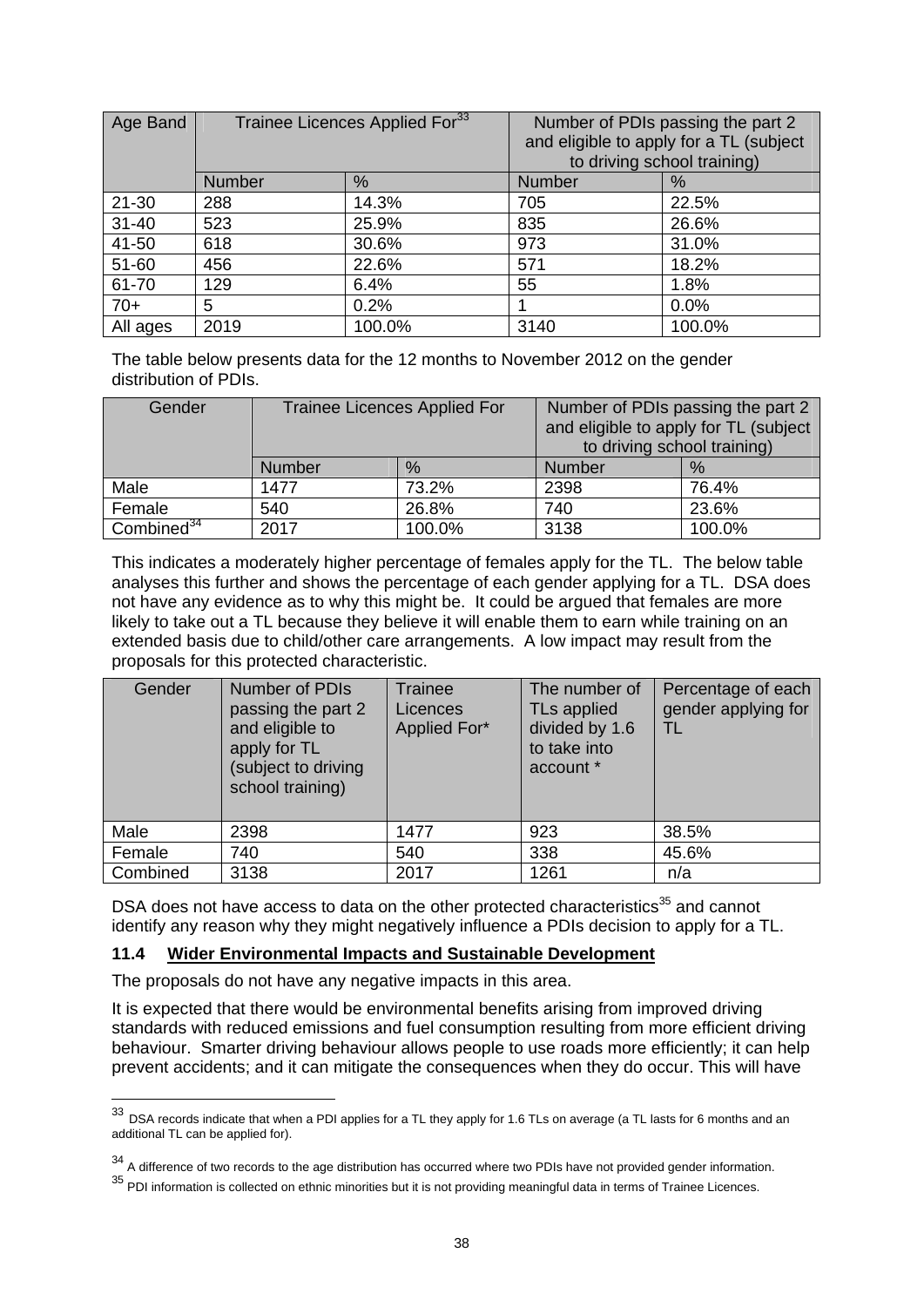some further beneficial impacts on CO2 emissions<sup>3637</sup>. The road transport sector accounts for approximately a quarter of domestic emissions. However, it is difficult to evidence and qualify what this might mean in terms of an emissions reduction.

The introduction of vocational qualifications for driving is likely to have a positive impact on carbon emissions because the assessment (as well as the training) will take place at the training location, i.e. potential instructors will not have to travel to DSA locations for each test though there would be periodic external verifier visits. However, this would lead to a minimal reduction in emissions so it has not been quantified.

The changes do not introduce anything that will have an adverse health effect. Raising the standards of training delivered by newly qualified instructors is likely to reduce the number of crashes, deaths and injuries, with consequent benefits in terms of emergency and medical services etc. This is considered in the benefits and costs section.

## **11.5 Human Rights**

There are no Human Rights impacts to the proposals. A ruling by the Grand Chamber of the Human Court of Human Rights in June 2007 confirmed that cars have the potential to cause grave injury and that certain responsibilities therefore come with owning or driving a vehicle. Proposals that raise the standards of instruction should reinforce awareness of this.

#### **11.6 Justice System**

DSA believes the proposals will lead to a net reduction in burden but has not sought to monetise this. Removing the Trainee Licence will lead to fewer cases being submitted to the Transport Tribunal.

VQs have well established appeals processes that allow for complaints to be managed at the level of the training centre, awarding organisation and, ultimately, Ofqual. Discussions with awarding organisations indicate there are charges of £51 to £65 per appeal to the candidate. Disputes will not, however, have an impact on the justice system.

Under the DSA route appeals have the potential to end up in the justice system. Where the candidate questions the conduct of the Part 2 or 3 tests (it is hard to challenge the Part 1 as computer based exam) they can appeal to the Registrar. After investigation and where the conduct of the test remains in question, another attempt may be allowed at the discretion of the Registrar. In the last three years only two cases have not been satisfied in this way and have been taken to the Magistrates/Sheriffs Court. It could be argued that the proposed replacement of the DSA route with a VQ may lead to a more appeals as it is closed down. However the same appeals process would remain in place during this period and the trainee would also have the option of subsequently taking the VQ route.

## **12. REFERENCES**

1

Afwahlberg, A, (2007), Long-term effects of training in economical driving: Fuel consumption, accidents, driver acceleration behavior and technical feedback, International Journal of Industrial Ergonomics, Volume: 37, Issue: 4, Publisher: Elsevier, Pages: 333-343 ISSN: 01698141.

Barth M, Boriboonsomsin K, (2009), Energy and emissions impacts of a freeway-based dynamic eco-driving, Transportation Research part D: Transport and Environment (2009), Volume: 14, Issue: 6, Publisher: Elsevier Ltd, Pages: 400-410.

<sup>36</sup> Afwahlberg (2007), Barth & Boriboonsomsin K (2009), Van Mierlo et al (2004) indicate savings of fuel savings of between 2% and 10% should be achievable with an appropriately designed training programme.<br> $\frac{22}{37}$  DCA has seen that the achievable with an appropriately designed training programme.

<sup>37</sup> DSA has experience of delivering training in Work Related Road Safety and Eco-safe driving. One example of this in 2010 involved 19 candidates and led to an average fuel saving of 13%. Licence acquisition training would not have such a focus but some benefit would still be expected.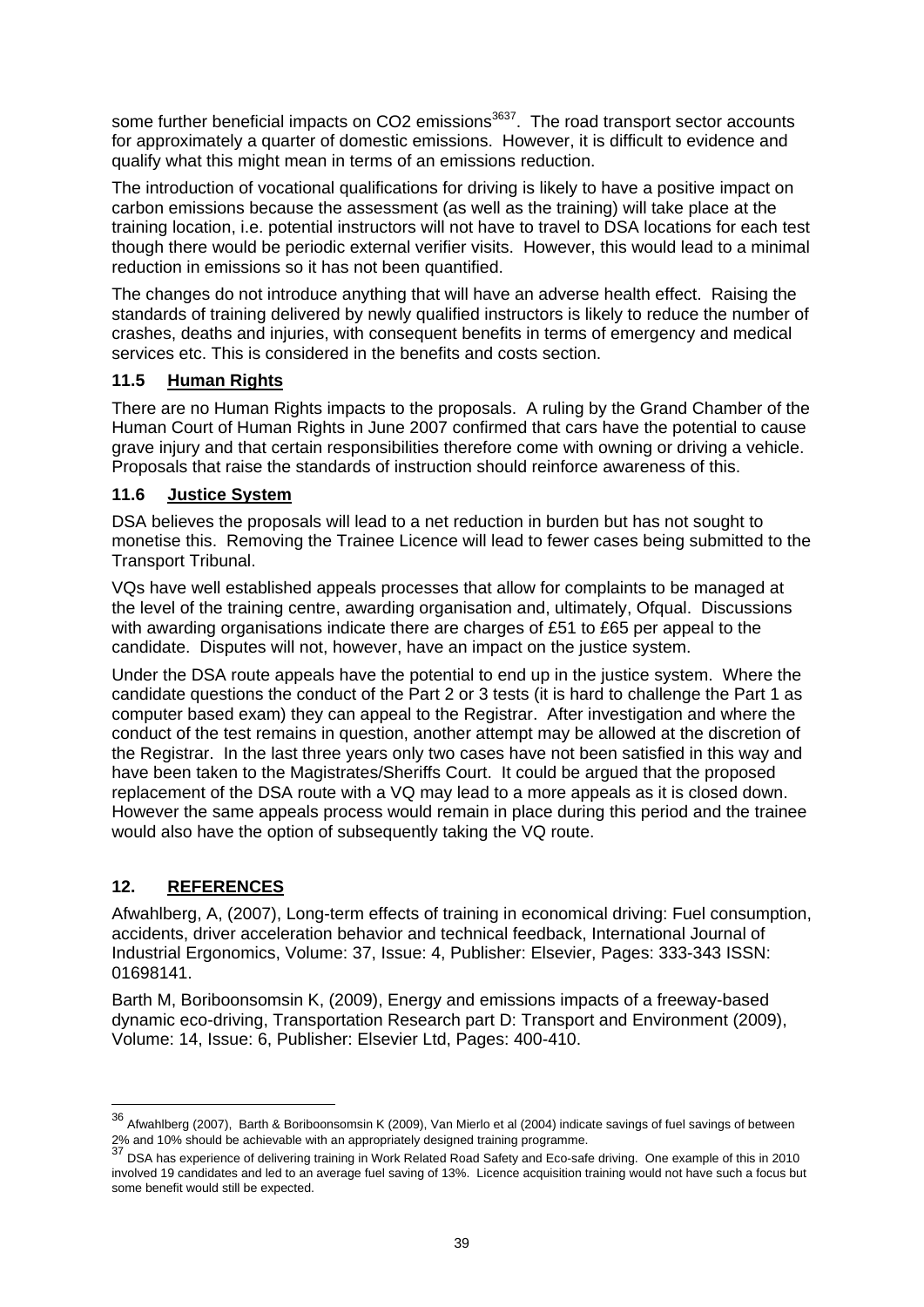J Van Mierlo, G Maggetto, E van de Burgwal and R Gense (2004), Driving style and traffic measures—influence on vehicle emissions and fuel consumption, Proc. Instn Mech. Engrs Vol. 218 part D: J. Automobile Engineering D13902.

Department for Transport, (May 2011), Strategic Framework for Road Safety.

Institute for Learning (2011), CPD and licence to practise, Intuition, Issue 5 Summer, Pages 8-9.

Minister for Government Policy (July 2011) Open Public Services White Paper, HM Government, ISBN: 9780101814522.

Department for Business Innovation and Skills, (2011), Skills for Sustainable Growth Strategy Document: Executive Summary

Emmerson, K (2008), Road Safety Research Report No. 87, Learning to Drive: The Evidence, Road User Safety Division, DfT, London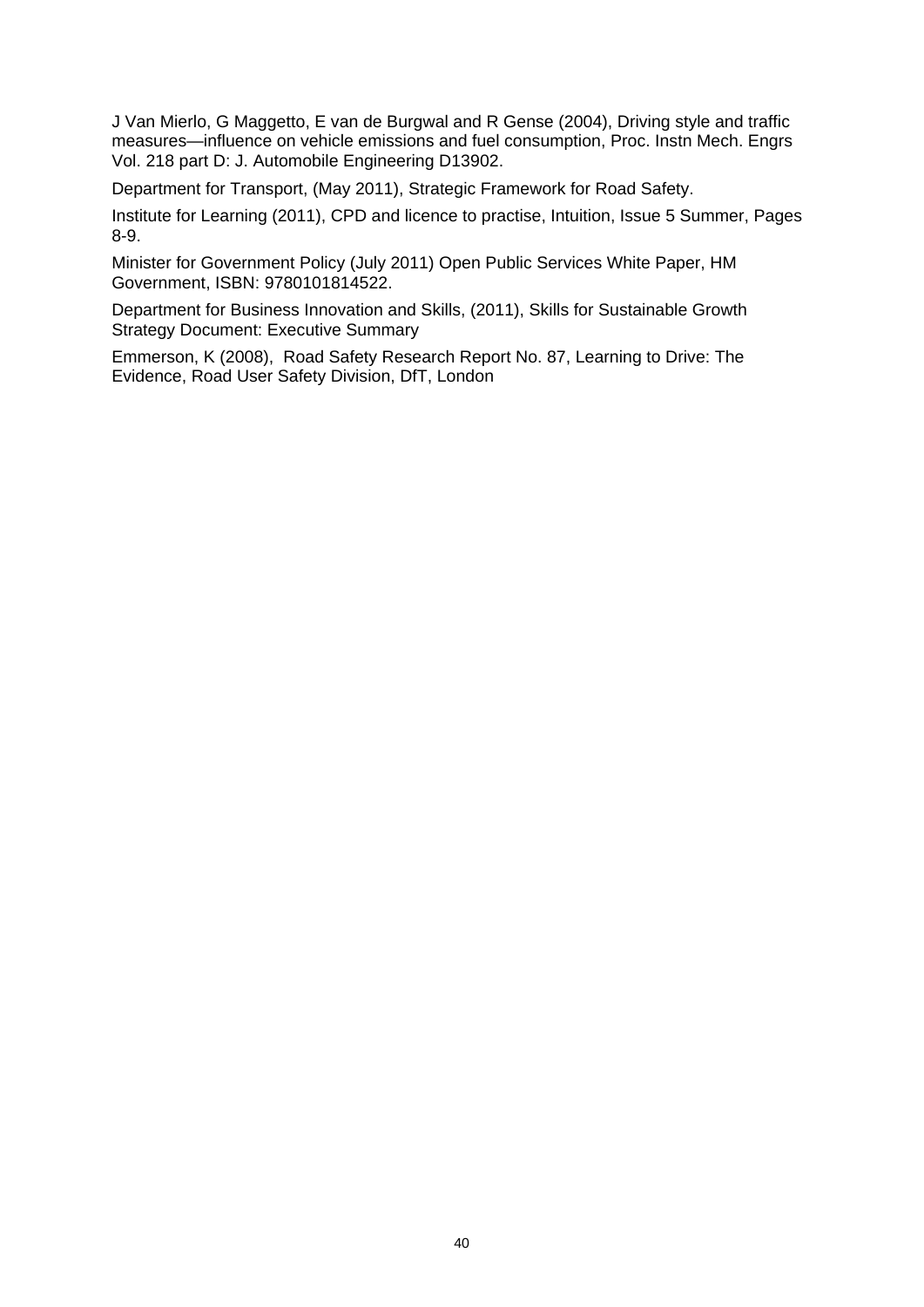| <b>Step in qualification process</b>   |                                                                | <b>Volumes</b> | <b>Calculation</b> |  |  |
|----------------------------------------|----------------------------------------------------------------|----------------|--------------------|--|--|
| Fit and proper / CRB check             |                                                                |                |                    |  |  |
| Volume applying                        | A                                                              | 3,612          | See note 1         |  |  |
| Pass rate                              | B                                                              | 98.0%          |                    |  |  |
| Fee (part of ADI Part 1 fees)          | С                                                              | £0             |                    |  |  |
| <b>Total Fees paid</b>                 | D                                                              | £0             | AxC                |  |  |
| Volume passing                         | Е                                                              | 3,540          | AxB                |  |  |
|                                        |                                                                |                |                    |  |  |
| Part 1 Theory / hazard perception test |                                                                |                |                    |  |  |
| Pass rate                              | F                                                              | 50.3%          |                    |  |  |
| Drop out per test                      | G                                                              | 5.0%           |                    |  |  |
| Fee                                    | Н                                                              | £90            |                    |  |  |
| 1st attempt                            | I                                                              | 3,540          | E                  |  |  |
| 2nd attempt                            | J                                                              | 1,671          | $lx(1-F)x(1-G)$    |  |  |
| 3rd attempt                            | Κ                                                              | 789            | $Jx(1-F)x(1-G)$    |  |  |
| Total number of tests                  | L                                                              | 6,000          | I+J+K              |  |  |
| Total fees paid                        | М                                                              | £540,014       | LxH                |  |  |
| Volume passing                         | N                                                              | 3,018          | LxF                |  |  |
| Part 2 Driving test                    |                                                                |                |                    |  |  |
| Pass rate                              | O                                                              | 52.7%          |                    |  |  |
| Drop out per test                      | P                                                              | 11.8%          |                    |  |  |
| Feee                                   | Q                                                              | £111           |                    |  |  |
| 1st attempt                            | R                                                              | 3,018          | N                  |  |  |
| 2nd attempt                            | S                                                              | 1,259          | $Rx(1-O)x(1-P)$    |  |  |
| 3rd attempt                            | $\mathsf{T}$                                                   | 525            | $Sx(1-O)x(1-P)$    |  |  |
| Total number of tests                  | U                                                              | 4,802          | $R + S + T$        |  |  |
| Total fees paid                        | V                                                              | £533,022       | <b>UxQ</b>         |  |  |
| Volume passing                         | W                                                              | 2,531          | <b>UxO</b>         |  |  |
| Part 3 Instructional ability test      |                                                                |                |                    |  |  |
| Pass rate                              | X                                                              | 32.3%          |                    |  |  |
| Drop out per test                      | Υ                                                              | 2.6%           |                    |  |  |
| Fee                                    | Z                                                              | £111           |                    |  |  |
| 1st attempt                            | AA                                                             | 2,531          | W                  |  |  |
| 2nd attempt                            | AB                                                             | 1,669          | $AAx(1-X)x(1-Y)$   |  |  |
| 3rd attempt                            | AC                                                             | 1,101          | $AB-(1-X)x(1-Y)$   |  |  |
| Total number of tests                  | AD                                                             | 5,301          | AA+AB+AC           |  |  |
| Total fees paid                        | AE                                                             | £588,411       | ADxZ               |  |  |
| Volume passing                         | AF                                                             | 1,712          | <b>ADxX</b>        |  |  |
| Total fees paid for parts 1-3          | AG                                                             | £1,661,433     | M+V+AE             |  |  |
|                                        | <b>Average cost per PDI starting the qualification process</b> |                |                    |  |  |
| Total number of trainees to start      |                                                                |                |                    |  |  |

#### **Annex 1 Calculation of average DSA test fees per PDI (exc. trainee licences)**

| TUMI HUIHUU UI HAIHUUS IU SIAH |    |         |                |
|--------------------------------|----|---------|----------------|
| training                       | AH | 3.540   | E - see note 2 |
| Average cost per individual    |    | £469.36 | AG/AH          |

Note 1 - Initial volume of 3612 based on DSA forecasts under do nothing option in 2014-15. These levels reflect a dec has been seen in the number of instructors coming onto the ADI Register. No increase/ decrease is assumed beyond Note 2 - Ignores those who fail a CRB check, they do not pay for a test

Note 3 – PDIs are not allowed more than 3 attempts for the Part 2 and 3. While unlimited attempts are allowed for the maximum of three have been allowed for simplicity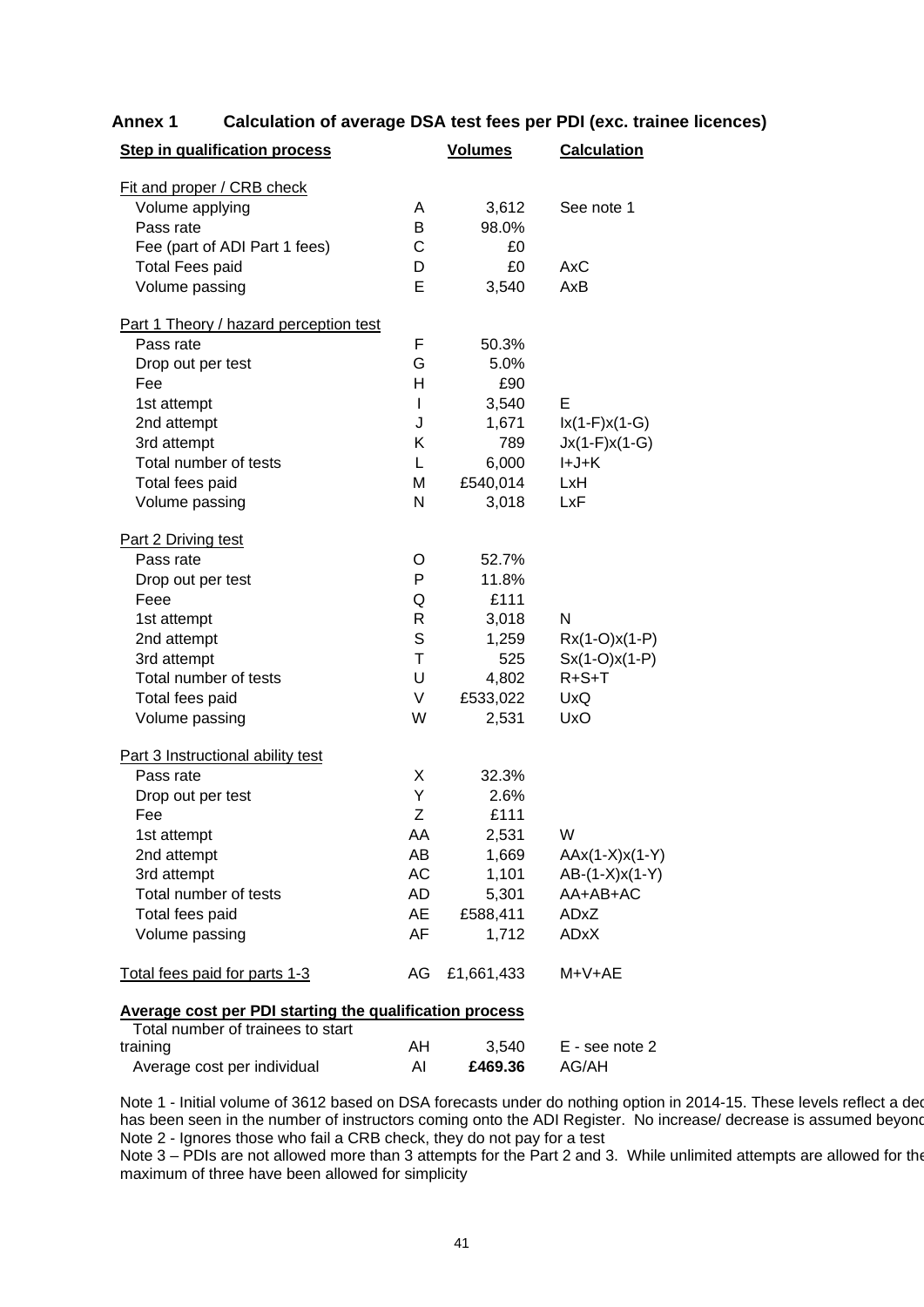#### **Annex 2 Sub-calculations used in costing for 7.3.4 (Training centres' transition costs to deliver the VQ)**

| <b>Basis of estimate</b> |                                                                                                                                                                                                                                                                                                                                                                                                                                                                                                                                                                                                                                                                                                                                                                                                                                                                                                                                                                                                                                                        |             | <b>Estimate</b>      |      |
|--------------------------|--------------------------------------------------------------------------------------------------------------------------------------------------------------------------------------------------------------------------------------------------------------------------------------------------------------------------------------------------------------------------------------------------------------------------------------------------------------------------------------------------------------------------------------------------------------------------------------------------------------------------------------------------------------------------------------------------------------------------------------------------------------------------------------------------------------------------------------------------------------------------------------------------------------------------------------------------------------------------------------------------------------------------------------------------------|-------------|----------------------|------|
| <b>Step</b>              | Explanation                                                                                                                                                                                                                                                                                                                                                                                                                                                                                                                                                                                                                                                                                                                                                                                                                                                                                                                                                                                                                                            | <b>Best</b> | Low                  | High |
| A                        | Number of training centres needing approval (see<br>7.3.3). A 25% tolerance has been applied given the<br>importance of this variable but the figure applied is<br>only an estimate.                                                                                                                                                                                                                                                                                                                                                                                                                                                                                                                                                                                                                                                                                                                                                                                                                                                                   | 50          | 37.5                 | 62.5 |
| B                        | The cost to the training centre of being approved by<br>the awarding organisation. Based on indications from<br>meetings with four awarding organisations, this visit is<br>conducted by the awarding organisation not the<br>external verifier. The costs are based on a review of<br>the fee lists provided by those four awarding. Further<br>information welcomed through consultation                                                                                                                                                                                                                                                                                                                                                                                                                                                                                                                                                                                                                                                             | £450        | £330                 | £570 |
| C                        | Days of owner's time to prepare for approvals visit -<br>based on guidance received from AOs. Further<br>information welcomed through consultation                                                                                                                                                                                                                                                                                                                                                                                                                                                                                                                                                                                                                                                                                                                                                                                                                                                                                                     | 5           | $\overline{2}$       | 10   |
| D                        | Value of an owners time (assumes 7 hour working day<br>@ £25 per hour reflecting a rate for an external<br>verifier), i.e. an owner time is worth more than a<br>typical instructor trainer.                                                                                                                                                                                                                                                                                                                                                                                                                                                                                                                                                                                                                                                                                                                                                                                                                                                           | 175         | 175                  | 175  |
| Е<br>Ax(B+(CxD))         | Costs to training centres of gaining approval to<br>deliver VQ                                                                                                                                                                                                                                                                                                                                                                                                                                                                                                                                                                                                                                                                                                                                                                                                                                                                                                                                                                                         | £0.066m     | £0.026m $\,$ £0.145m |      |
|                          | Number of assessors required by all training centres<br>(see 11.1). A 25% tolerance has been applied given<br>the importance of this variable but the figure applied is<br>only an estimate.                                                                                                                                                                                                                                                                                                                                                                                                                                                                                                                                                                                                                                                                                                                                                                                                                                                           | 624         | 468                  | 780  |
| G                        | Percentage of instructor trainers already holding an<br>assessor qualification. This estimate reflects<br>feedback from stakeholder meetings with members of<br>ORDIT.                                                                                                                                                                                                                                                                                                                                                                                                                                                                                                                                                                                                                                                                                                                                                                                                                                                                                 | 15%         | 15%                  | 15%  |
| H<br>$Fx(1-G)$           | Number of assessor qualifications required.                                                                                                                                                                                                                                                                                                                                                                                                                                                                                                                                                                                                                                                                                                                                                                                                                                                                                                                                                                                                            | 530         | 398                  | 663  |
|                          | Cost of an assessor qualification. An internet search<br>showed a range of prices between £420 and £900.<br>The Assessor qualification includes elements of home<br>study but is largely based on observation and<br>assessment of practice in the workplace.                                                                                                                                                                                                                                                                                                                                                                                                                                                                                                                                                                                                                                                                                                                                                                                          | £700        | £420                 | £900 |
| J                        | Hours of instructor trainer time required to gain<br>assessor qualification (based on an internet search<br>and dialogue with an expert in the assessor, internal<br>verifier and external qualifications).<br>The minimum requirement to assess on the VQ will be<br>an award at level 3 (level 4 may be required but this is<br>not believed to affect time or cost). The units required<br>would be (a) 'Understanding the Principles and<br>Practices of Assessment' (24 guided learning hours)<br>and (b) 'Assess Occupational Competence in the<br>Work Environment' (30 guided learning hours).<br>Dialogue indicates the guided learning hours would be<br>a pessimistic figure. These units would equip an<br>instructor trainer to deliver assessment in car.<br>A unit also exists called 'Assess Vocational Skills,<br>Knowledge and Understanding' (30 guided learning<br>hours). This relates to assessment taking place in the<br>classroom. This may arise if there are objective tests<br>in the assessment, e.g. around theory. This | 45          | 34                   | 54   |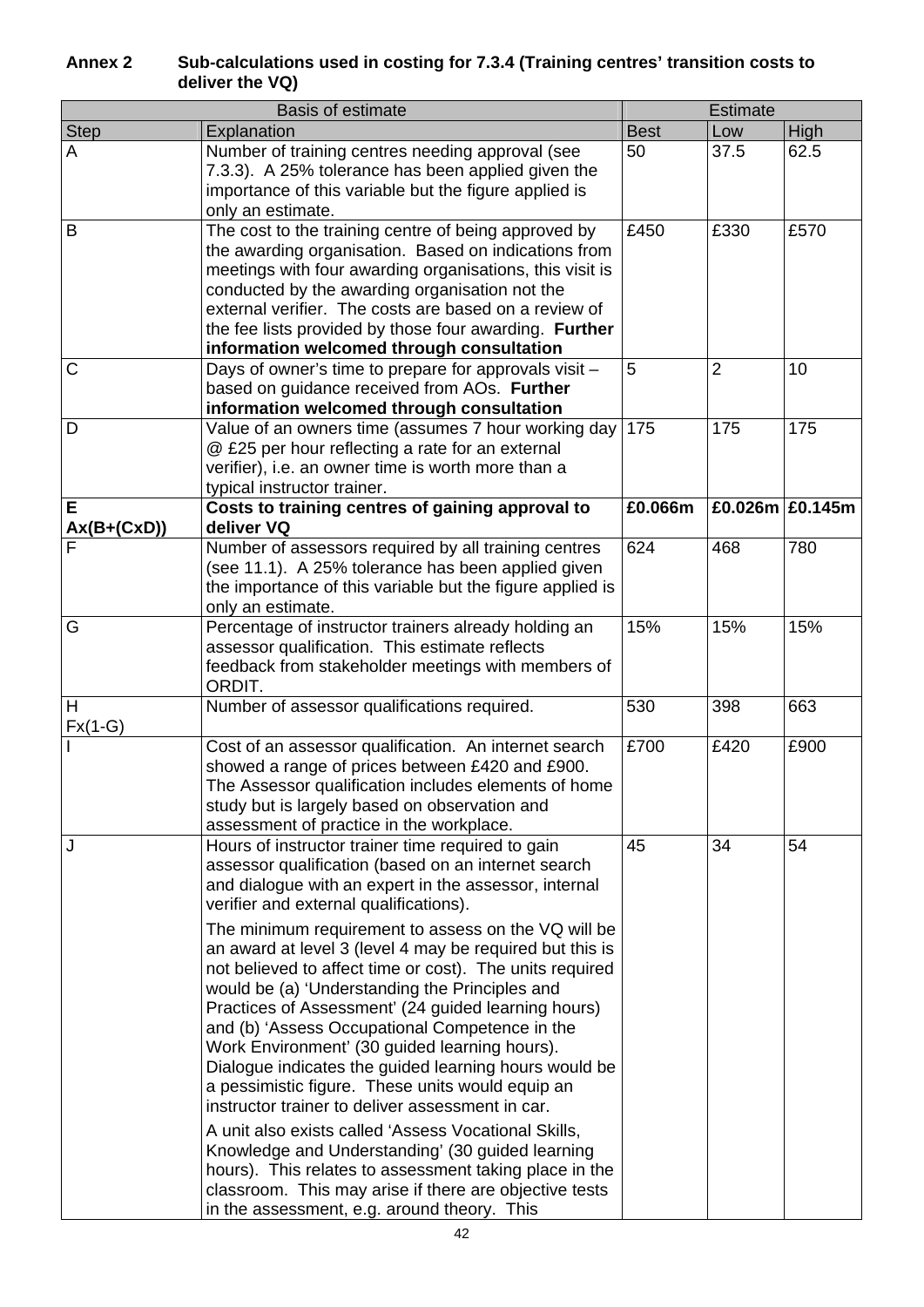|                           | <b>Basis of estimate</b>                                                                                                                                                                                                                                                                                                                                                                                                                                                                       |             | <b>Estimate</b> |                    |
|---------------------------|------------------------------------------------------------------------------------------------------------------------------------------------------------------------------------------------------------------------------------------------------------------------------------------------------------------------------------------------------------------------------------------------------------------------------------------------------------------------------------------------|-------------|-----------------|--------------------|
| <b>Step</b>               | Explanation                                                                                                                                                                                                                                                                                                                                                                                                                                                                                    | <b>Best</b> | Low             | High               |
|                           | requirement has not yet been confirmed and not all<br>assessors would require this. The cost to training<br>centres of this unit has therefore not been monetised<br>at this stage.                                                                                                                                                                                                                                                                                                            |             |                 |                    |
| K                         | Value of an instructor trainer's time per hour (see<br>6.2.3). Further information welcomed through<br>consultation                                                                                                                                                                                                                                                                                                                                                                            | £20         | £20             | £20                |
| $Hx(I+JxK)$               | Costs to training centres of gaining assessor<br>qualifications                                                                                                                                                                                                                                                                                                                                                                                                                                | £0.848m     |                 | £0.438m $E1.313m$  |
| M<br>Fx0.25               | Number of role play qualifications required. It is<br>assumed all ORDIT trainers gain acquired rights for<br>role play under the VQ as this is assessed as part of<br>DSAs quality assurance of ORDIT. ORDIT represents<br>approximately 75% of all training organisations based<br>on previous DSA research. It is believed that ORDIT<br>training organisations are more likely to make the<br>transition to the VQ but it is difficult to quantify this.<br>25% has therefore been applied. | 156         | 117             | 195                |
| $\mathsf{N}$              | Cost of a role play qualification. DSA does not at this<br>stage know what a typical cost might be. The costs<br>for an assessor qualification have been used as a<br>basis. Further information welcomed through<br>consultation                                                                                                                                                                                                                                                              | £700        | £420            | £900               |
| $\circ$                   | Hours of study for a role play qualification. DSA does<br>not at this stage know what this might be and as a<br>proxy has used the assessor unit 'Assess<br>Occupational Competence in the Work Environment'<br>(30 guided learning hours). Further information<br>welcomed through consultation                                                                                                                                                                                               | 30          | 30              | 30                 |
| $\mathsf{P}$              | Value of an instructor trainers time (see K)                                                                                                                                                                                                                                                                                                                                                                                                                                                   | £20         | £20             | £20                |
| Q                         | Costs to training centres of gaining role play                                                                                                                                                                                                                                                                                                                                                                                                                                                 | £0.203m     |                 | £0.119m $E$ 0.293m |
| $Mx(N+OxP)$               | qualifications                                                                                                                                                                                                                                                                                                                                                                                                                                                                                 |             |                 |                    |
| R<br>[Fx0.2]              | Number of internal verifiers required by all training<br>centres. It has been assumed that 20% of assessors<br>also need to be internal verifiers (see 11.1). Further<br>information welcomed through consultation                                                                                                                                                                                                                                                                             | 125         | 94              | 156                |
| S                         | Cost of an internal verifier qualification. An internet<br>search showed a range of prices between £700 and<br>£850.                                                                                                                                                                                                                                                                                                                                                                           | £750        | £700            | £850               |
| Т                         | Hours of instructor trainer time required to gain an<br>internal verifier qualification (based on an internet<br>search and dialogue with an expert in the assessor,<br>internal verifier and external qualifications.<br>The units are (1) 'Understanding the Principles and                                                                                                                                                                                                                  | 75          | 60              | 90                 |
|                           | Practices of Internally Assuring the Quality of<br>Assessment' (45 guided learning hours) and (b)<br>'Internally Assure the Quality of Assessment' (45)<br>guided learning hours). Again dialogue indicates the<br>guided learning hours would be a pessimistic figure.<br>A best estimate of 37.5 hours has therefore been<br>assumed per unit with a low of 30 and a high of 45.                                                                                                             |             |                 |                    |
| U                         | Value of an instructor trainers time (see K)                                                                                                                                                                                                                                                                                                                                                                                                                                                   | £20         | £20             | £20                |
| $\vee$<br>$Ax((S+TxU)/2)$ | A third internal verifier unit exists: 'Plan, Allocate and<br>Monitor Work in Own Area of Responsibility'. This is<br>more of a management role. One unit would<br>represent half the time and costs shown above. It is                                                                                                                                                                                                                                                                        | £56k        | £36k            | £83k               |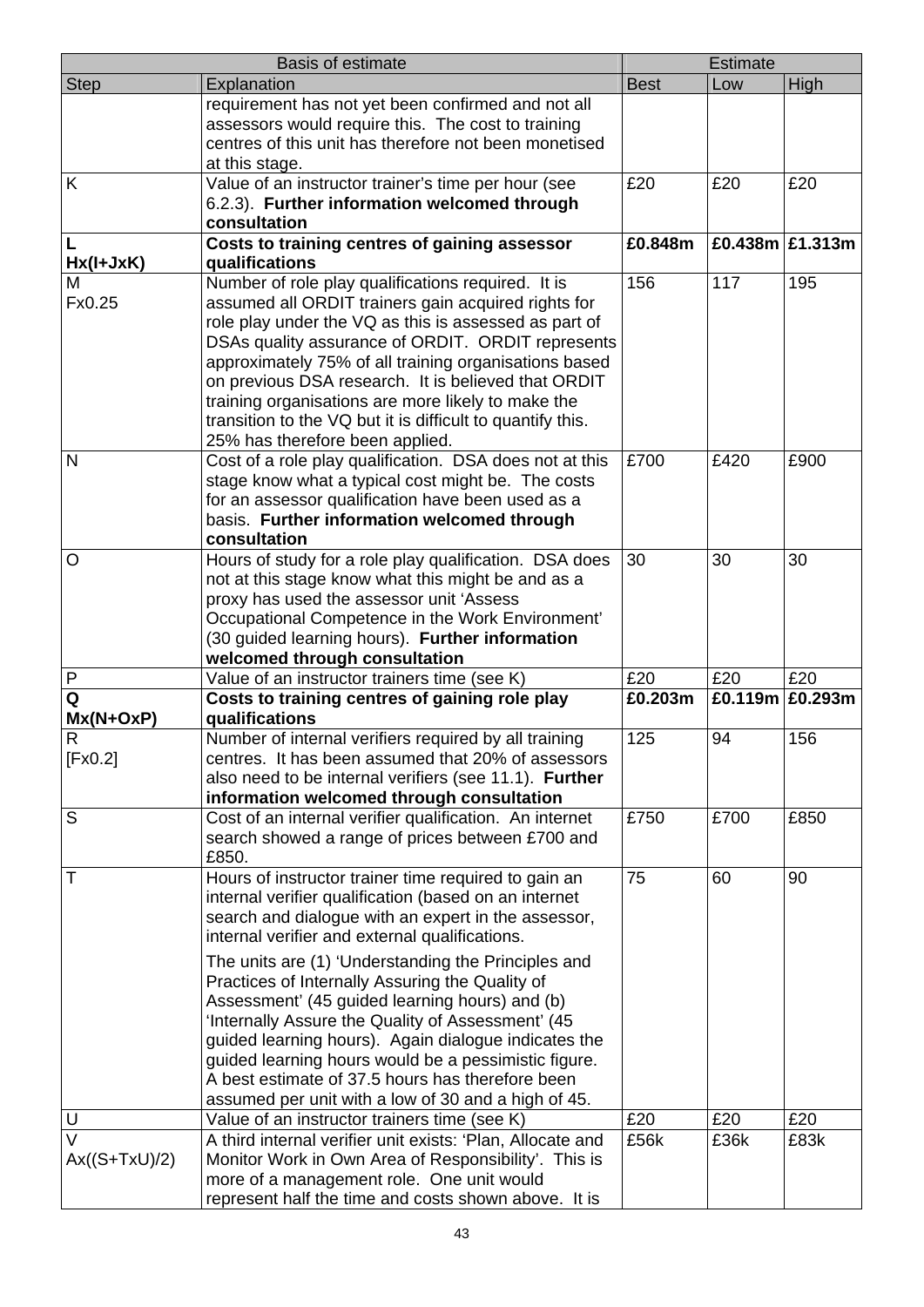|                  | Basis of estimate                                                        |             | Estimate            |       |
|------------------|--------------------------------------------------------------------------|-------------|---------------------|-------|
| <b>Step</b>      | Explanation                                                              | <b>Best</b> | Low                 | High  |
|                  | assumed one member of staff would need this unit per                     |             |                     |       |
|                  | training centre.                                                         |             |                     |       |
| W                | Cost of industry gaining internal verifier                               | £0.337m     | $E0.213m$ $E0.496m$ |       |
| $(Rx(S+TxU))$ +V | qualifications                                                           |             |                     |       |
|                  | Percentage of training centres who do not have                           | 10%         | 10%                 | 10%   |
|                  | access to PCs and secure filing. It has been assumed                     |             |                     |       |
|                  | that most training organisations have this but a small                   |             |                     |       |
|                  | allowance has been made for those who may not.                           |             |                     |       |
|                  | Further information welcomed through                                     |             |                     |       |
|                  | consultation                                                             |             |                     |       |
| Y                | Allows an amount to ensure RTCs have access to<br>PCs and secure filing. | £1500       | £1500               | £1500 |
| Z                | Cost of training centres making sure they have PC                        | £0.008m     | £0.006m   £0.009m   |       |
| [AxXxY]          | access and secure filing                                                 |             |                     |       |
| AA               | Cost of industry making the transition to the                            | £1.462m     | £0.802m £2.256m     |       |
| $[E+L+Q+W+Z]$    | vocational qualification                                                 |             |                     |       |

# Note

It has been assumed that completion rates are high for those seeking these qualifications. They are likely to be both motivated and skilled having gained industry experience. No attempt has been made therefore to adjust estimated costs to reflect this.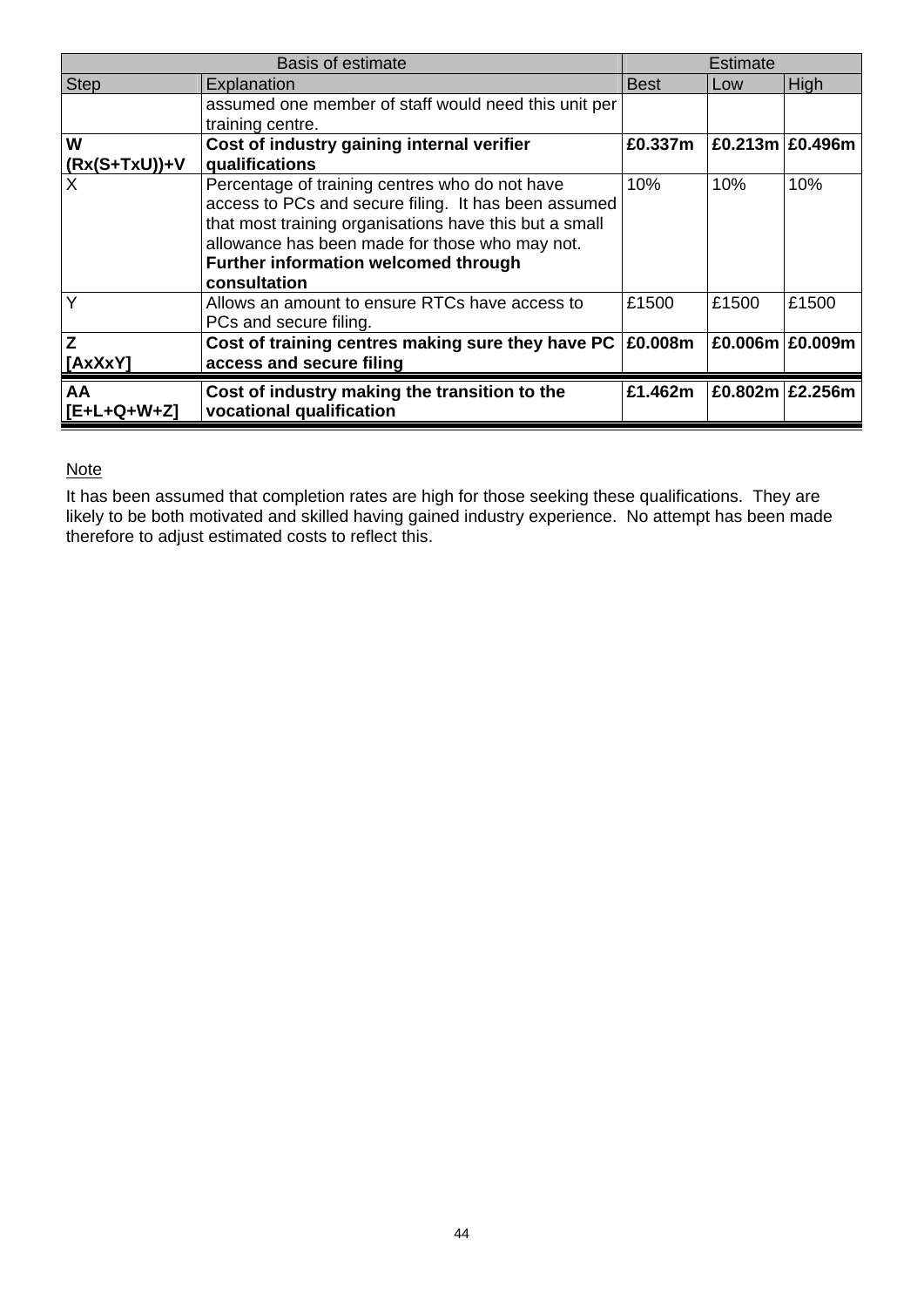# **Annex 3 Breakdown of DSA transition costs by Option**

#### Option 1

| Cost    | <b>Transition Cost by Year</b> |         |         |        | Optimism               | Comments                                                                                                                                               |
|---------|--------------------------------|---------|---------|--------|------------------------|--------------------------------------------------------------------------------------------------------------------------------------------------------|
|         | pre 2014/15                    | 2014/5  | 2015/6  | 2016/7 | bias $\%$ <sup>1</sup> |                                                                                                                                                        |
| Pay     | 262,833                        | 260,544 | 93,640  | 22,093 | 25%                    |                                                                                                                                                        |
| Non-pay | 69,496                         | 24,063  | 10,313  | 3,437  | 40%                    |                                                                                                                                                        |
| System  | $\overline{0}$                 | 0       | 229,800 | 0      | 200%                   | A high level of optimism bias<br>has been applied given the<br>uncertainty that exists to the<br>nature of the system change<br>required at this stage |
| Total   | 332,329                        | 286,607 | 333,753 | 25,330 |                        |                                                                                                                                                        |

## Option 2

| Cost     | <b>Transition Cost by Year</b> |         |         |        | Optimism | <b>Comments</b>                                                                         |
|----------|--------------------------------|---------|---------|--------|----------|-----------------------------------------------------------------------------------------|
|          | pre 2014/15                    | 2014/5  | 2015/6  | 2016/7 | bias %   |                                                                                         |
| Pay      | 350,568                        | 225,712 | 85,862  | 29,205 | 25       |                                                                                         |
| Training | 26,495                         | 298,552 |         |        | 40       |                                                                                         |
| Non-pay  |                                | 191,597 | 10,313  | 3,438  | 40       |                                                                                         |
| System   | $\overline{0}$                 |         | 90,000  |        | 100      | A lower bias has been applied<br>given greater clarity on system<br>change requirements |
| Total    | 377,063                        | 715,862 | 186,174 | 32,643 |          |                                                                                         |

## Option 3

| Cost     | <b>Transition Cost by Year</b> |        |         | <b>Optimism</b> | Comments |                                                                                         |
|----------|--------------------------------|--------|---------|-----------------|----------|-----------------------------------------------------------------------------------------|
|          | pre 2014/15                    | 2014/5 | 2015/6  | 2016/7          | bias %   |                                                                                         |
| Pay      | 172,352                        | 84,939 | 38,507  | 0               | 25       |                                                                                         |
| Training | $\overline{0}$                 | 0      | 0       | 0               | 40       |                                                                                         |
| Non-pay  | 5,558                          | 6,875  | 6,875   | 3,438           | 40       |                                                                                         |
| System   | 0                              |        | 90,000  |                 | 100      | A lower bias has been applied<br>given greater clarity on system<br>change requirements |
| Total    | 177,910                        | 91,814 | 135,382 | 3,438           |          |                                                                                         |

#### **Notes**

l

- Pay costs include the time of staff involved in progress the option through proposal development, regulatory approval, preparation to implement and implementation. This covers staff from any department where there contribution is greater than 10% in a given month.
- Non-pay costs comprise the travel and subsistence costs for staff, printing costs etc. pay costs staff time progressing proposals through consultation, regulation and implementation, including training DSA staff to act as external verifiers under the VQ.

 $^1$  Optimism bias follows Treasury guidelines and reflects government experience that project costs are often underestimated. Optimism bias therefore allows for delays and counters a bias to underestimate the costs of change. This figure should reduce as implementation becomes closer and costs get firmer, i.e. these transition costs may be less.